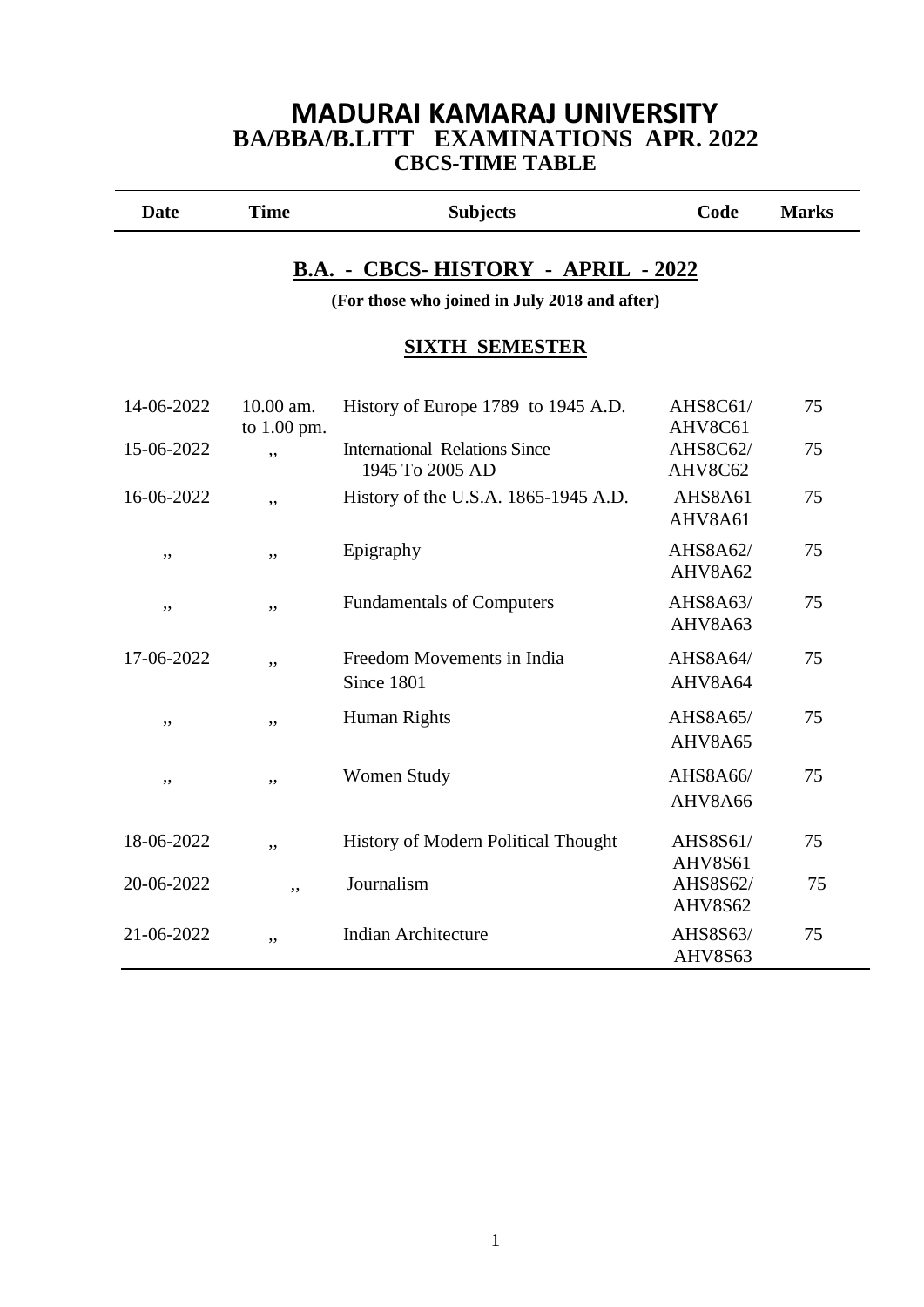| <b>Date</b> | <b>Time</b>              | <b>Subjects</b>                                             | Code                       | <b>Marks</b> |
|-------------|--------------------------|-------------------------------------------------------------|----------------------------|--------------|
|             |                          | <b>FIFTH SEMESTER</b>                                       |                            |              |
| 14-06-2022  | 02.00 pm.<br>to 5.00 pm. | History of Europe 1453A.D. to 1789 A.D.                     | AHS8C51/<br>AHV8C51        | 75           |
| 15-06-2022  | ,,                       | History of Science & Technology Since<br>1453 A.D.          | <b>AHS8C52/</b><br>AHV8C52 | 75           |
| 16-06-2022  | ,,                       | Elements of Historiography                                  | <b>AHS8C53/</b><br>AHV8C53 | 75           |
| 17-06-2022  | ,,                       | History of World Civilizations upto<br>1453 A.D.            | <b>AHS8C54/</b><br>AHV8C54 | 75           |
| 18-06-2022  | ,,                       | <b>Constitutional History of England Since</b><br>1603 A.D. | <b>AHS8A51/</b><br>AHV8A51 | 75           |
| ,,          | ,,                       | Constitutional History of India<br>Since 1773-1950A.D.      | AHS8A52/<br>AHV8A52        | 75           |
| ,,          | ,,                       | Archaeology                                                 | <b>AHS8A53/</b><br>AHV8A53 | 75           |
| 20-06-2022  | ,,                       | Archives Keeping                                            | AHS8S51/<br><b>AHV8S51</b> | 75           |

**(For those who joined in July 2008 and after)**

# **FOURTH SEMESTER**

| 22-06-2022 | $10.00$ am<br>To 01.00 pm | History Of India 1947 to 2005 A.D                     | <b>AHS8C41/</b><br>AHV8C41 | 75 |
|------------|---------------------------|-------------------------------------------------------|----------------------------|----|
| 23-06-2022 | , ,                       | History Of Tamilnadu 1801 to 2006                     | <b>AHS8C42/</b><br>AHV8C42 | 75 |
| 24-06-2022 | ,,                        | Tourism products in India                             | <b>AHS8A41/</b><br>AHV8A41 | 75 |
| , ,        | , ,                       | Public Administration – II                            | <b>AHS8A42/</b><br>AHV8A42 | 75 |
| , ,        | , ,                       | Principles of Economics - II                          | AHS8A43/                   | 75 |
| , ,        | ,,                        | Travel Management in India<br>(Vocational Group only) | AHV8A43<br>AHV8A44         | 75 |
| 27-06-2022 | ,,                        | <b>Rural Development</b>                              | AHS8S41/<br>AHV8S41        | 75 |
|            |                           |                                                       |                            |    |

\_\_\_\_\_\_\_\_\_\_\_\_\_\_\_\_\_\_\_\_\_\_\_\_\_\_\_\_\_\_\_\_\_\_\_\_\_\_\_\_\_\_\_\_\_\_\_\_\_\_\_\_\_\_\_\_\_\_\_\_\_\_\_\_\_\_\_\_\_\_\_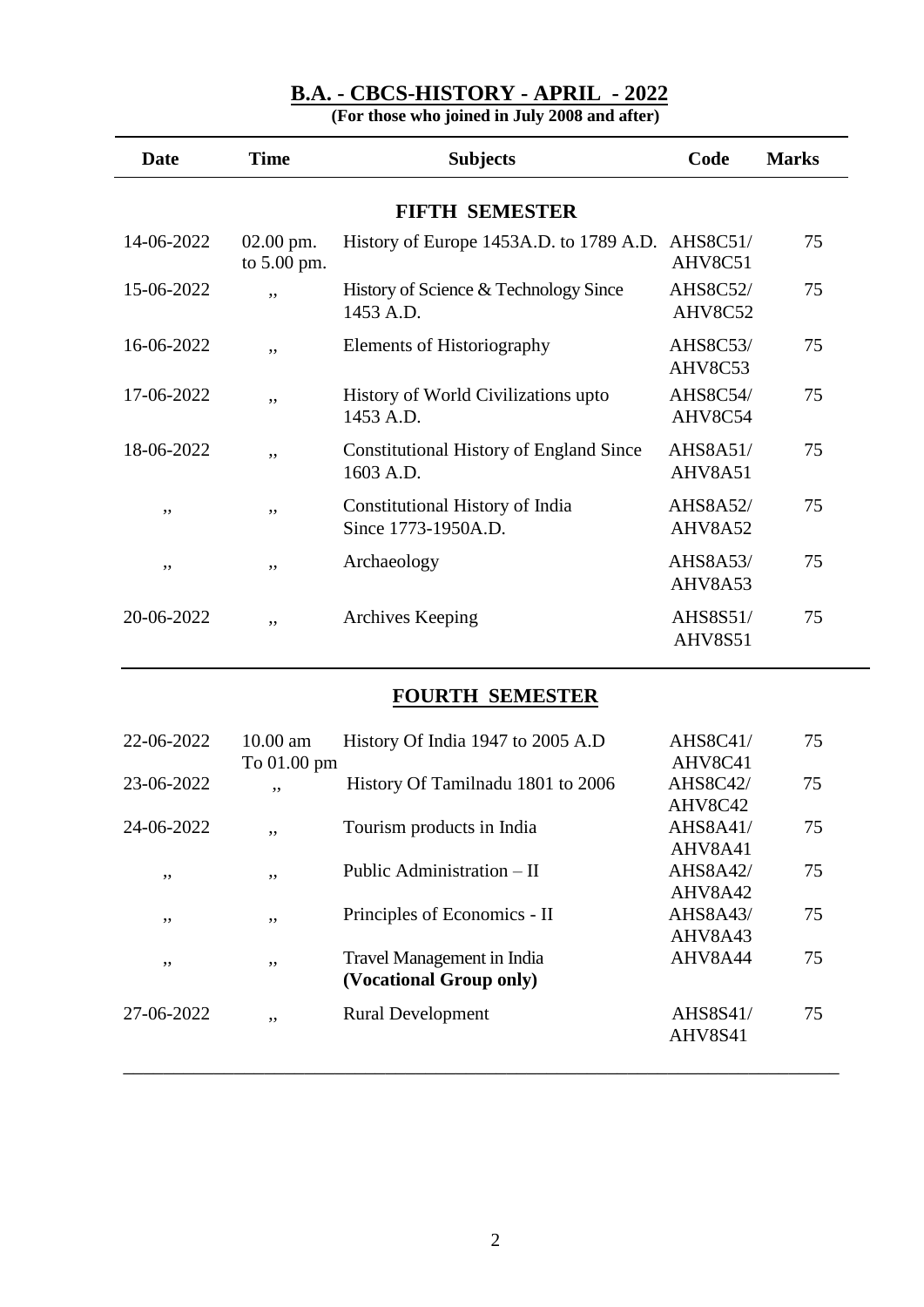**(For those who joined in July 2008** *and after***)**

| <b>Date</b> | <b>Time</b>                | <b>Subjects</b>                                         | Code                       | <b>Marks</b> |
|-------------|----------------------------|---------------------------------------------------------|----------------------------|--------------|
|             |                            | <b>THIRD SEMESTER</b>                                   |                            |              |
| 22-06-2022  | $02.00$ pm.                | History of India 1761 to 1947 A.D<br>to 5.00 pm.        | <b>AHS8C31/</b><br>AHV8C31 | 75           |
| 23-06-2022  | ,,                         | History of Tamil Nadu 1529 to 1801 A.D.                 | <b>AHS8C32/</b><br>AHV8C32 | 75           |
| 24-06-2022  | ,,                         | Principles of Tourism                                   | <b>AHS8A31/</b><br>AHV8A31 | 75           |
| 27-06-2022  | ,,                         | Panchayat Raj                                           | AHS8S31/<br>AHV8S31        | 75           |
|             |                            | <b>SECOND SEMESTER</b>                                  |                            |              |
| 28-06-2022  | 10.00 am.<br>to 1.00 pm.   | History of India 900 A.D.to 1761 A.D                    | <b>AHS8C21/</b><br>AHV8C21 | 75           |
| 29-06-2022  | ,,                         | History of Tamil Nadu 850 A.D.<br>to 1529 A.D           | <b>AHS8C22/</b><br>AHV8C22 | 75           |
| 30-06-2022  | ,,                         | Modern Government - II                                  | <b>AHS8A21/</b><br>AHV8A21 | 75           |
|             |                            |                                                         |                            |              |
| 28-06-2022  | $02.00$ pm.<br>to 5.00 pm. | <b>FIRST SEMESTER</b><br>History of India upto 900 A.D. | <b>AHS8C11/</b><br>AHV8C11 | 75           |
| 29-06-2022  |                            | History of Tamil Nadu-Sangam to 850 A.D.                | <b>AHS8C12/</b><br>AHV8C12 | 75           |
| 30-06-2022  | ,,                         | Modern Governments - I                                  | <b>AHS8A11/</b><br>AHV8A11 | 75           |

\_\_\_\_\_\_\_\_\_\_\_\_\_\_\_\_\_\_\_\_\_\_\_\_\_\_\_\_\_\_\_\_\_\_\_\_\_\_\_\_\_\_\_\_\_\_\_\_\_\_\_\_\_\_\_\_\_\_\_\_\_\_\_\_\_\_\_\_\_\_\_\_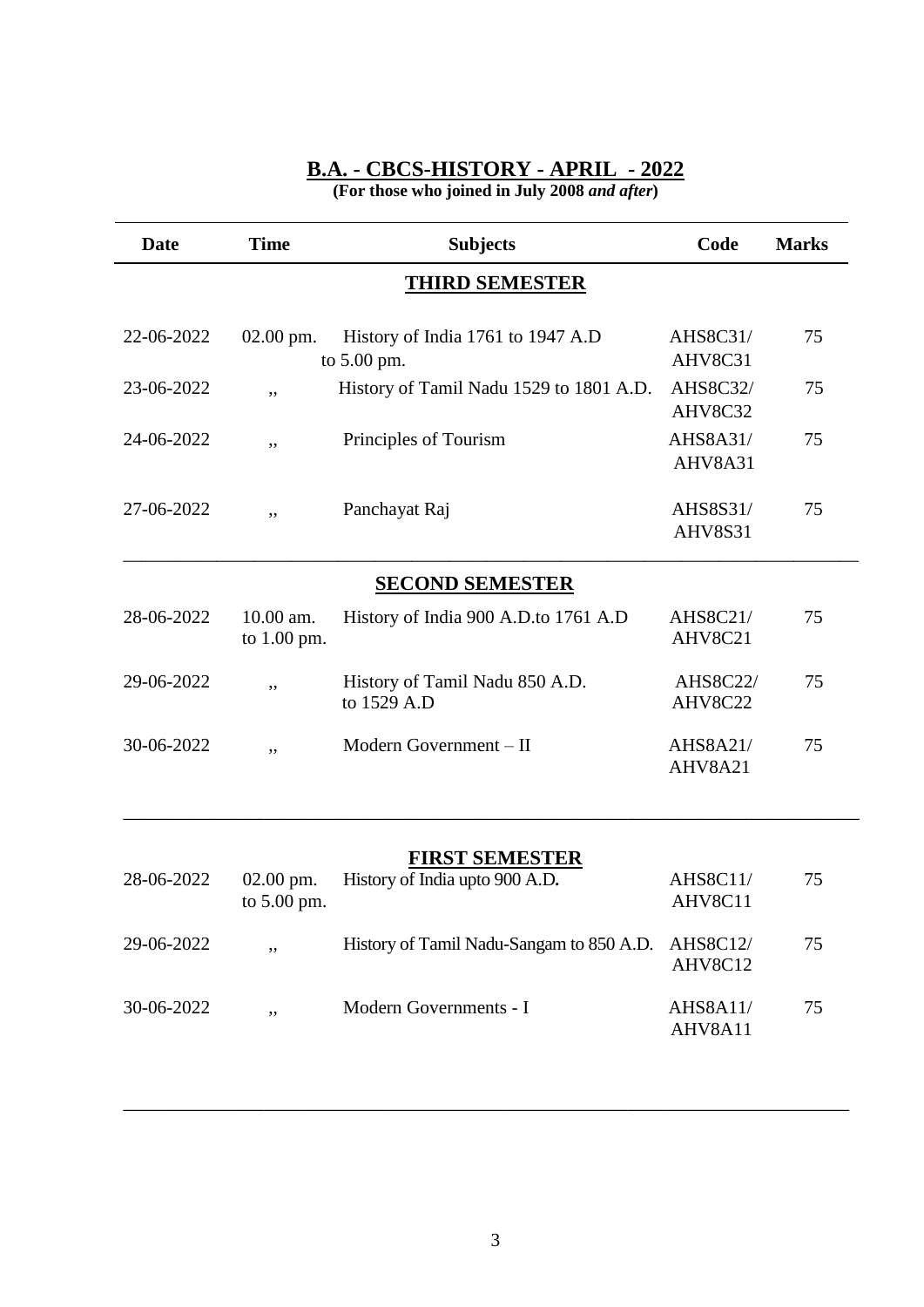**(For those who joined in July 2008** *and after***)**

| <b>Date</b> | <b>Time</b>                         | <b>Subjects</b>                                         | Code    | <b>Marks</b> |
|-------------|-------------------------------------|---------------------------------------------------------|---------|--------------|
|             |                                     | <b>SIXTH SEMESTER</b>                                   |         |              |
| 14-06-2022  | 10.00 am.<br>to $1.00 \text{ pm}$   | History of The Modern World 1919 -1991 AD               | AHSJC61 | 75           |
| 15-06-2022  | ,,                                  | History of the U.S.A. 1865-1945 A.D.                    | AHSJC62 | 75           |
| 16-06-2022  | "                                   | Constitutional History of India 1773-1950 AD<br>(OR)    | AHSJA61 | 75           |
|             |                                     | History of Madurai                                      | AHSJA62 | 75           |
| 17-06-2022  | $\epsilon$                          | Archaeology<br>(OR)                                     | AHSJA63 | 75           |
|             |                                     | Tourism in India                                        | AHSJA64 | 75           |
| 18-06-2022  | ,,                                  | <b>Indian Architecture</b>                              | AHSJS61 | 75           |
| 20-06-2022  | ,,                                  | Epigraphy                                               | AHSJS62 | 75           |
| 21-06-2022  | ,,                                  | Intellectuals of India                                  | AHSJS63 | 75           |
|             |                                     | <b>FIFTH SEMESTER</b>                                   |         |              |
| 14-06-2022  | $02.00$ pm.<br>to $5.00 \text{ nm}$ | History of Europe 1789-1919 A.D<br>$\ddot{\phantom{a}}$ | AHSJC51 | 75           |

|            | to $5.00$ pm. |                                                   |         |    |
|------------|---------------|---------------------------------------------------|---------|----|
| 15-06-2022 | , ,           | <b>History of World Civilizations</b>             | AHSJC52 | 75 |
| 16-06-2022 | ,,            | <b>Elements of Histography</b>                    | AHSJC53 | 75 |
| 17-06-2022 | $, \,$        | History of U.S.A Colonisation to 1865 A.D AHSJC54 |         | 75 |
| 18-06-2022 | , ,           | Women's Studies (or)                              | AHSJA51 | 75 |
| , ,        | ,,            | Fundamentals of Computer (or)                     | AHSJA52 | 75 |
| , ,        | , ,           | History of Science and Technology                 | AHSJA53 | 75 |
| 20-06-2022 | , ,           | Archieves Keeping                                 | AHSJS51 | 75 |
|            |               |                                                   |         |    |

# **FOURTH SEMESTER**

| 22-06-2022               | $10.00$ am.<br>to $1.00 \text{ pm}$ | Contemporary History of India<br>$(1947-2005 AD)$ | AHSJC41            | 75       |  |
|--------------------------|-------------------------------------|---------------------------------------------------|--------------------|----------|--|
| 23-06-2022               | ,,                                  | History of Europe 1453-1789 AD                    | AHSJC42            | 75       |  |
| 24-06-2022               |                                     | Principles of Economics - II                      | AHSJA41            | 75       |  |
| 27-06-2022<br>28-06-2022 | $\bullet$<br>,,<br>, ,              | <b>Tourism Business</b><br>Journalism             | AHSJA42<br>AHSJS41 | 75<br>75 |  |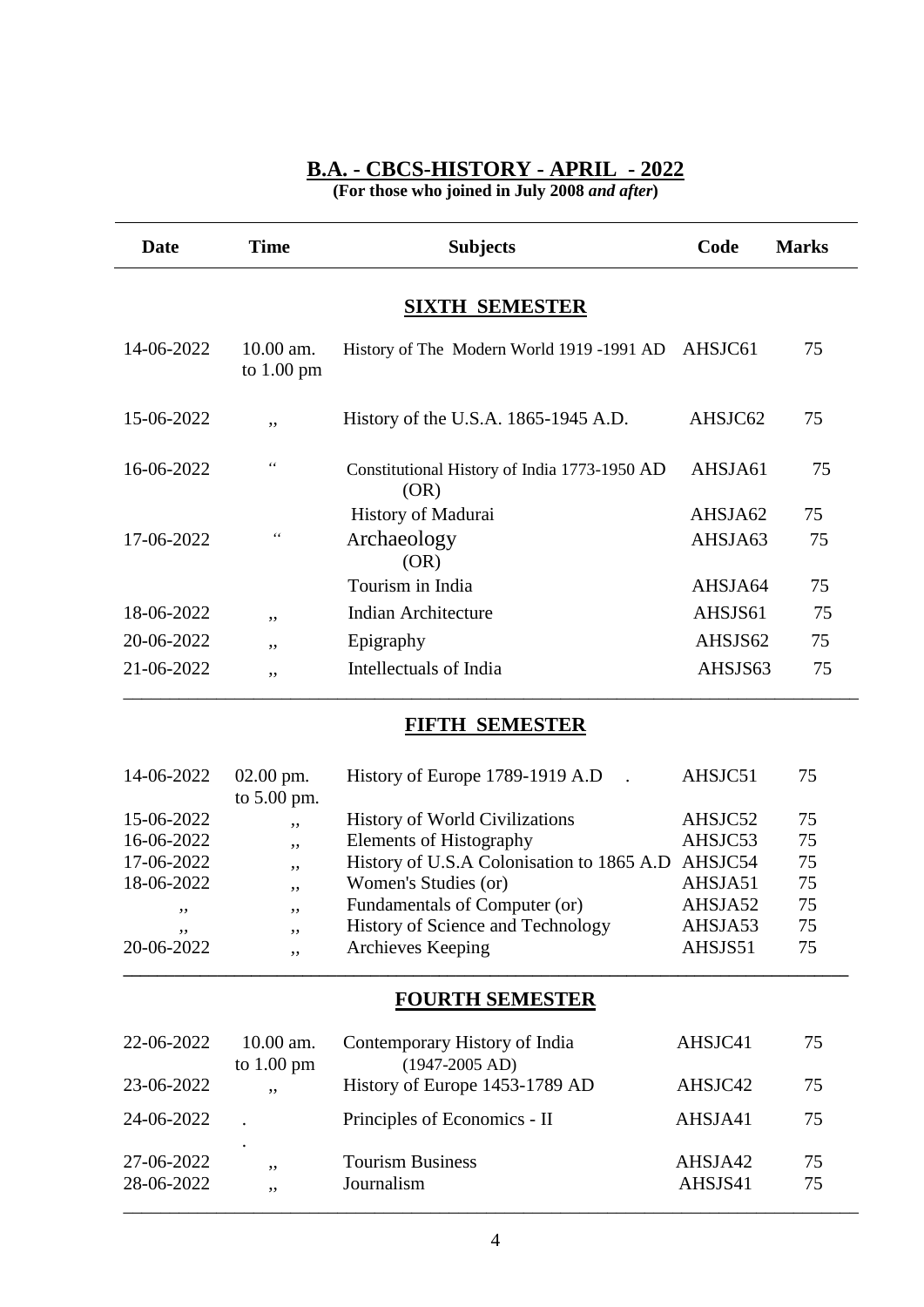**(For those who joined in July 2018** *and after***)**

| <b>Date</b> | <b>Time</b>                  | <b>Subjects</b>                                       | Code    | <b>Marks</b> |
|-------------|------------------------------|-------------------------------------------------------|---------|--------------|
|             |                              | <b>THIRD SEMESTER</b>                                 |         |              |
| 22-06-2022  | $2.00 \text{ pm}$            | History of India $1761 - 1947$ AD                     | AHSJC31 | 75           |
| 23-06-2022  | to $5.00 \text{ pm}$<br>,,   | Contemporary History of Tamil Nadu<br>1947 To 2006 AD | AHSJC32 | 75           |
| 24-06-2022  |                              | Principles of Economics - I                           | AHSJA31 | 75           |
| 27-06-2022  | ,,                           | <b>Fundamentals of Tourism</b>                        | AHSJA32 | 75           |
| 28-06-2022  | ,,                           | Panchayat Raj                                         | AHSJS31 | 75           |
|             |                              | <b>SECOND SEMESTER</b>                                |         |              |
| 29-06-2022  | $10.00$ am.<br>to $1.00$ pm. | History of India 900 A.D.to 1761 A.D                  | AHSJC21 | 75           |
| 30-06-2022  | ,,                           | History of Tamil Nadu 1565 - 1947 A.D                 | AHSJC22 | 75           |
| 01-07-2022  | ,,                           | Modern Governments - II                               | AHSJA21 | 75           |
| ,,          | ,,                           | Public Administration in India                        | AHSJA22 | 75           |
|             |                              |                                                       |         |              |

### **FIRST SEMESTER**

| 29-06-2022 | $02.00 \text{ pm}$ .<br>to $5.00$ pm. | History of India upto 900 A.D.                         | AHSJC11 | 75 |
|------------|---------------------------------------|--------------------------------------------------------|---------|----|
| 30-06-2022 | ,,                                    | History of Tamil Nadu-Sangam.<br><b>AGE TO 1565.AD</b> | AHSJC12 | 75 |
| 01-07-2022 | ,,                                    | Modern Governments - I                                 | AHSJA11 | 75 |
| , ,        | , ,                                   | Public Administration -1                               | AHSJA12 | 75 |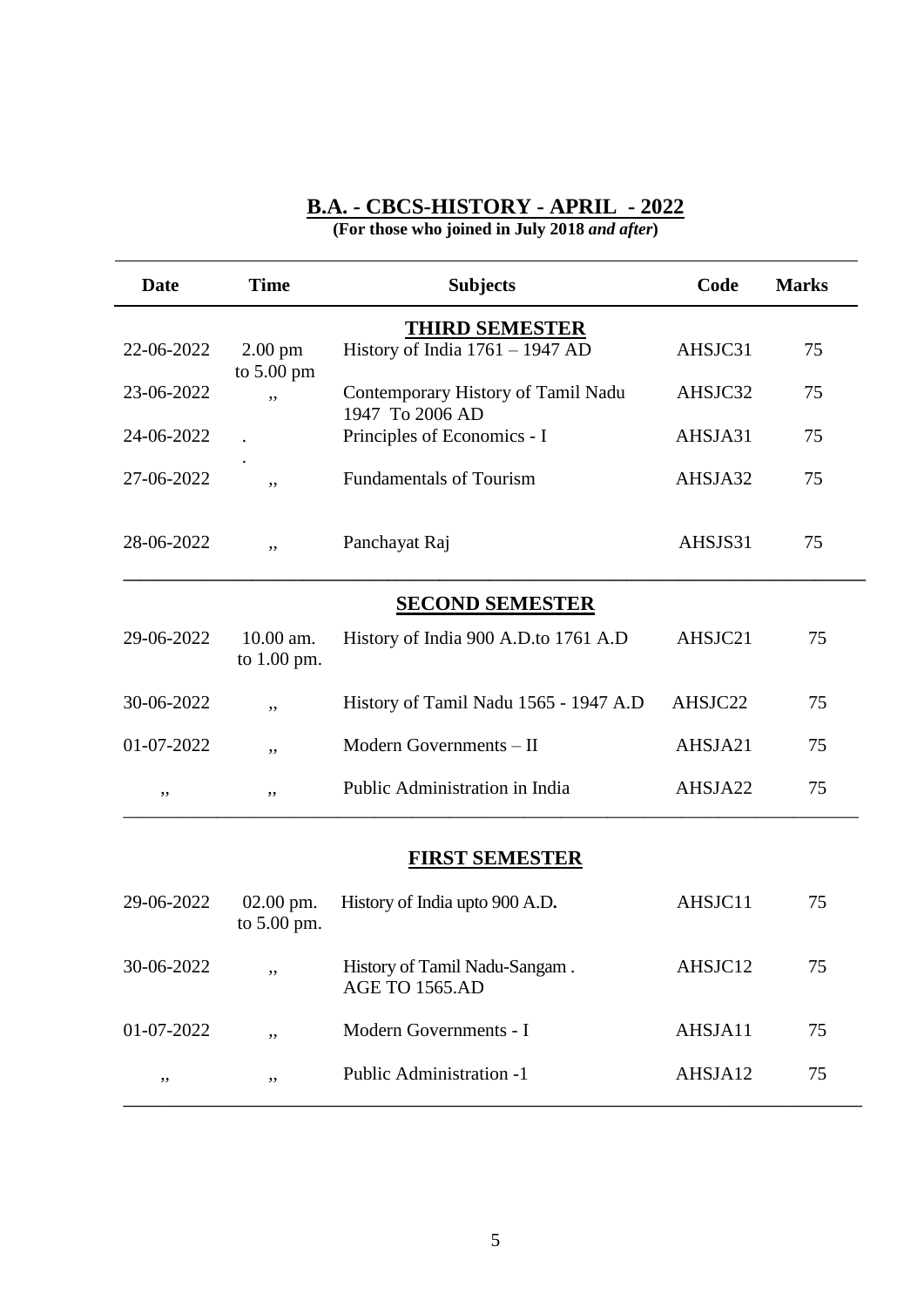### **B.A. - CBCS-POLITICAL SCIENCE - APRIL - 2022**

| <b>Date</b>           | <b>Time</b>                | <b>Subjects</b>                                         | Code           | <b>Marks</b> |
|-----------------------|----------------------------|---------------------------------------------------------|----------------|--------------|
|                       |                            | <b>SIXTH SEMESTER</b>                                   |                |              |
| 15-06-2022            | $10.00$ am<br>to 01.00 pm  | Government and Politics in Tamil Nadu<br>Since 1900 A.D | APS8C62        | 75           |
| 20-06-2022            | ,,                         | <b>State Administration</b>                             | APS8S62        | 75           |
|                       |                            | FIFTH SEMESTER                                          |                |              |
| 14-06-2022            | 02.00 pm.<br>to 5.00 pm.   | <b>Western Political Thought</b>                        | APS8C51        | 75           |
| 15-06-2022            | ,,                         | <b>Indian Political System</b>                          | <b>APS8C52</b> | 75           |
| 16-06-2022            | ,,                         | Administration Organisation &<br>Management             | APS8C53        | 75           |
| 17-06-2022            | ,,                         | <b>International Politics</b>                           | APS8C54        | 75           |
| 18-06-2022            | ,,                         | E-Governance                                            | APS8A51        | 75           |
| <b>THIRD SEMESTER</b> |                            |                                                         |                |              |
| 22-06-2022            | 02.00 pm.<br>to $5.00$ pm. | Contemporary Political System - I<br>(U.K., Swiss)      | APS8C31        | 75           |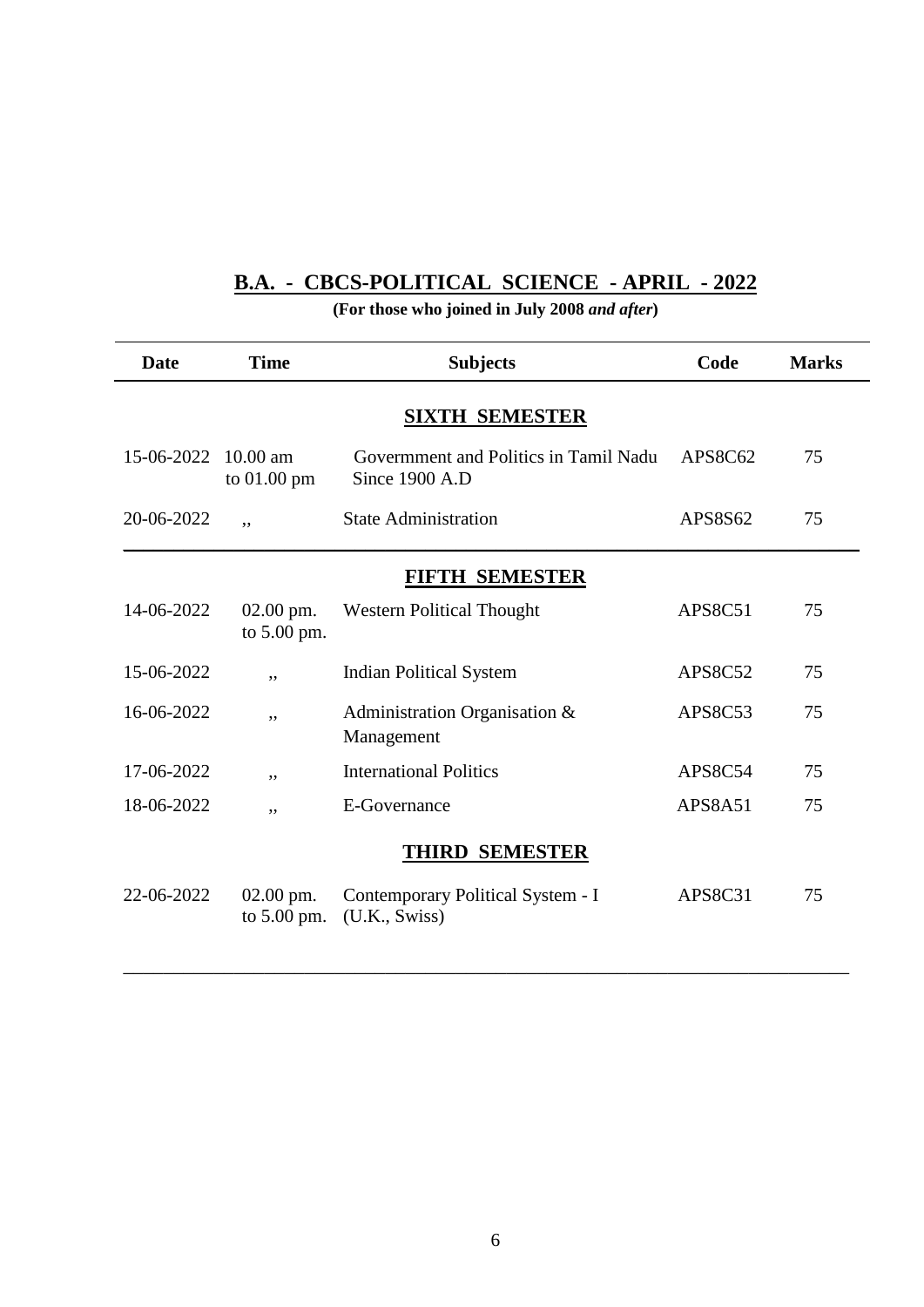# **B.A. - CBCS-POLITICAL SCIENCE - APRIL - 2022**

| <b>Date</b> | <b>Time</b>                | <b>Subjects</b>                                     | Code    | <b>Marks</b> |
|-------------|----------------------------|-----------------------------------------------------|---------|--------------|
|             |                            | <b>SIXTH SEMESTER</b>                               |         |              |
| 14-06-2022  | 10.00 am.<br>to 1.00 pm.   | India's Foreign Policy                              | APSJC61 | 75           |
| 15-06-2022  | ,,                         | <b>International Organization</b>                   | APSJC62 | 75           |
| 16-06-2022  | ,,                         | Human Rights                                        | APSJC63 | 75           |
| 17-06-2022  | ,,                         | <b>Disaster Management</b>                          | APSJS61 | 75           |
| 18-06-2022  | ,,                         | <b>Consumer Rights and Protection</b>               | APSJS62 | 75           |
| 20-06-2022  | ,,                         | <b>E-Governance</b>                                 | APSJS63 | 75           |
| 21-06-2022  | ,,                         | Social Movement in India                            | APSJA61 | 75           |
|             |                            | <b>FIFTH SEMESTER</b>                               |         |              |
| 14-06-2022  | $02.00$ pm.<br>to 5.00 pm. | Issue in Indian Politics                            | APSJC51 | 75           |
| 15-06-2022  | ,,                         | Legislative Procedures                              | APSJC52 | 75           |
| 16-06-2022  | ,,                         | Modern Political Theory                             | APSJC53 | 75           |
| 17-06-2022  |                            | <b>International Relation</b>                       | APSJC54 | 75           |
| 18-06-2022  | ,,<br>,,                   | <b>Tamilnadu Government and Political Since1900</b> | APSJA51 | 75           |
| 20-06-2022  | ,,                         | <b>Industrial Relations and Labour Laws</b>         | APSJS51 | 75           |
|             |                            | <b>FOURTH SEMESTER</b>                              |         |              |
| 22-06-2022  | 10.00 am                   | <b>Asian Political Systems</b>                      | APSJC41 | 75           |

| 22-06-2022 | $10.00 \text{ am}$<br>to $1.00 \text{ pm}$ | Asian Political Systems         | APSJC41 | 75 |  |
|------------|--------------------------------------------|---------------------------------|---------|----|--|
| 23-06-2022 | ,,                                         | <b>Indian Political Thought</b> | APSJC42 | 75 |  |
| 24-06-2022 |                                            | Public Administration - II      | APSJA41 | 75 |  |
| 27-06-2022 | ٠<br>,,                                    | Human Resource Management       | APSJS41 | 75 |  |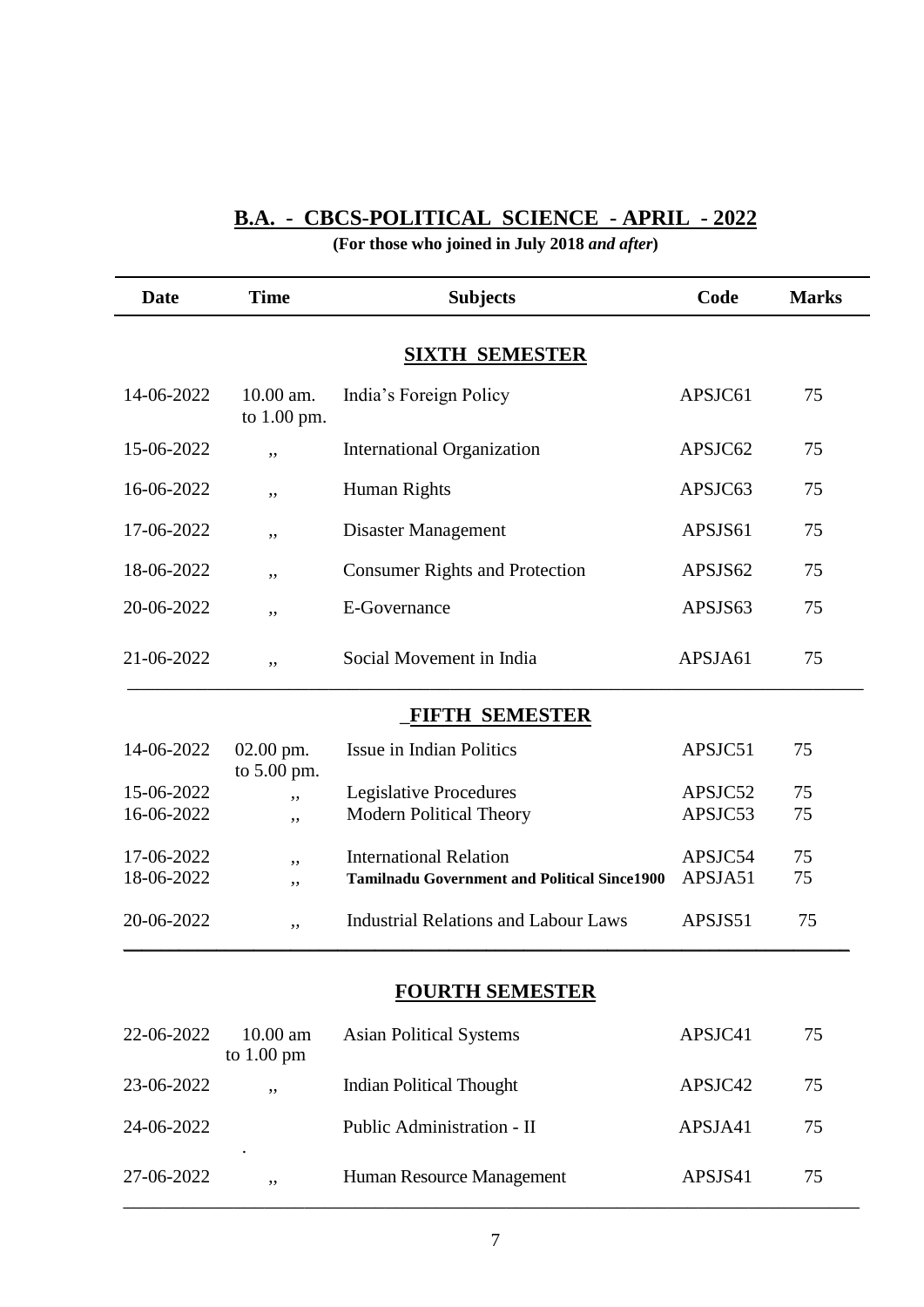# **B.A. - CBCS - II (B) POLITICAL SCIENCE - APRIL - 2022**

| <b>Date</b>           | <b>Time</b>                       | <b>Subjects</b>                                          | Code    | <b>Marks</b> |  |  |
|-----------------------|-----------------------------------|----------------------------------------------------------|---------|--------------|--|--|
|                       |                                   |                                                          |         |              |  |  |
|                       | <b>THIRD SEMESTER</b>             |                                                          |         |              |  |  |
| 22-06-2022            | $2.00$ pm<br>to $5.00 \text{ pm}$ | Western Political Thought - II                           | APSJC31 | 75           |  |  |
| 23-06-2022            | , ,                               | <b>Comparative Governments</b>                           | APSJC32 | 75           |  |  |
| 24-06-2022            |                                   | <b>Public Administration</b>                             | APSJA31 | 75           |  |  |
| 27-06-2022            | ,,                                | <b>Right to Information Act</b>                          | APSJS31 | 75           |  |  |
|                       |                                   |                                                          |         |              |  |  |
|                       |                                   | <b>SECOND SEMESTER</b>                                   |         |              |  |  |
| 28-06-2022            | 10.00 am.<br>to $1.00$ pm.        | Western Political Thought - I                            | APSJC21 | 75           |  |  |
| 29-06-2022            | , ,                               | <b>Introduction to Indian Constitution</b>               | APSJC22 | 75           |  |  |
| 30-06-2022            | ,,                                | <b>Political Economy</b>                                 | APSJA21 | 75           |  |  |
| <b>FIRST SEMESTER</b> |                                   |                                                          |         |              |  |  |
| 28-06-2022            | $02.00$ pm.<br>to 5.00 pm.        | Principles of political science                          | APSJC11 | 75           |  |  |
| 29-06-2022            | ,,                                | <b>Constitutional Development of India</b><br>since 1848 | APSJC12 | 75           |  |  |
| 30-06-2022            | ,,                                | <b>Political Sociology</b>                               | APSJA11 | 75           |  |  |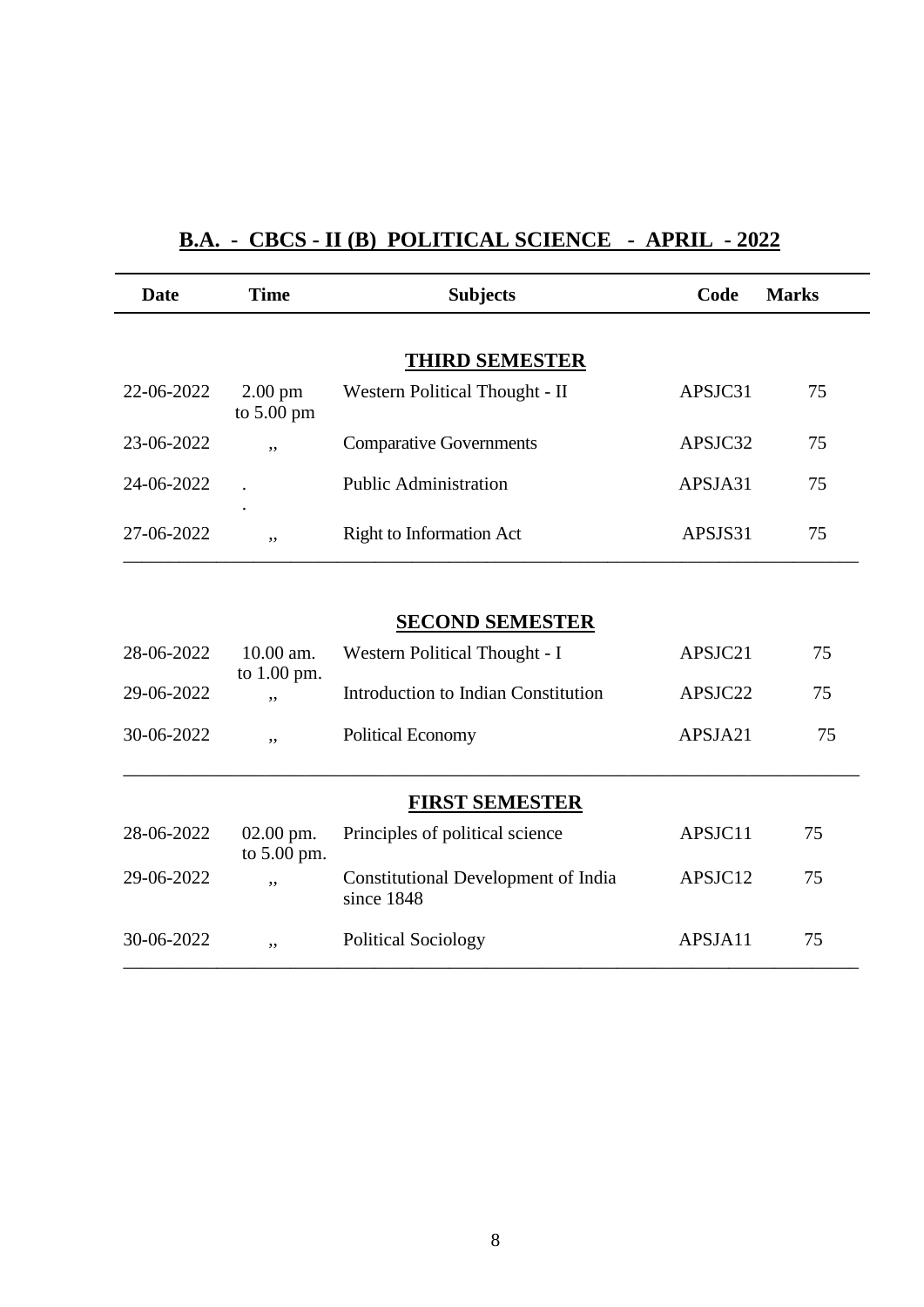# **B.A. - CBCS – III (B) SOCIOLOGY - APRIL - 2022**

| <b>Date</b>           | <b>Time</b>                | <b>Subjects</b>                                            | Code           | <b>Marks</b> |  |  |
|-----------------------|----------------------------|------------------------------------------------------------|----------------|--------------|--|--|
| <b>SIXTH SEMESTER</b> |                            |                                                            |                |              |  |  |
| 14-06-2022            | 10.00 am.<br>to 1.00 pm.   | Social Statistics                                          | ASY8C61        | 75           |  |  |
| 15-06-2022            | ,,                         | Social Movements                                           | ASY8C62        | 75           |  |  |
| 16-06-2022            | ,,                         | Social Problems                                            | ASY8A61        | 75           |  |  |
| 17-06-2022            | ,,                         | Sociology for Competitive Examination<br>UPSC & Tamil Nadu | <b>ASY8S61</b> | 75           |  |  |
|                       |                            | <b>FIFTH SEMESTER</b>                                      |                |              |  |  |
| 14-06-2022            | $02.00$ pm.<br>to 5.00 pm. | Women and Child Welfare                                    | ASY8C51        | 75           |  |  |
| 15-06-2022            | ,,                         | Sociology of Mass Communication                            | ASY8C52        | 75           |  |  |
| 16-06-2022            | ,,                         | <b>Computer Applications in Sociological</b><br>Research   | ASY8C53        | 75           |  |  |
| 17-06-2022            | ,,                         | <b>Medical Sociology</b>                                   | ASY8C54        | 75           |  |  |
| 18-06-2022            | ,,                         | <b>Indian Social Institutions</b>                          | ASY8A51        | 75           |  |  |
|                       |                            | <b>FOURTH SEMESTER</b>                                     |                |              |  |  |
| 22-06-2022            | 10.00 am.<br>to $1.00$ pm. | Introduction to Computer for<br>Sociological studies       | ASY8C41        | 7200         |  |  |
| 23-06-2022            | ,,                         | <b>Introduction to Social Research</b>                     | ASY8C42        | 75           |  |  |
| 24-06-2022            | ,,                         | <b>Political Sociology</b>                                 | ASY8A41        | 75           |  |  |
|                       |                            | <b>SECOND SEMESTER</b>                                     |                |              |  |  |
| 27-06-2022            | 10.00 am.<br>to 1.00 pm.   | Sociological Theories                                      | ASY8C21        | 75           |  |  |
| 29-06-2022            | ,,                         | <b>Social Psychology</b>                                   | ASY8A21        | 75           |  |  |
|                       |                            | <b>FIRST SEMESTER</b>                                      |                |              |  |  |
| 27-06-2022            | $02.00$ pm.<br>to 5.00 pm. | Principles of Sociology                                    | ASY8C11        | 75           |  |  |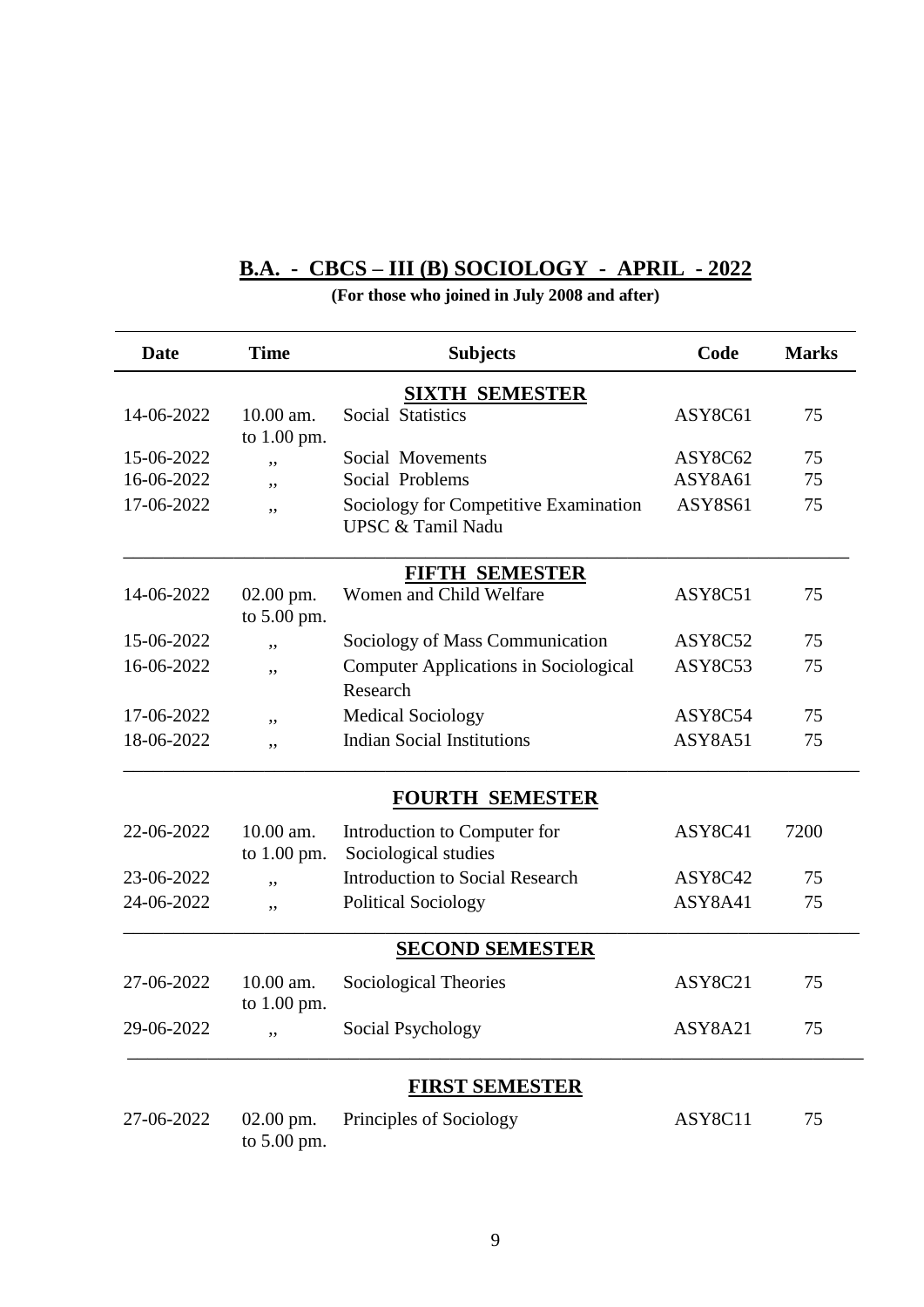# **B.A. - CBCS – III (B) SOCIOLOGY - APRIL - 2022**

### **(For those who joined in July 2018 and after)**

| <b>Date</b> | <b>Time</b>                         | <b>Subjects</b>                                    | Code    | <b>Marks</b> |
|-------------|-------------------------------------|----------------------------------------------------|---------|--------------|
|             |                                     | <b>SIXTH SEMESTER</b>                              |         |              |
| 14-06-2022  | 10.00 am.                           | <b>Social Statistics</b>                           | ASYJC61 | 75           |
|             | to 1.00 pm.                         |                                                    |         |              |
| 15-06-2022  | ,,                                  | Sociology of Disasters                             | ASYJC62 | 75           |
| 16-06-2022  | ,,                                  | <b>Indian Social Institution</b>                   | ASYJC63 | 75           |
| 17-06-2022  | ,,                                  | Sociology for Competitive Examination<br>Paper-I   | ASYJS61 | 75           |
| 18-06-2022  | ,,                                  | Sociology for Competitive Examination<br>Paper -II | ASYJS62 | 75           |
| 20-06-2022  | ,,                                  | <b>Gender Studies</b>                              | ASYJA61 | 75           |
|             |                                     | FIFTH SEMESTER                                     |         |              |
| 14-06-2022  | $02.00$ pm.<br>to 5.00 pm.          | Sociology of Mass Communication                    | ASYJC51 | 75           |
| 15-06-2022  | ,,                                  | <b>Introduction toSocial Research</b>              | ASYJC52 | 75           |
| 16-06-2022  | ,,                                  | <b>Medical Sociology</b>                           | ASYJC53 | 75           |
| 17-06-2022  | ,,                                  | Social Psychology                                  | ASYJA51 | 75           |
|             |                                     | <b>FOURTH SEMESTER</b>                             |         |              |
| 22-06-2022  | $10.00$ am,<br>to $1.00 \text{ pm}$ | <b>Indian Sociological Perspectives</b>            | ASYJC41 | 75           |
| 23-06-2022  | ,,                                  | Social Gerontology                                 | ASYJC42 | 75           |
| 24-06-2022  | $\zeta$ $\zeta$                     | <b>Entrepreneurship Development</b>                | ASYJA41 | 75           |
| 27-06-2022  | ,,                                  | Dynamics of NGO Management                         | ASYJS41 | 75           |
|             |                                     | <b>THIRD SEMESTER</b>                              |         |              |
| 22-06-2022  | $2.00 \text{ pm}$<br>to 5.00 pm     | Introduction to Criminology                        | ASYJC31 | 75           |
| 23-06-2022  | ,,                                  | Human Resource Development                         | ASYJC32 | 75           |
| 24-06-2022  | cc                                  | <b>Human Rights</b>                                | ASYJA31 | 75           |
| 27-06-2022  | ,,                                  | Guidance and Counselling                           | ASYJS31 | 75           |
|             |                                     | <b>SECOND SEMESTER</b>                             |         |              |
| 28-06-2022  | 10.00 am.<br>to 1.00 pm.            | <b>Contemporary Sociological Theories</b>          | ASYJC21 | 75           |
| 29-06-2022  | ,,                                  | <b>Population Studies</b>                          | ASYJC22 | 75           |
| 30-06-2022  | ,,                                  | Sociology of Tamil Society                         | ASYJA21 | 75           |

# **FIRST SEMESTER**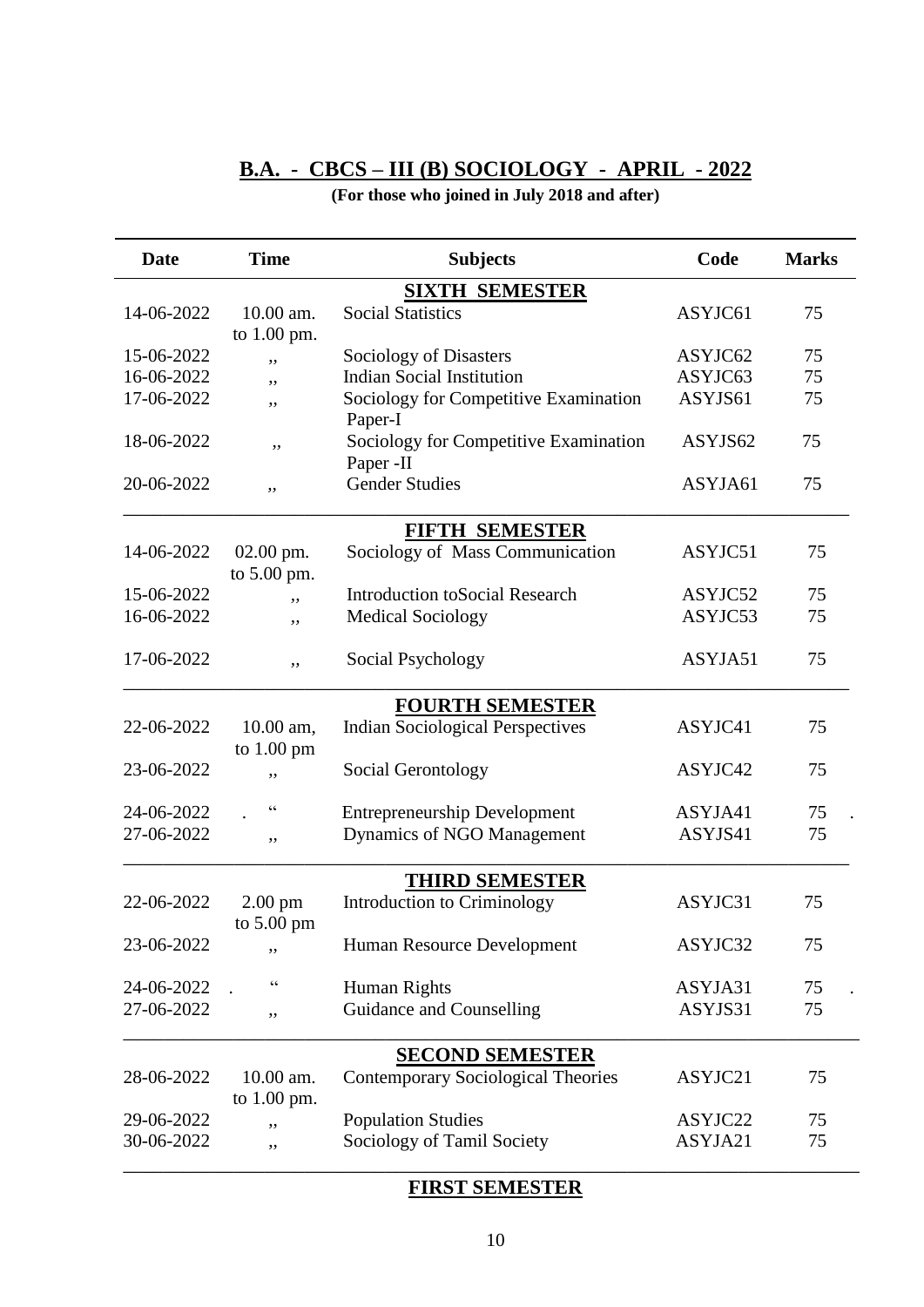| 28-06-2022 | $02.00 \text{ pm}$ .<br>to $5.00$ pm. | Introduction to Sociology              | ASYJC11             | 75  |
|------------|---------------------------------------|----------------------------------------|---------------------|-----|
| 29-06-2022 | , ,                                   | <b>Classical Sociological Theories</b> | ASYJC <sub>12</sub> | 75  |
| 30-06-2022 | , ,                                   | Social Anthropology                    | ASYJA11             | 75. |

# **B.A. - CBCS - ECONOMICS - APRIL - 2022**

| Date                  | <b>Time</b>                         | <b>Subjects</b>                              | Code               | <b>Marks</b> |  |  |
|-----------------------|-------------------------------------|----------------------------------------------|--------------------|--------------|--|--|
| <b>SIXTH SEMESTER</b> |                                     |                                              |                    |              |  |  |
| 16-06-2022            | $10.00$ am<br>to $1.00 \text{ pm}$  | <b>Environmental Economics</b>               | AEC8A61            | 75           |  |  |
|                       |                                     | <b>FIFTH SEMESTER</b>                        |                    |              |  |  |
| 15-06-2022            | $02.00$ pm<br>to $5.00 \text{ pm}$  | <b>Fiscal Economics</b>                      | AEC8C52            | 75           |  |  |
| 16-06-2022            | ,,                                  | Indian Economy                               | AEC8C53            | 75           |  |  |
| 18-06-2022            | ,,                                  | Research Methodology                         | AEC8A51            | 75           |  |  |
| 20-06-2022            | ,,                                  | <b>Business Correspondence</b>               | <b>AEC8S51</b>     | 75           |  |  |
|                       |                                     | <b>FOURTH SEMESTER</b>                       |                    |              |  |  |
| 22-06-2022            | 10.00 am.<br>to $1.00 \text{ pm}$   | Macro Economics - II                         | AEC8C41            | 75           |  |  |
| 23-06-2022            | ,,                                  | Mathematical Methods - II                    | AEC8C42            | 75           |  |  |
| 24-06-2022            | ,,                                  | <b>Entrepreneurship Development</b>          | AEC8A41            | 75           |  |  |
| 27-06-2022            | ,,                                  | Economic of Tourism and Travel<br>Managemen  | AEC8S41            | 75           |  |  |
|                       |                                     | <b>THIRD SEMESTER</b>                        |                    |              |  |  |
| 22-06-2022            | $02.00$ pm.<br>to $5.00 \text{ pm}$ | Macro Economics - I                          | AEC8C31            | 75           |  |  |
| 23-06-2022            |                                     | Mathematical Methods - I                     | AEC8C32            | 75           |  |  |
| 24-06-2022            | ,,                                  | Economics of Insurance                       | AEC8A31            | 75           |  |  |
| 27-06-2022            | ,,                                  | Export & Import Procedure &<br>Documentation | AEC9S31            | 75           |  |  |
|                       |                                     | <b>SECOND SEMESTER</b>                       |                    |              |  |  |
| 28-06-2022            | 10.00 am.                           | Micro Economics - II                         | <b>AEC8C21/</b>    | 75           |  |  |
|                       | to $1.00 \text{ pm}$                |                                              | AEAAC21            |              |  |  |
| 29-06-2022            | ,,                                  | Economic Statistics - II                     | <b>AEC8C22/</b>    | 75           |  |  |
| 30-06-2022            | ,,                                  | Principles of Accountancy $-$ II             | AEAAC22<br>AEC8A21 | 75           |  |  |
|                       |                                     |                                              |                    |              |  |  |
|                       |                                     | <b>FIRST SEMESTER</b>                        |                    |              |  |  |
| 28-06-2022            | $02.00$ pm.                         | Micro Economics - I                          | AEC8C11/           | 75           |  |  |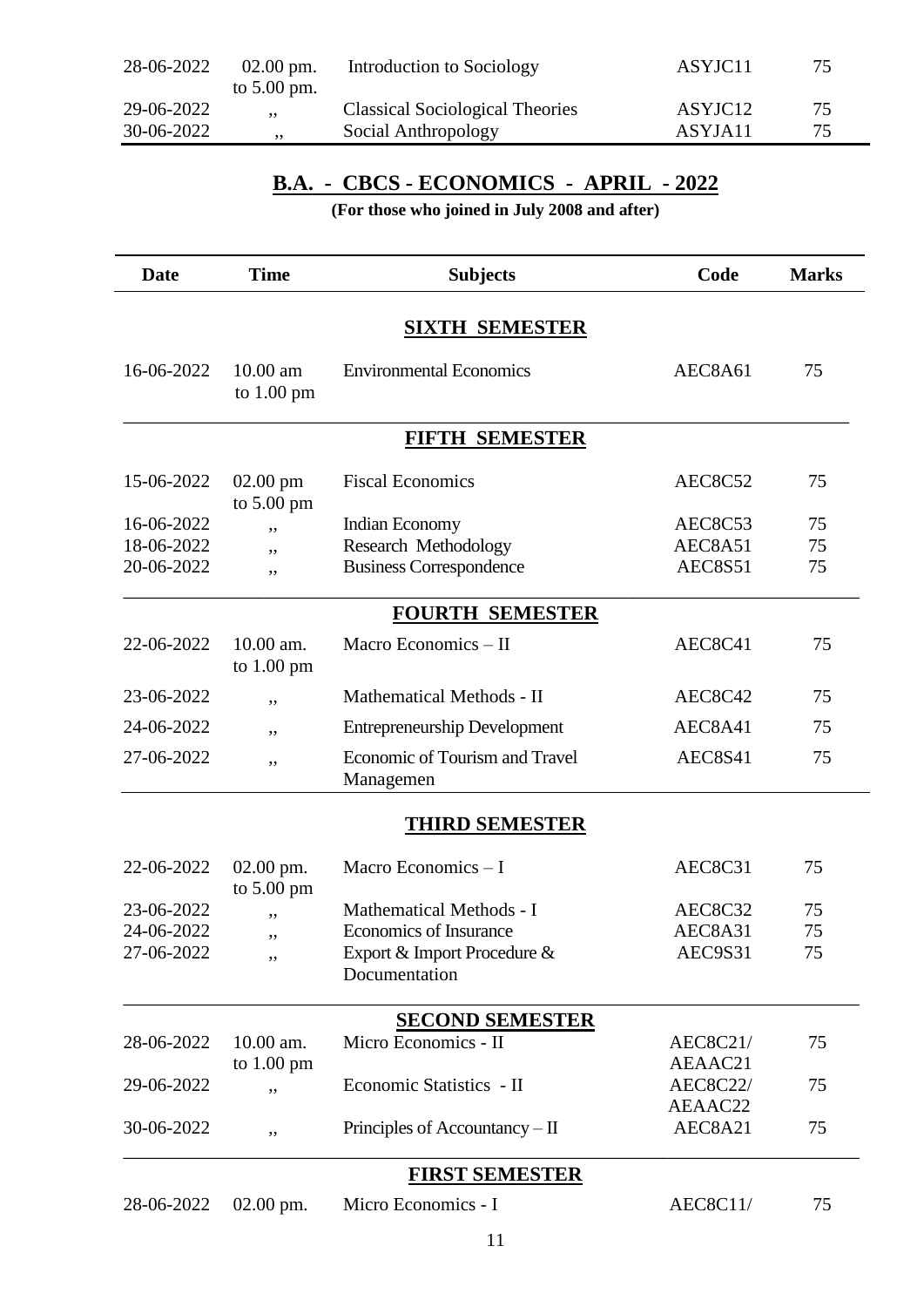|            | to $5.00$ pm. |                             | AEAAC11                          |       |
|------------|---------------|-----------------------------|----------------------------------|-------|
| 29-06-2022 | ,,            | Economic Statistics - I     | AEC8C12                          | 75    |
| 30-06-2022 | , ,           | Principles of Accountancy-I | AEC <sub>8</sub> A <sub>11</sub> | 75.   |
| ,,         | ,,            | History of India - I        | AEC8A12                          | ----- |
|            |               |                             |                                  |       |

#### **B.A. - CBCS - ECONOMICS - APRIL - 2022 (For those who joined in July 2018 and after)**

| <b>Date</b>            | <b>Time</b>                       | <b>Subjects</b>                       | Code    | <b>Marks</b> |  |  |
|------------------------|-----------------------------------|---------------------------------------|---------|--------------|--|--|
| <b>SIXTH SEMESTER</b>  |                                   |                                       |         |              |  |  |
| 14-06-2022             | 10.00 am.<br>to $1.00 \text{ pm}$ | <b>Fiscal Economics</b>               | AECJC61 | 75           |  |  |
| 15-06-2022             | ,,                                | <b>International Economics</b>        | AECJC62 | 75           |  |  |
| 16-06-2022             | ,,                                | Tamil Nadu Economy                    | AECJC63 | 75           |  |  |
| 17-06-2022             | ,,                                | Economics of Development and Planning | AECJC64 | 75           |  |  |
| 18-06-2022             | ,,                                | <b>Environmental Economics</b>        | AECJA61 | 75           |  |  |
| 20-06-2022             | ,,                                | <b>Business Correspondence</b>        | AECJS61 | 75           |  |  |
|                        |                                   | <b>FIFTH SEMESTER</b>                 |         |              |  |  |
| 14-06-2022             | 02.00 pm.                         | <b>Monetary Economics</b>             | AECJC51 | 75           |  |  |
| 15-06-2022             | to 5.00 pm<br>,,                  | <b>History of Economic Thought</b>    | AECJC52 | 75           |  |  |
| 16-06-2022             | ,,                                | Indian Economy                        | AECJC53 | 75           |  |  |
| 17-06-2022             | ,,                                | <b>Basics of Capital Market</b>       | AECJC54 | 75           |  |  |
| 18-06-2022             | ,,                                | Application of Computer in Economics  | AECJA51 | 75           |  |  |
| 20-06-2022             | ,,                                | <b>Economics of Marketing</b>         | AECJS51 | 75           |  |  |
| <b>FOURTH SEMESTER</b> |                                   |                                       |         |              |  |  |
| 22-06-2022             | 10.00 am                          | Macro Economics - II                  | AECJC41 | 75           |  |  |
| 23-06-2022             | to 1.00 pm<br>,,                  | <b>Mathematical Economics</b>         | AECJC42 | 75           |  |  |
| 24-06-2022             |                                   | <b>Labour Economics</b>               | AECJA41 | 75           |  |  |
| 27-06-2022             | ,,                                | <b>Economics of Advertisement</b>     | AECJS41 | 75           |  |  |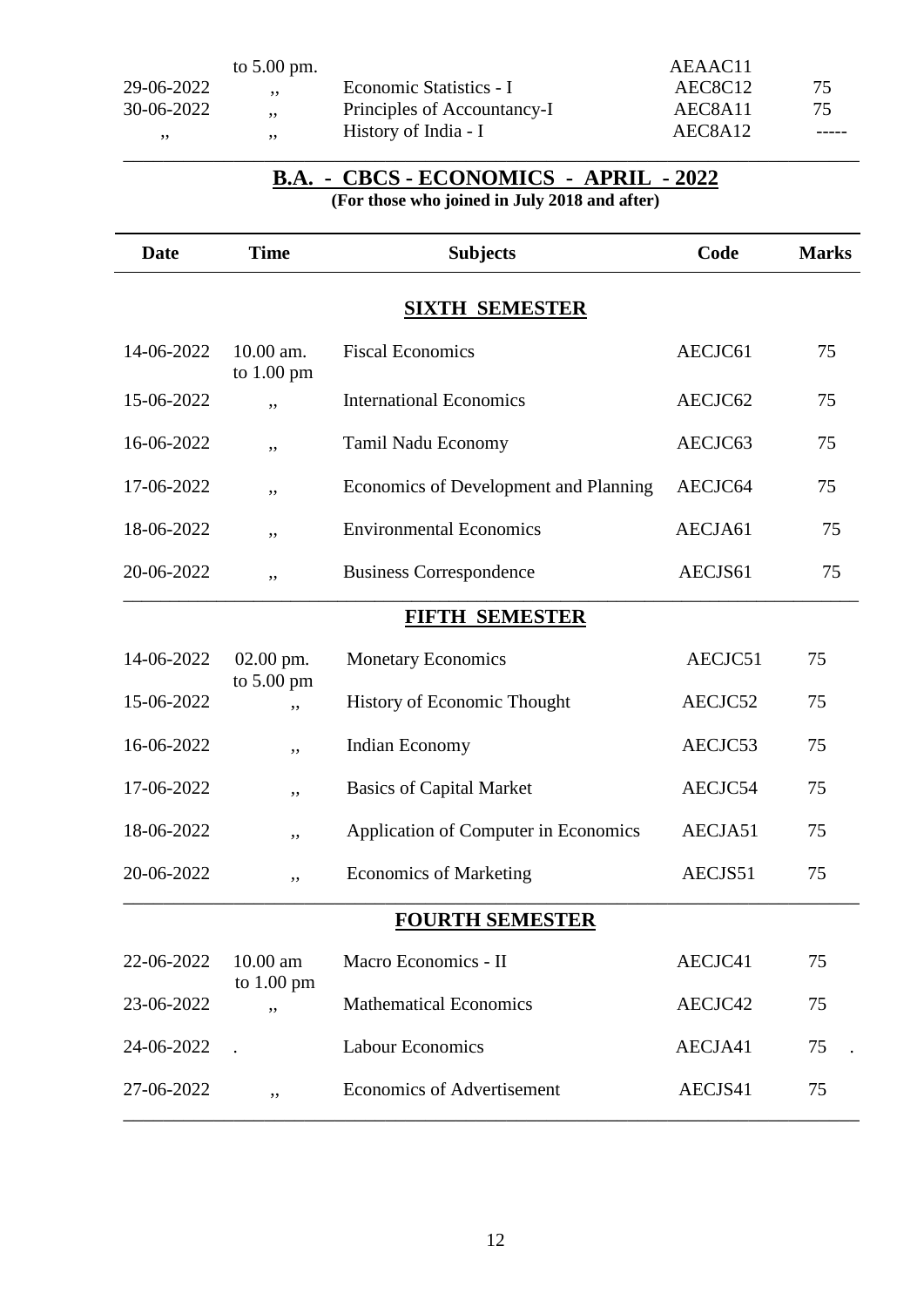#### **B.A. - CBCS - ECONOMICS - APRIL - 2022 (For those who joined in July 2018 and after)**

| <b>Date</b>           | <b>Time</b>                       | <b>Subjects</b>                     | Code    | <b>Marks</b> |  |
|-----------------------|-----------------------------------|-------------------------------------|---------|--------------|--|
|                       |                                   |                                     |         |              |  |
|                       |                                   | <b>THIRD SEMESTER</b>               |         |              |  |
| 22-06-2022            | 02.00 pm.<br>to $5.00 \text{ pm}$ | Macro Economics - I                 | AECJC31 | 75           |  |
| 23-06-2022            | ,,                                | <b>Mathematical Methods</b>         | AECJC32 | 75           |  |
| 24-06-2022            |                                   | <b>Entrepreneurship Development</b> | AECJA31 | 75           |  |
| 27-06-2022            | ,,                                | <b>Economics of Tourism</b>         | AECJS31 | 75           |  |
|                       |                                   | <b>SECOND SEMESTER</b>              |         |              |  |
| 28-06-2022            | 10.00 am.<br>to 1.00 pm.          | Micro Economics - II                | AECJC21 | 75           |  |
| 29-06-2022            | ,,                                | Economic Statistics - II            | AECJC22 | 75           |  |
| 30-06-2022            | ,,                                | Principles of Accountancy -II       | AECJA21 | 75           |  |
| <b>FIRST SEMESTER</b> |                                   |                                     |         |              |  |
| 28-06-2022            | 02.00 pm.<br>to 5.00 pm.          | Micro Economics - I                 | AECJC11 | 75           |  |
| 29-06-2022            | , ,                               | Economic Statistics - I             | AECJC12 | 75           |  |
| 30-06-2022            | ,,                                | Principles of Accountancy -1        | AECJA11 | 75           |  |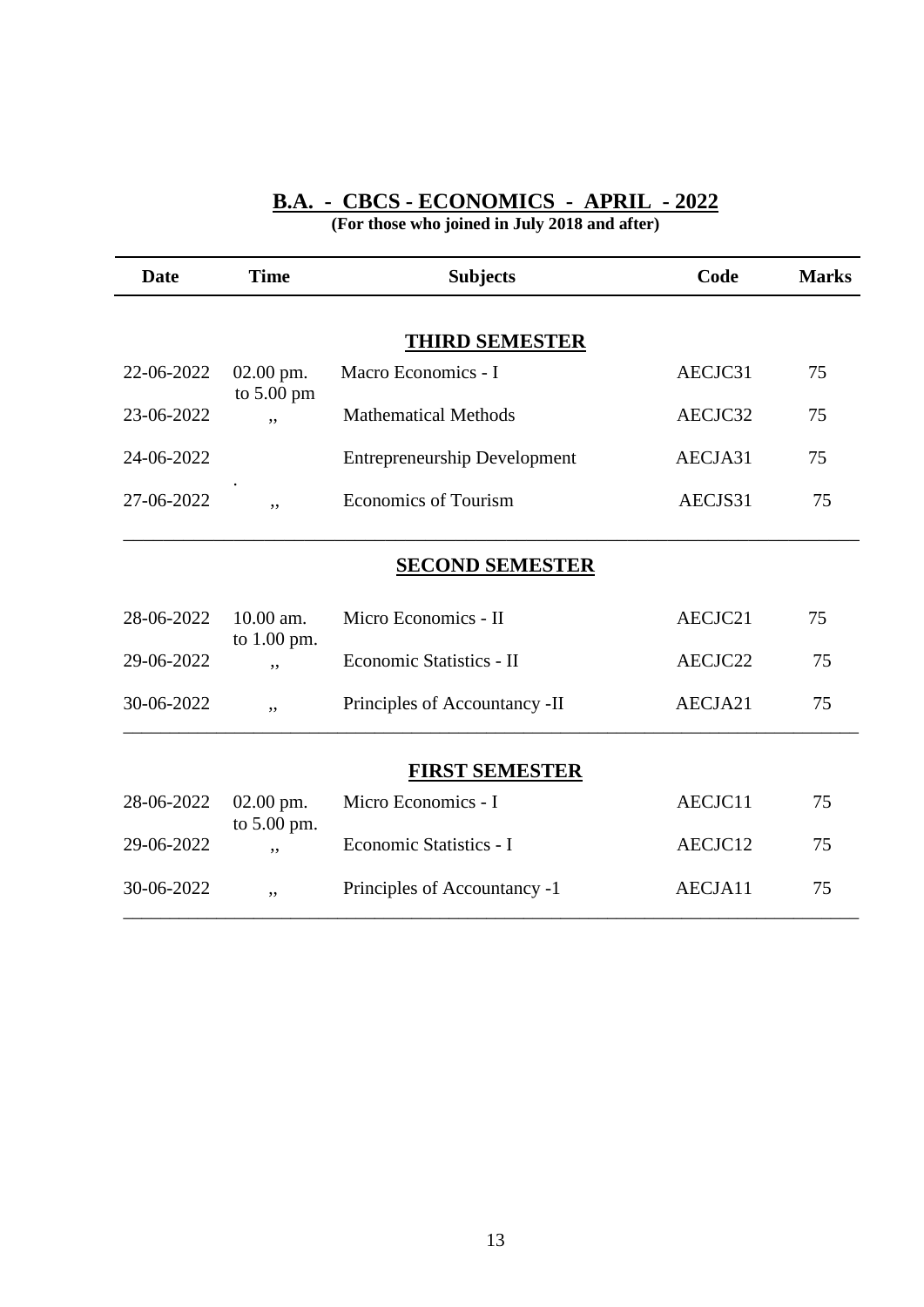| <b>Date</b> | <b>Time</b>                      | <b>Subjects</b>                      | Code           | <b>Marks</b> |
|-------------|----------------------------------|--------------------------------------|----------------|--------------|
|             |                                  | <b>SIXTH SEMESTER</b>                |                |              |
| 14-06-2022  | 10.00 am.                        | Women's Writing in English           | AEN8C61        | 75           |
| 15-06-2022  | to $1.00$ pm.<br>, ,             | Common wealth Literature             | AEN8C62        | 75           |
| 16-06-2022  | ,,                               | Literary Criticism Paper - II        | AEN8A61        | 75           |
| 17-06-2022  | ,,                               | <b>English Language Teaching</b>     | AEN8A62        | 75           |
| 18-06-2022  | ,,                               | Translation Theory & Practice        | <b>AEN8S61</b> | 75           |
| 20-06-2022  | ,,                               | <b>Presentation Skills</b>           | <b>AEN8S62</b> | 75           |
| 21-06-2022  | ,,                               | <b>Job Seeking Skills</b>            | AEN8S63        | 75           |
|             |                                  | <b>FIFTH SEMESTER</b>                |                |              |
| 15-06-2022  | 02.00pm<br>to 05.00pm            | American Literature                  | AEN8C52        | 75           |
|             |                                  | <b>SECOND SEMESTER</b>               |                |              |
| 30-06-2022  | 10.00 am<br>to $1.00 \text{ pm}$ | <b>History of English Literature</b> | AEN8A21        | 75           |

### **B.A. - CBCS - ENGLISH - APRIL - 2021**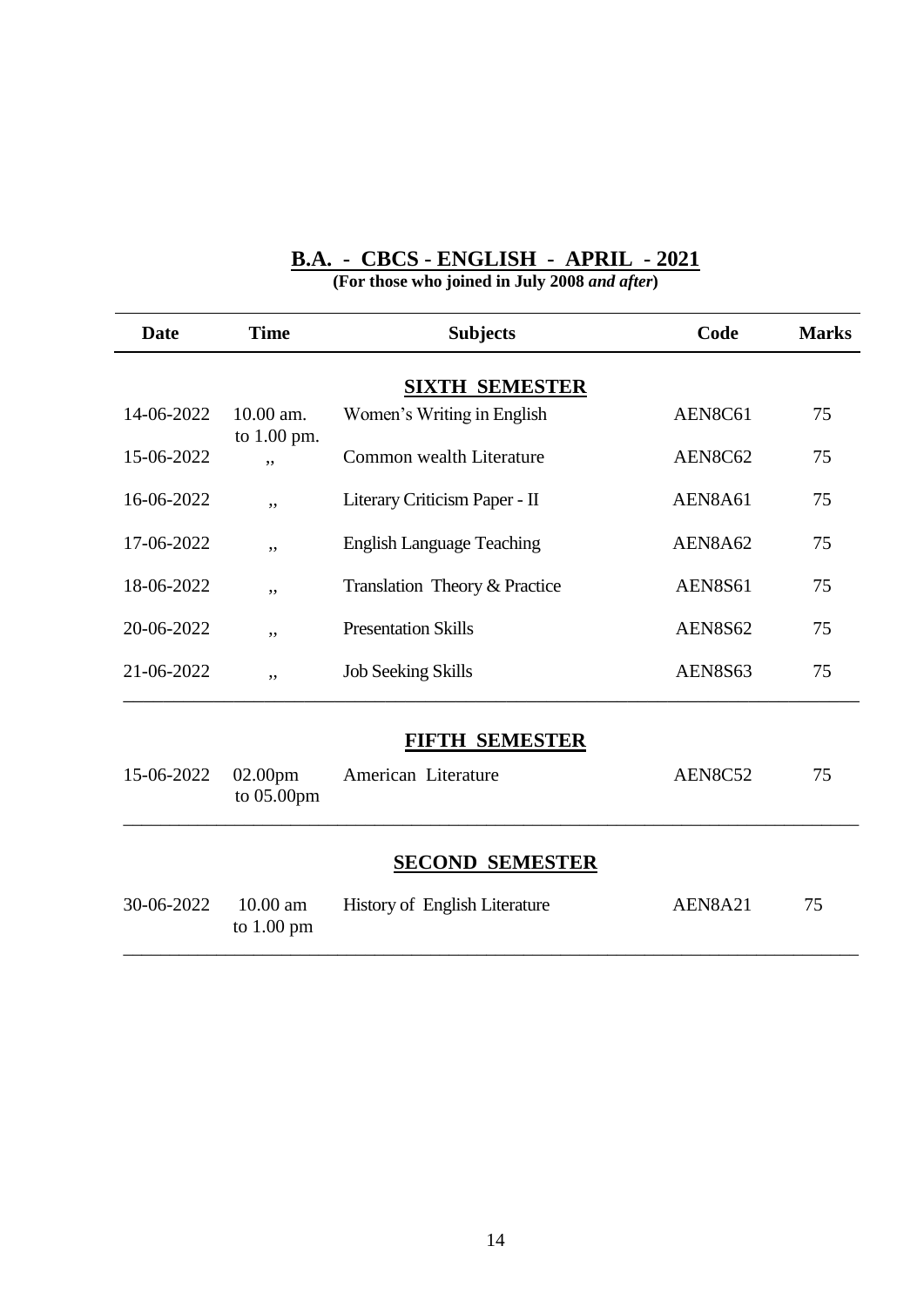#### **B.A. - CBCS - XII (B) ENGLISH - APRIL - 2022 (For those who joined in July 2014** *and after***)**

| <b>Date</b>            | <b>Time</b>                | <b>Subjects</b>                                     | Code    | <b>Marks</b> |  |  |  |
|------------------------|----------------------------|-----------------------------------------------------|---------|--------------|--|--|--|
|                        | <b>SIXTH SEMESTER</b>      |                                                     |         |              |  |  |  |
| 14-06-2022             | 10.00 am.                  | Shakespeare                                         | AENEC61 | 75           |  |  |  |
| 15-06-2022             | to 1.00 pm.<br>,,          | <b>English Language Teaching</b>                    | AENEC62 | 75           |  |  |  |
| 16-06-2022             | ,,                         | <b>Translation Theory and Practice</b>              | AENEC63 | 75           |  |  |  |
| 17-06-2022             | ,,                         | <b>Introduction to Literary Theories</b>            | AENEC64 | 75           |  |  |  |
| 18-06-2022             | ,,                         | <b>English for Employment</b>                       | AENEC65 | 75           |  |  |  |
| 20-06-2022             | ,,                         | <b>Elective - IV</b><br>Literary Criticism Paper-II | AENET61 | 75           |  |  |  |
|                        |                            | <b>FIFTH SEMESTER</b>                               |         |              |  |  |  |
| 14-06-2022             | 02.00 pm.<br>to 5.00 pm.   | Drama - II                                          | AENEC51 | 75           |  |  |  |
| 15-06-2022             | ,,                         | <b>American Literature</b>                          | AENEC52 | 75           |  |  |  |
| 16-06-2022             | ,,                         | New Literatures in English                          | AENEC53 | 75           |  |  |  |
| 17-06-2022             | ,,                         | Women's Writing in English                          | AENEC54 | 75           |  |  |  |
| 18-06-2022             | ,,                         | Journalism and Mass Communication                   | AENEC55 | 75           |  |  |  |
| 20-06-2022             | ,,                         | <b>Elective - III</b><br>Literary Criticism Paper-I | AENET51 | 75           |  |  |  |
| <b>FOURTH SEMESTER</b> |                            |                                                     |         |              |  |  |  |
| 22-06-2022             | 10.00 am.<br>to $1.00$ pm. | Drama - I                                           | AENEC41 | 75           |  |  |  |
| 23-06-2022             | ,,                         | <b>Twentieth Century Literature</b>                 | AENEC42 | 75           |  |  |  |
| 24-06-2022             | ,,                         | Phonetics and Spoken English                        | AENEA41 | 75           |  |  |  |
| 25-06-2022             | ,,                         | <b>Creative Writing</b>                             | AENES41 | 75           |  |  |  |
| 27-06-2022             | ,,                         | <b>Job Seeking Skills</b>                           | AENES42 | 75           |  |  |  |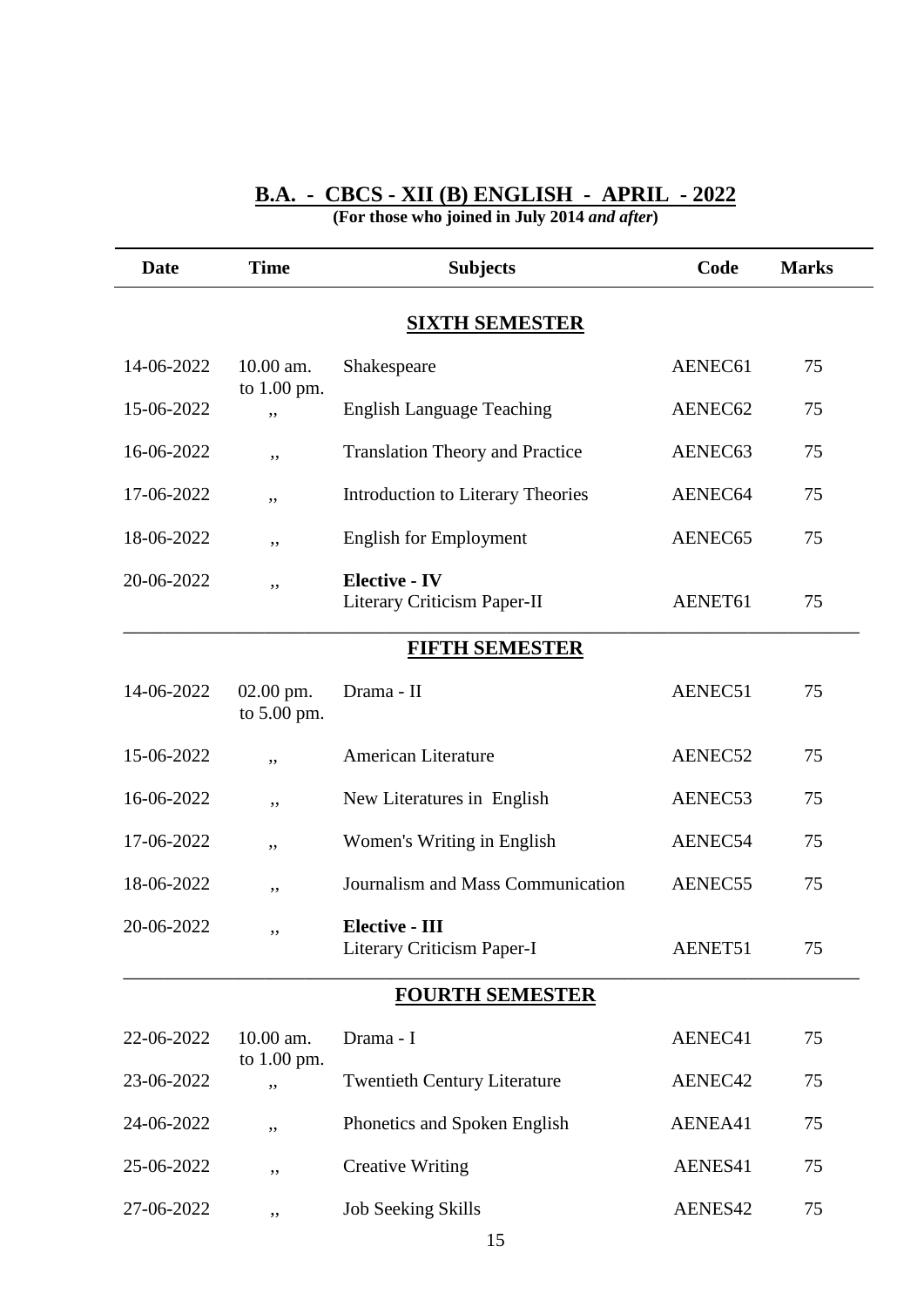\_\_\_\_\_\_\_\_\_\_\_\_\_\_\_\_\_\_\_\_\_\_\_\_\_\_\_\_\_\_\_\_\_\_\_\_\_\_\_\_\_\_\_\_\_\_\_\_\_\_\_\_\_\_\_\_\_\_\_\_\_\_\_\_\_\_\_\_\_\_\_\_\_\_\_\_\_\_\_

# **B.A. - CBCS - XII (B) ENGLISH - APRIL - 2022**

**(For those who joined in July 2014** *and after***)**

| Date       | <b>Time</b>          | <b>Subjects</b>                                        | Code    | <b>Marks</b> |
|------------|----------------------|--------------------------------------------------------|---------|--------------|
|            |                      | <b>THIRD SEMESTER</b>                                  |         |              |
| 22-06-2022 | $02.00$ pm.          | Poetry - II                                            | AENEC31 | 75           |
| 23-06-2022 | to $5.00$ pm.<br>, , | Advanced English Grammar & Usage                       | AENEA31 | 75           |
| 24-06-2022 | ,,                   | Word Power                                             | AENES31 | 75           |
| 27-06-2022 | ,,                   | <b>Presentation Skills</b>                             | AENES32 | 75           |
| 28-06-2022 | , ,                  | Elective-I - History of English Literature - I AENET31 |         | 75           |

#### **SECOND SEMESTER**

| 29-06-2022 10.00 am. | to $1.00 \text{ pm}$ | Poetry - $I$                  | AENEC21 | 75 |  |
|----------------------|----------------------|-------------------------------|---------|----|--|
| 30-06-2022           | ,,                   | Indian Writing in English     | AENEC22 | 75 |  |
| $01-07-2022$         | cc                   | The Social History of England | AENEA21 | 75 |  |

### **FIRST SEMESTER**

| $29-06-2022$ 02.00 pm. | to $5.00$ pm. | Prose                 | AENEC11 | 75. |
|------------------------|---------------|-----------------------|---------|-----|
| 30-06-2022             | ۰,            | Fiction               | AENEC12 | 75  |
| 01-07-2022             | ,,            | <b>Literary Forms</b> | AENEA11 | 75  |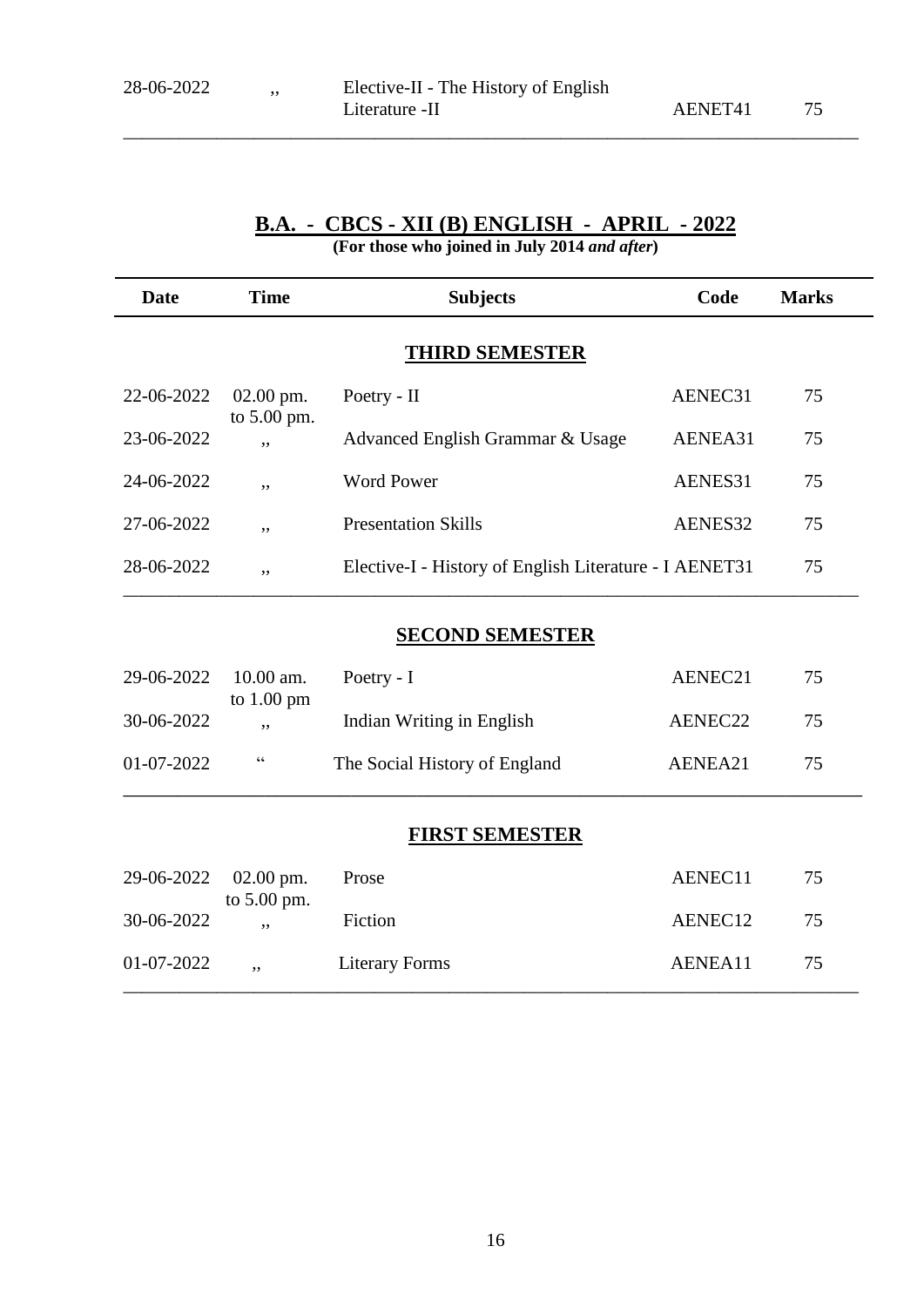#### **B.A. - CBCS - XII (B) ENGLISH - APRIL - 2022**

| <b>Date</b>            | <b>Time</b>                      | <b>Subjects</b>                          | Code    | <b>Marks</b> |  |
|------------------------|----------------------------------|------------------------------------------|---------|--------------|--|
|                        |                                  | <b>SIXTH SEMESTER</b>                    |         |              |  |
| 14-06-2022             | 10.00 am.                        | Shakespeare                              | AENJC61 | 75           |  |
| 15-06-2022             | to 1.00 pm.<br>,,                | <b>English Language Teaching</b>         | AENJC62 | 75           |  |
| 16-06-2022             | ,,                               | <b>Translation Theory and Practice</b>   | AENJC63 | 75           |  |
| 17-06-2022             | ,,                               | <b>Introduction to Literary Theories</b> | AENJC64 | 75           |  |
| 18-06-2022             | ,,                               | <b>English for Employment</b>            | AENJC65 | 75           |  |
| 20-06-2022             | ,,                               | Elective - IV<br>Literary Criticism - II | AENJT61 | 75           |  |
|                        |                                  | <b>FIFTH SEMESTER</b>                    |         |              |  |
| 14-06-2022             | 02.00 pm.                        | Drama                                    | AENJC51 | 75           |  |
| 15-06-2022             | to 5.00 pm.<br>,,                | <b>American Literature</b>               | AENJC52 | 75           |  |
| 16-06-2022             | ,,                               | New Literatures in English               | AENJC53 | 75           |  |
| 17-06-2022             | ,,                               | Women's Writing in English               | AENJC54 | 75           |  |
| 18-06-2022             | ,,                               | Journalism and Mass Communication        | AENJC55 | 75           |  |
| 20-06-2022             | ,,                               | Literary Criticism-1                     | AENJT51 | 75           |  |
| <b>FOURTH SEMESTER</b> |                                  |                                          |         |              |  |
| 22-06-2021             | 10.00 am<br>to $1.00 \text{ pm}$ | <b>Indian Writing</b>                    | AENJC41 | 75           |  |
| 23-06-2022             | ,,                               | <b>Twentieth Century Literature</b>      | AENJC42 | 75           |  |
| 24-06-2022             | $\subset \subset$                | Phonetics and Spoken English             | AENJA41 | 75           |  |
| 27-06-2022             | ,,                               | <b>Presentation Skills</b>               | AENJS41 | 75           |  |
| 28-06-2022             | ,,                               | <b>Job Seeking Skills</b>                | AENJS42 | 75           |  |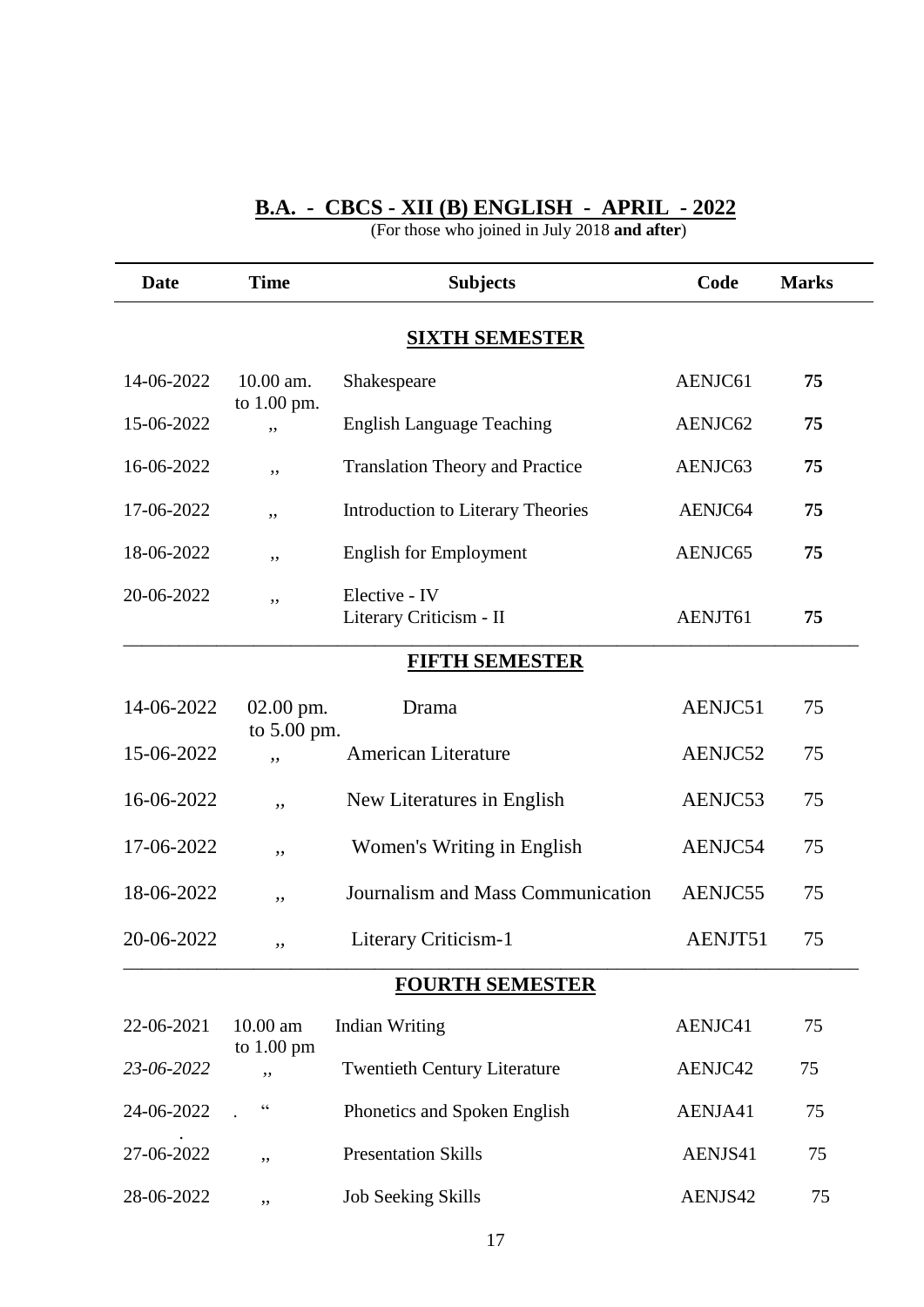\_\_\_\_\_\_\_\_\_\_\_\_\_\_\_\_\_\_\_\_\_\_\_\_\_\_\_\_\_\_\_\_\_\_\_\_\_\_\_\_\_\_\_\_\_\_\_\_\_\_\_\_\_\_\_\_\_\_\_\_\_\_\_\_\_\_\_\_\_\_\_\_\_

# **B.A. - CBCS - XII (B) ENGLISH - APRIL - 2022**

| <b>Date</b> | <b>Time</b>                               | <b>Subjects</b>                    | Code    | <b>Marks</b> |
|-------------|-------------------------------------------|------------------------------------|---------|--------------|
|             |                                           | <b>THIRD SEMESTER</b>              |         |              |
| 22-06-2022  | $2.00 \text{ pm}$<br>to $5.00 \text{ pm}$ | Poetry - II                        | AENJC31 | 75           |
| 23-06-2022  | ,                                         | Advanced English Grammer and Usage | AENJA31 | 75           |
| 24-06-2022  | ,,                                        | <b>Word Power</b>                  | AENJS31 | 75           |
| 27-06-2022  | ,,                                        | <b>Creative Writing</b>            | AENJS32 | 75           |
| 28-06-2022  | ,,                                        | History of English Literature-I    | AENJT31 | 75           |
|             |                                           | <b>SECOND SEMESTER</b>             |         |              |
| 02-07-2022  | 10.00 am.                                 | Poetry - I                         | AENJC21 | 75           |
| 30-06-2022  | to $1.00$ pm.<br>, ,                      | Fiction                            | AENJC22 | 75           |
| 01-07-2022  | ,,                                        | The Social History of England      | AENJA21 | 75           |
|             |                                           | <b>FIRST SEMESTER</b>              |         |              |
| 29-06-2022  | $02.00$ pm.<br>to 5.00 pm.                | Prose                              | AENJC11 | 75           |
| 30-06-2022  | ,,                                        | <b>Short Stories</b>               | AENJC12 | 75           |
| 01-07-2022  | ,,                                        | <b>Literary Forms</b>              | AENJA11 | 75           |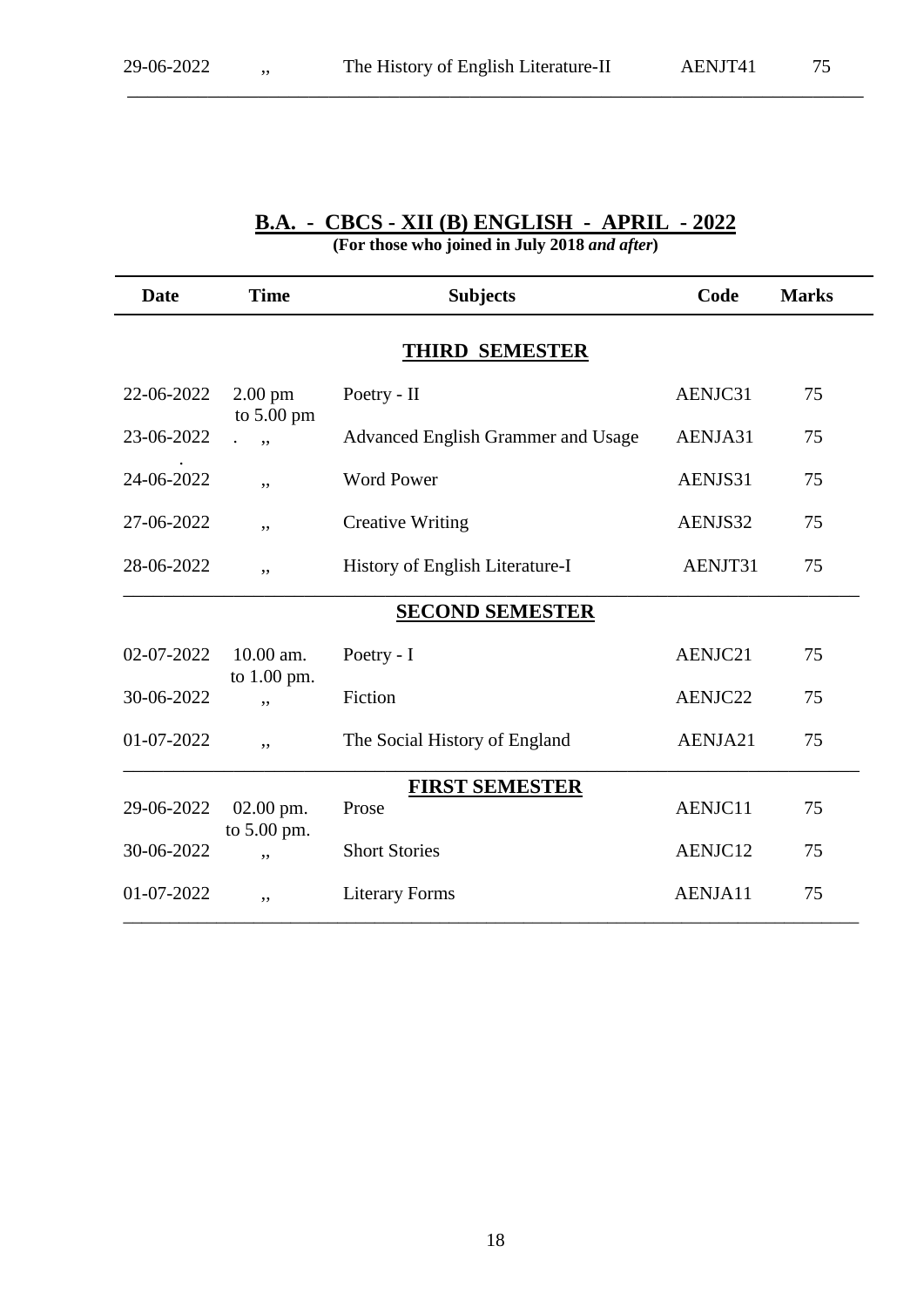# **B.A. - CBCS - XIII (B) INDIAN CULTURE - APRIL - 2022**

**(For those who joined in July 2018** *and after***)**

| <b>Date</b> | <b>Time</b>                | <b>Subjects</b>                                                   | Code    | <b>Marks</b> |
|-------------|----------------------------|-------------------------------------------------------------------|---------|--------------|
|             |                            | <b>SIXTH SEMESTER</b>                                             |         |              |
| 14-06-2022  | $10.00$ am.<br>to 1.00 pm. | History and Culture of Tamil Nadu - II                            | ANCJC61 | 75           |
| 15-06-2022  | , ,                        | Development of Indian Iconography                                 | ANCJC62 | 75           |
| 16-06-2022  | ,,                         | <b>Professional Ethics</b>                                        | ANCJA61 | 75           |
| 17-06-2022  | ,,                         | <b>Indian Performing Arts</b>                                     | ANCJA62 | 75           |
| 18-06-2022  | ,,                         | Yoga                                                              | ANCJS61 | 75           |
| 20-06-2022  | ,,                         | Philosophy of Thirukkural                                         | ANCJS62 | 75           |
| 21-06-2022  | ,,                         | Gandhian Philosophy and Its Relevance to<br><b>Modern Society</b> | ANCJS63 | 75           |

### **FIFTH SEMESTER**

| 14-06-2022 | $02.00$ pm.<br>to $5.00$ pm. | History and Culture of Tamilnadu $-I$                           | ANCJC51 | 75 |
|------------|------------------------------|-----------------------------------------------------------------|---------|----|
| 15-06-2022 | $, \,$                       | <b>Ethics</b>                                                   | ANCJC52 | 75 |
| 16-06-2022 | , ,                          | <b>Indian Sculpture and Paintings</b>                           | ANCJC53 | 75 |
| 17-06-2022 | cc                           | <b>General Management and Temple</b><br>Administration          | ANCJC54 | 75 |
| 18-06-2022 | ,,                           | <b>Conservation of Cultural Monuments</b><br>And Museum Objects | ANCJA51 | 75 |
| 20-06-2022 | ,,                           | Modern Indian Thought                                           | ANCJS51 | 75 |

#### **FOURTH SEMESTER**

| 22-06-2022 | $10.00$ am,<br>to $1.00 \text{ pm}$ | Indian Philosophy - II           | ANCJC41 | 75 |  |
|------------|-------------------------------------|----------------------------------|---------|----|--|
| 23-06-2022 | ,,                                  | <b>Essentials of Vaishnavism</b> | ANCJC42 | 75 |  |
| 24-06-2022 | $\cdot$ ,                           | Indian Architecture              | ANCJA41 | 75 |  |
| 27-06-2022 | $\bullet$<br>,,                     | Sociology and Culture - II       | ANCJS41 | 75 |  |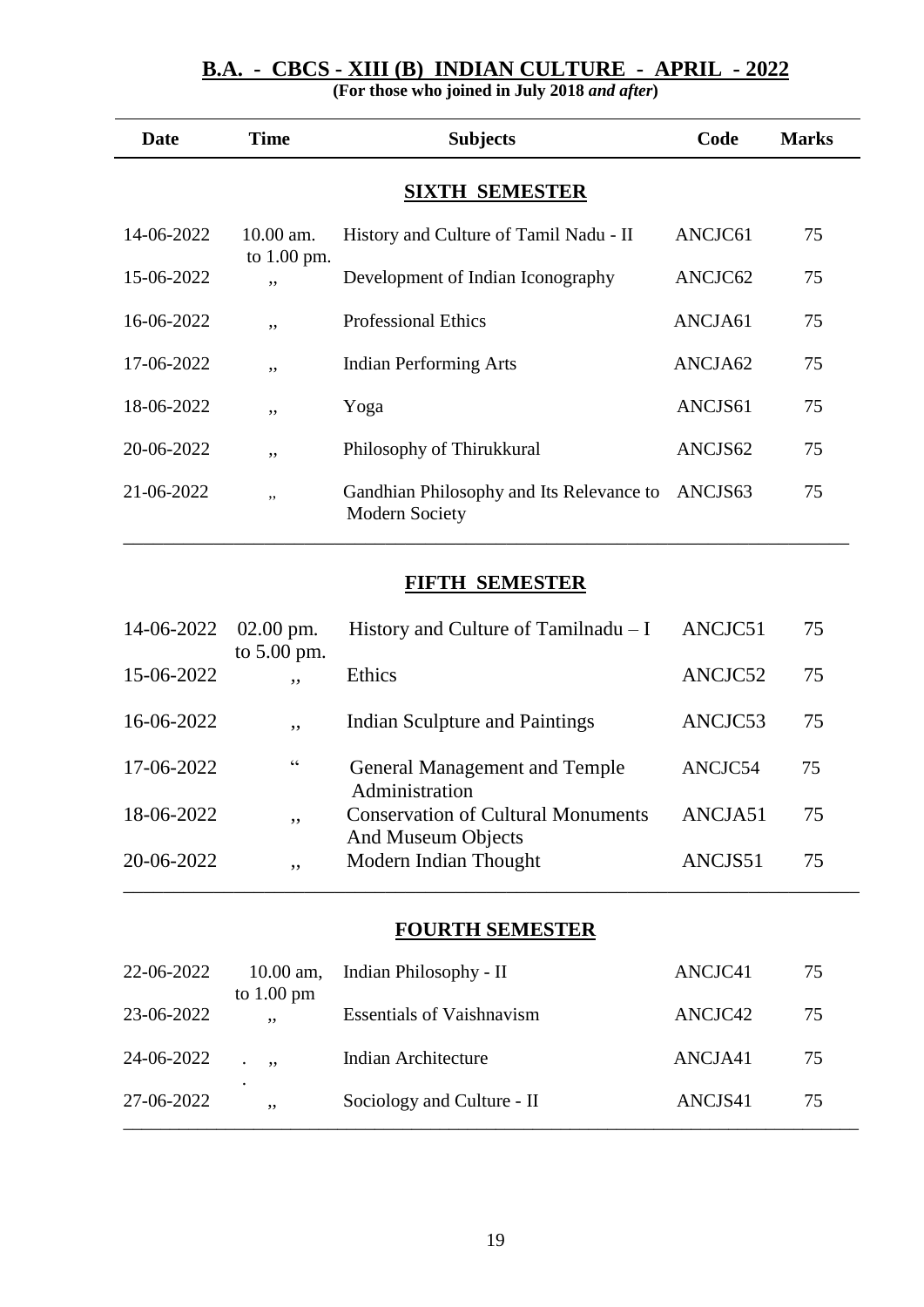| <b>Date</b>            | <b>Time</b>        | <b>Subjects</b>              | Code    | <b>Marks</b> |  |
|------------------------|--------------------|------------------------------|---------|--------------|--|
|                        |                    | <b>THIRD SEMESTER</b>        |         |              |  |
| 22-06-2022             | $2.00$ pm.         | Indian Philosophy - I        | ANCJC31 | 75           |  |
| 23-06-2022             | to 5.00 pm.<br>, , | Indian Archaeology           | ANCJA31 | 75           |  |
| 24-06-2022             | ,,                 | <b>Essentials of Saivism</b> | ANCJC32 | 75           |  |
| 27-06-2022             | ,,                 | Sociology and Culture        | ANCJS31 | 75           |  |
| <b>SECOND SEMESTER</b> |                    |                              |         |              |  |
| 28-06-2022             | 10.00 am.          | Indian Culture - II          | ANCJC21 | 75           |  |
| 29-06-2022             | to 1.00 pm.<br>,,  | Religions in India - II      | ANCJC22 | 75           |  |
| 30-06-2022             | ,,                 | <b>Travel Management</b>     | ANCJA21 | 75           |  |
| <b>FIRST SEMESTER</b>  |                    |                              |         |              |  |
| 28-06-2022             | $02.00$ pm.        | Indian Culture - I           | ANCJC11 | 75           |  |
| 29-06-2022             | to 5.00 pm.<br>,,  | Religionism India - I        | ANCJC12 | 75           |  |
| 30-06-2022             | ,,                 | <b>Tourism Management</b>    | ANCJA11 | 75           |  |

# **B.A. - CBCS - XIII (B)****INDIAN CULTURE - APRIL - 2022**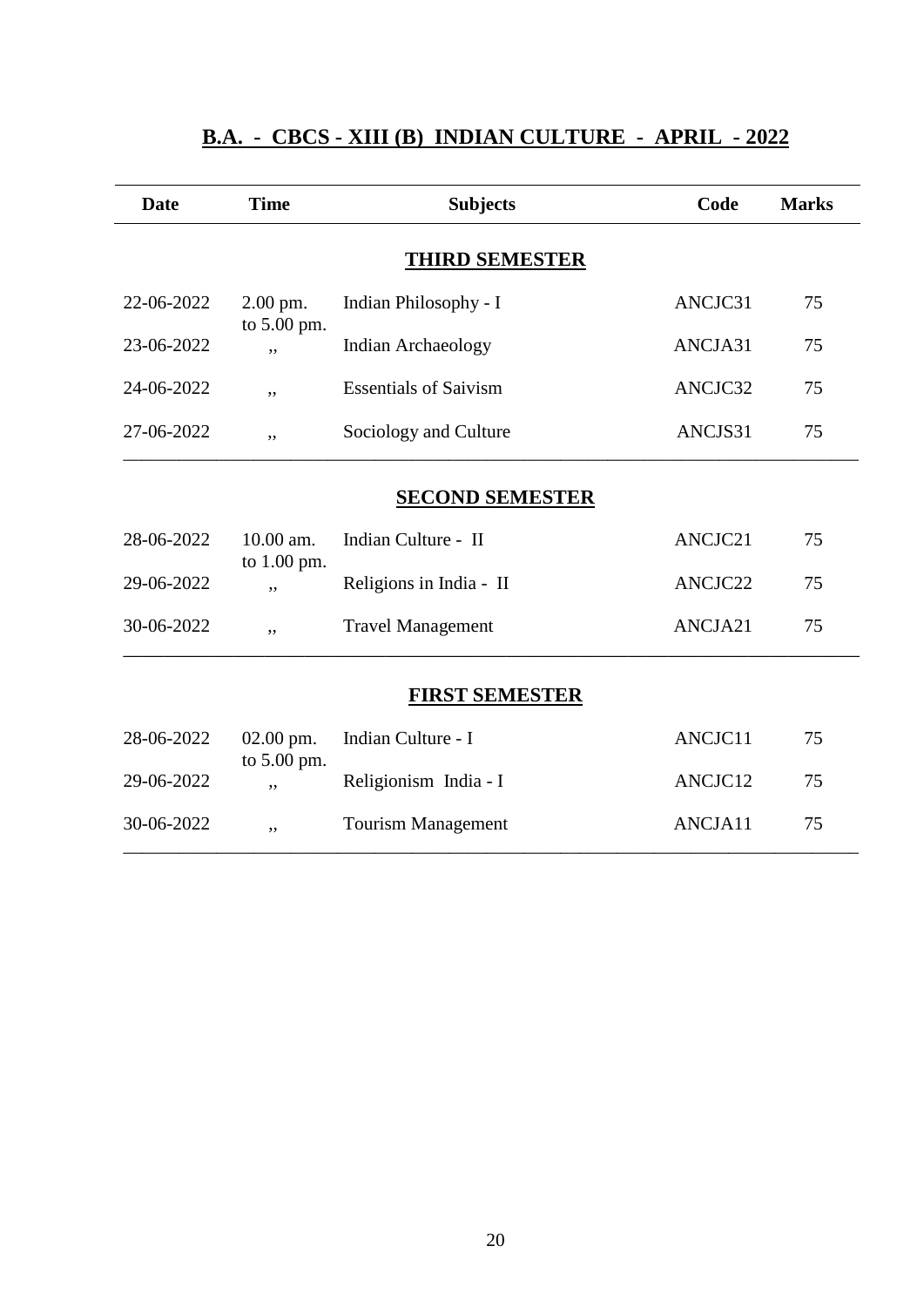#### **B.A. - CBCS – SOCIAL WORK - APRIL - 2022**

| <b>SIXTH SEMESTER</b><br>10.00 am.<br>14-06-2022<br><b>Industrial Social Work</b><br>ASWJC61<br>75<br>to 1.00 pm.<br>15-06-2022<br>ASWJS61<br>75<br>Social Entrepreneurship<br>,,<br>16-06-2022<br>General Knowledge<br>ASWJS62<br>75<br>,,<br>17-06-2022<br>Local Self Government in Rural<br>ASWJS63<br>75<br>,,<br>& Urban Settings<br>18-06-2022<br><b>Disaster Management</b><br>ASWJA62<br>75<br>,,<br><b>FIFTH SEMESTER</b><br>14-06-2022<br>02.00 pm.<br><b>Social Work Research</b><br>ASWJC51<br>75<br>to 5.00 pm.<br>15-06-2022<br>Youth Welfare<br>ASWJC52<br>75<br>,,<br>Welfare of Differently Abled<br>75<br>16-06-2022<br>ASWJC53<br>,,<br>17-06-2022<br><b>Welfare of Weaker Sections</b><br>ASWJA51<br>75<br>,,<br>18-06-2022<br>ASWJS51<br>75<br><b>Basics of Counselling</b><br>,,<br><b>FOURTH SEMESTER</b><br>22-06-2022<br>$10.00$ am<br>Women and Child Welfare<br>ASWJC41<br>75<br>to 1.00 pm<br>23-06-2022<br><b>Community Development</b><br>ASWJA41<br>75<br>,,<br>24-06-2022<br>Communication & Life Skills<br>ASWJS41<br>75<br>,,<br><b>THIRD SEMESTER</b><br>Social Welfare Administration<br>22-06-2022<br>ASWJC31<br>$02.00$ pm<br>75<br>to $5.00 \text{ pm}$<br>23-06-2022<br>ASWJA31<br>Social Legislation<br>75<br>,,<br>24-06-2022<br>75<br>Information Technology and Social Media ASWJS31<br>,,<br><b>SECOND SEMESTER</b><br>27-06-2022<br>10.00 am.<br>Case Work & Group Work<br>ASWJC21<br>75<br>to $1.00$ pm.<br>28-06-2022<br>Community Organization and<br>ASWJC22<br>75<br>,,<br>Social Actio<br>Developmental Psychology<br>ASWJA21<br>75<br>29-06-2022<br>,,<br><b>FIRST SEMESTER</b><br>Introduction to Social Work<br>27-06-2022<br>$02.00$ pm.<br>ASWJC11<br>75<br>to 5.00 pm.<br>Profession<br>28-06-2022<br>Introduction to Indian society<br>ASWJC12<br>75<br>,,<br>29-06-2022<br>Basics of psychology<br>ASWJA11<br>75<br>,, | <b>Date</b> | <b>Time</b> | <b>Subjects</b> | Code | <b>Marks</b> |  |  |
|------------------------------------------------------------------------------------------------------------------------------------------------------------------------------------------------------------------------------------------------------------------------------------------------------------------------------------------------------------------------------------------------------------------------------------------------------------------------------------------------------------------------------------------------------------------------------------------------------------------------------------------------------------------------------------------------------------------------------------------------------------------------------------------------------------------------------------------------------------------------------------------------------------------------------------------------------------------------------------------------------------------------------------------------------------------------------------------------------------------------------------------------------------------------------------------------------------------------------------------------------------------------------------------------------------------------------------------------------------------------------------------------------------------------------------------------------------------------------------------------------------------------------------------------------------------------------------------------------------------------------------------------------------------------------------------------------------------------------------------------------------------------------------------------------------------------------------------------------------------------------------|-------------|-------------|-----------------|------|--------------|--|--|
|                                                                                                                                                                                                                                                                                                                                                                                                                                                                                                                                                                                                                                                                                                                                                                                                                                                                                                                                                                                                                                                                                                                                                                                                                                                                                                                                                                                                                                                                                                                                                                                                                                                                                                                                                                                                                                                                                    |             |             |                 |      |              |  |  |
|                                                                                                                                                                                                                                                                                                                                                                                                                                                                                                                                                                                                                                                                                                                                                                                                                                                                                                                                                                                                                                                                                                                                                                                                                                                                                                                                                                                                                                                                                                                                                                                                                                                                                                                                                                                                                                                                                    |             |             |                 |      |              |  |  |
|                                                                                                                                                                                                                                                                                                                                                                                                                                                                                                                                                                                                                                                                                                                                                                                                                                                                                                                                                                                                                                                                                                                                                                                                                                                                                                                                                                                                                                                                                                                                                                                                                                                                                                                                                                                                                                                                                    |             |             |                 |      |              |  |  |
|                                                                                                                                                                                                                                                                                                                                                                                                                                                                                                                                                                                                                                                                                                                                                                                                                                                                                                                                                                                                                                                                                                                                                                                                                                                                                                                                                                                                                                                                                                                                                                                                                                                                                                                                                                                                                                                                                    |             |             |                 |      |              |  |  |
|                                                                                                                                                                                                                                                                                                                                                                                                                                                                                                                                                                                                                                                                                                                                                                                                                                                                                                                                                                                                                                                                                                                                                                                                                                                                                                                                                                                                                                                                                                                                                                                                                                                                                                                                                                                                                                                                                    |             |             |                 |      |              |  |  |
|                                                                                                                                                                                                                                                                                                                                                                                                                                                                                                                                                                                                                                                                                                                                                                                                                                                                                                                                                                                                                                                                                                                                                                                                                                                                                                                                                                                                                                                                                                                                                                                                                                                                                                                                                                                                                                                                                    |             |             |                 |      |              |  |  |
|                                                                                                                                                                                                                                                                                                                                                                                                                                                                                                                                                                                                                                                                                                                                                                                                                                                                                                                                                                                                                                                                                                                                                                                                                                                                                                                                                                                                                                                                                                                                                                                                                                                                                                                                                                                                                                                                                    |             |             |                 |      |              |  |  |
|                                                                                                                                                                                                                                                                                                                                                                                                                                                                                                                                                                                                                                                                                                                                                                                                                                                                                                                                                                                                                                                                                                                                                                                                                                                                                                                                                                                                                                                                                                                                                                                                                                                                                                                                                                                                                                                                                    |             |             |                 |      |              |  |  |
|                                                                                                                                                                                                                                                                                                                                                                                                                                                                                                                                                                                                                                                                                                                                                                                                                                                                                                                                                                                                                                                                                                                                                                                                                                                                                                                                                                                                                                                                                                                                                                                                                                                                                                                                                                                                                                                                                    |             |             |                 |      |              |  |  |
|                                                                                                                                                                                                                                                                                                                                                                                                                                                                                                                                                                                                                                                                                                                                                                                                                                                                                                                                                                                                                                                                                                                                                                                                                                                                                                                                                                                                                                                                                                                                                                                                                                                                                                                                                                                                                                                                                    |             |             |                 |      |              |  |  |
|                                                                                                                                                                                                                                                                                                                                                                                                                                                                                                                                                                                                                                                                                                                                                                                                                                                                                                                                                                                                                                                                                                                                                                                                                                                                                                                                                                                                                                                                                                                                                                                                                                                                                                                                                                                                                                                                                    |             |             |                 |      |              |  |  |
|                                                                                                                                                                                                                                                                                                                                                                                                                                                                                                                                                                                                                                                                                                                                                                                                                                                                                                                                                                                                                                                                                                                                                                                                                                                                                                                                                                                                                                                                                                                                                                                                                                                                                                                                                                                                                                                                                    |             |             |                 |      |              |  |  |
|                                                                                                                                                                                                                                                                                                                                                                                                                                                                                                                                                                                                                                                                                                                                                                                                                                                                                                                                                                                                                                                                                                                                                                                                                                                                                                                                                                                                                                                                                                                                                                                                                                                                                                                                                                                                                                                                                    |             |             |                 |      |              |  |  |
|                                                                                                                                                                                                                                                                                                                                                                                                                                                                                                                                                                                                                                                                                                                                                                                                                                                                                                                                                                                                                                                                                                                                                                                                                                                                                                                                                                                                                                                                                                                                                                                                                                                                                                                                                                                                                                                                                    |             |             |                 |      |              |  |  |
|                                                                                                                                                                                                                                                                                                                                                                                                                                                                                                                                                                                                                                                                                                                                                                                                                                                                                                                                                                                                                                                                                                                                                                                                                                                                                                                                                                                                                                                                                                                                                                                                                                                                                                                                                                                                                                                                                    |             |             |                 |      |              |  |  |
|                                                                                                                                                                                                                                                                                                                                                                                                                                                                                                                                                                                                                                                                                                                                                                                                                                                                                                                                                                                                                                                                                                                                                                                                                                                                                                                                                                                                                                                                                                                                                                                                                                                                                                                                                                                                                                                                                    |             |             |                 |      |              |  |  |
|                                                                                                                                                                                                                                                                                                                                                                                                                                                                                                                                                                                                                                                                                                                                                                                                                                                                                                                                                                                                                                                                                                                                                                                                                                                                                                                                                                                                                                                                                                                                                                                                                                                                                                                                                                                                                                                                                    |             |             |                 |      |              |  |  |
|                                                                                                                                                                                                                                                                                                                                                                                                                                                                                                                                                                                                                                                                                                                                                                                                                                                                                                                                                                                                                                                                                                                                                                                                                                                                                                                                                                                                                                                                                                                                                                                                                                                                                                                                                                                                                                                                                    |             |             |                 |      |              |  |  |
|                                                                                                                                                                                                                                                                                                                                                                                                                                                                                                                                                                                                                                                                                                                                                                                                                                                                                                                                                                                                                                                                                                                                                                                                                                                                                                                                                                                                                                                                                                                                                                                                                                                                                                                                                                                                                                                                                    |             |             |                 |      |              |  |  |
|                                                                                                                                                                                                                                                                                                                                                                                                                                                                                                                                                                                                                                                                                                                                                                                                                                                                                                                                                                                                                                                                                                                                                                                                                                                                                                                                                                                                                                                                                                                                                                                                                                                                                                                                                                                                                                                                                    |             |             |                 |      |              |  |  |
|                                                                                                                                                                                                                                                                                                                                                                                                                                                                                                                                                                                                                                                                                                                                                                                                                                                                                                                                                                                                                                                                                                                                                                                                                                                                                                                                                                                                                                                                                                                                                                                                                                                                                                                                                                                                                                                                                    |             |             |                 |      |              |  |  |
|                                                                                                                                                                                                                                                                                                                                                                                                                                                                                                                                                                                                                                                                                                                                                                                                                                                                                                                                                                                                                                                                                                                                                                                                                                                                                                                                                                                                                                                                                                                                                                                                                                                                                                                                                                                                                                                                                    |             |             |                 |      |              |  |  |
|                                                                                                                                                                                                                                                                                                                                                                                                                                                                                                                                                                                                                                                                                                                                                                                                                                                                                                                                                                                                                                                                                                                                                                                                                                                                                                                                                                                                                                                                                                                                                                                                                                                                                                                                                                                                                                                                                    |             |             |                 |      |              |  |  |
|                                                                                                                                                                                                                                                                                                                                                                                                                                                                                                                                                                                                                                                                                                                                                                                                                                                                                                                                                                                                                                                                                                                                                                                                                                                                                                                                                                                                                                                                                                                                                                                                                                                                                                                                                                                                                                                                                    |             |             |                 |      |              |  |  |
|                                                                                                                                                                                                                                                                                                                                                                                                                                                                                                                                                                                                                                                                                                                                                                                                                                                                                                                                                                                                                                                                                                                                                                                                                                                                                                                                                                                                                                                                                                                                                                                                                                                                                                                                                                                                                                                                                    |             |             |                 |      |              |  |  |
|                                                                                                                                                                                                                                                                                                                                                                                                                                                                                                                                                                                                                                                                                                                                                                                                                                                                                                                                                                                                                                                                                                                                                                                                                                                                                                                                                                                                                                                                                                                                                                                                                                                                                                                                                                                                                                                                                    |             |             |                 |      |              |  |  |
|                                                                                                                                                                                                                                                                                                                                                                                                                                                                                                                                                                                                                                                                                                                                                                                                                                                                                                                                                                                                                                                                                                                                                                                                                                                                                                                                                                                                                                                                                                                                                                                                                                                                                                                                                                                                                                                                                    |             |             |                 |      |              |  |  |
|                                                                                                                                                                                                                                                                                                                                                                                                                                                                                                                                                                                                                                                                                                                                                                                                                                                                                                                                                                                                                                                                                                                                                                                                                                                                                                                                                                                                                                                                                                                                                                                                                                                                                                                                                                                                                                                                                    |             |             |                 |      |              |  |  |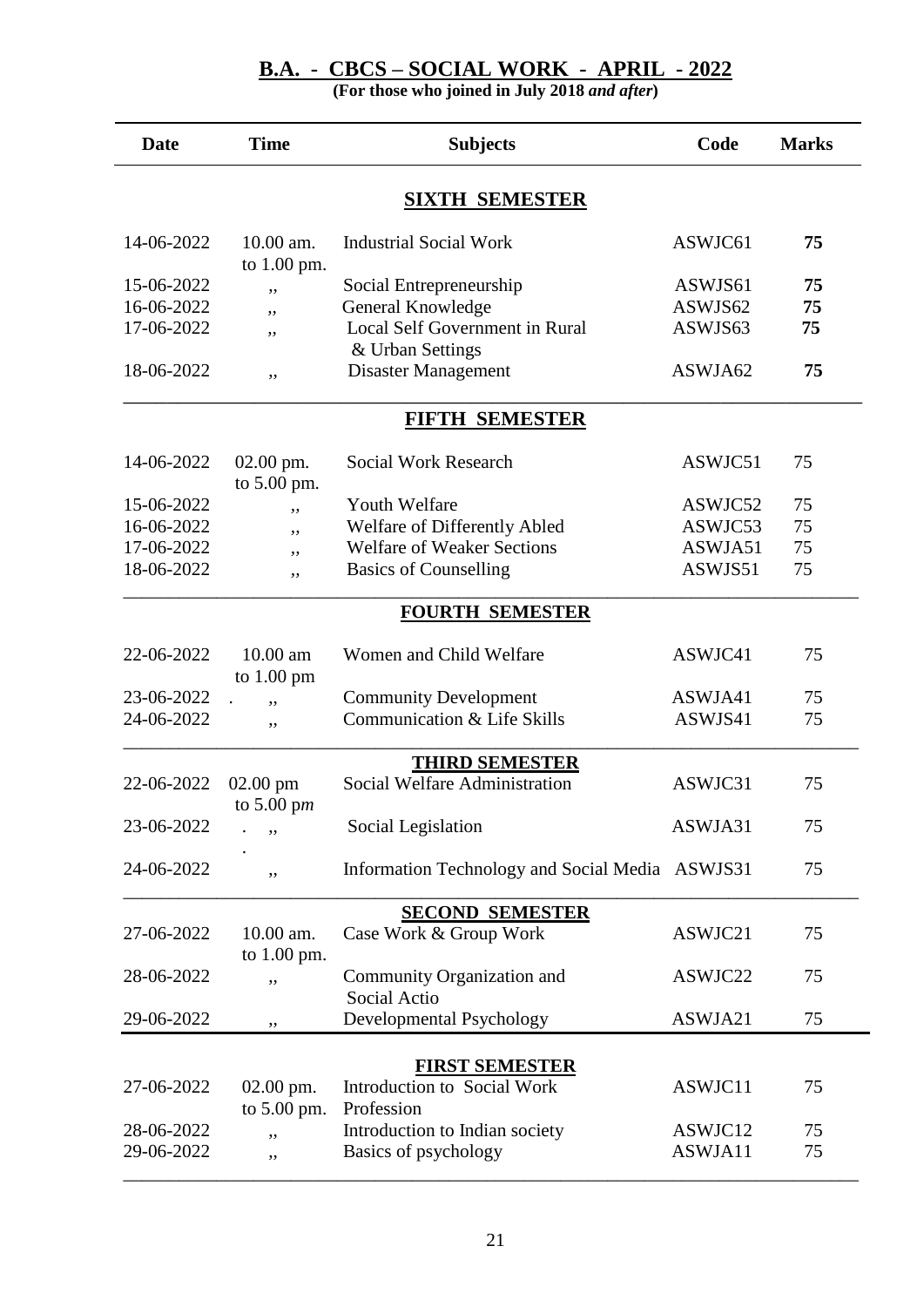#### **B.A. - CBCS - XII (B) TAMIL - APRIL - 2022**

**(For those who joined in July 2014** *and after***)**

| <b>Date</b>              | <b>Time</b><br><b>Subjects</b> |                                                                  | Code                | <b>Marks</b> |
|--------------------------|--------------------------------|------------------------------------------------------------------|---------------------|--------------|
|                          |                                | <b>SIXTH SEMESTER</b>                                            |                     |              |
| 14-06-2022               | 10.00 am.<br>to 1.00 pm.       | Sanga Illakiam                                                   | ATMEC61             | 75           |
| 15-06-2022<br>16-06-2022 | ,,                             | Ikkala Moliyeal<br>Elective :                                    | ATMEC62             | 75           |
|                          | ,,                             | Sutrulaviyal<br>(Common to B.Litt.)                              | ATMET61/<br>ABLET61 | 75           |
| ,,                       |                                | (or)<br>Tamilagha Koil Kalaikal<br>(Common to B.Litt.)           | ATMET62/<br>ABLET62 | 75           |
| 17-06-2022               | ,,                             | Vilambarakkalai<br>(Common to B.Litt.)<br>(or)                   | ATMET63/<br>ABLET63 | 75           |
| ,,                       | ,,                             | <b>Pottith Tamil</b><br>(Common to B.Litt.)                      | ATMET64/<br>ABLET64 | 75           |
| 18-06-2022               | ,,                             | Petchu kalai<br>(Common to B.Litt.)                              | ATMES61/<br>ABLES61 | 75           |
| 20-06-2022               | ,,                             | Mozhi Payanpadu<br>(Common to B.Litt.)                           | ATMES62/<br>ABLES62 | 75           |
| 21-06-2022               | ,,                             | Thiraipadakkalaiyum Vimarsanamum<br>(Common to B.Litt.)          | ATMES63/<br>ABLES63 | 75           |
|                          |                                | <b>FIFTH SEMESTER</b>                                            |                     |              |
| 14-06-2022               | $02.00$ pm.<br>to 5.00 pm.     | Chitrillakkiyam                                                  | ATMEC51             | 75           |
| 15-06-2022               | ,,                             | Porul Ilakkanam Puram Puraporul<br>Venpaa Maalai                 | ATMEC52             | 75           |
| 16-06-2022               | ,,                             | Tamil Illakkia Varalaru<br>(Common to B.Litt.)                   | ATMEC53/<br>ABLEC53 | 75           |
| 17-06-2022               | ,,                             | Thiranaivial<br>(Common to B.Litt.)                              | ATMEC54/<br>ABLEC54 | 75           |
| 18-06-2022               | ,,                             | <b>Elective</b><br>Kavin Kalaigal<br>(Common to B.Litt.)<br>(or) | ATMET51/<br>ABLET51 | 75           |
| 20-06-2022               | ,,                             | Aalumai Thiran<br>(Common to B.Litt.)                            | ATMES51/<br>ABLES51 | 75           |

\_\_\_\_\_\_\_\_\_\_\_\_\_\_\_\_\_\_\_\_\_\_\_\_\_\_\_\_\_\_\_\_\_\_\_\_\_\_\_\_\_\_\_\_\_\_\_\_\_\_\_\_\_\_\_\_\_\_\_\_\_\_\_\_\_\_\_\_\_\_\_\_\_\_\_\_\_\_\_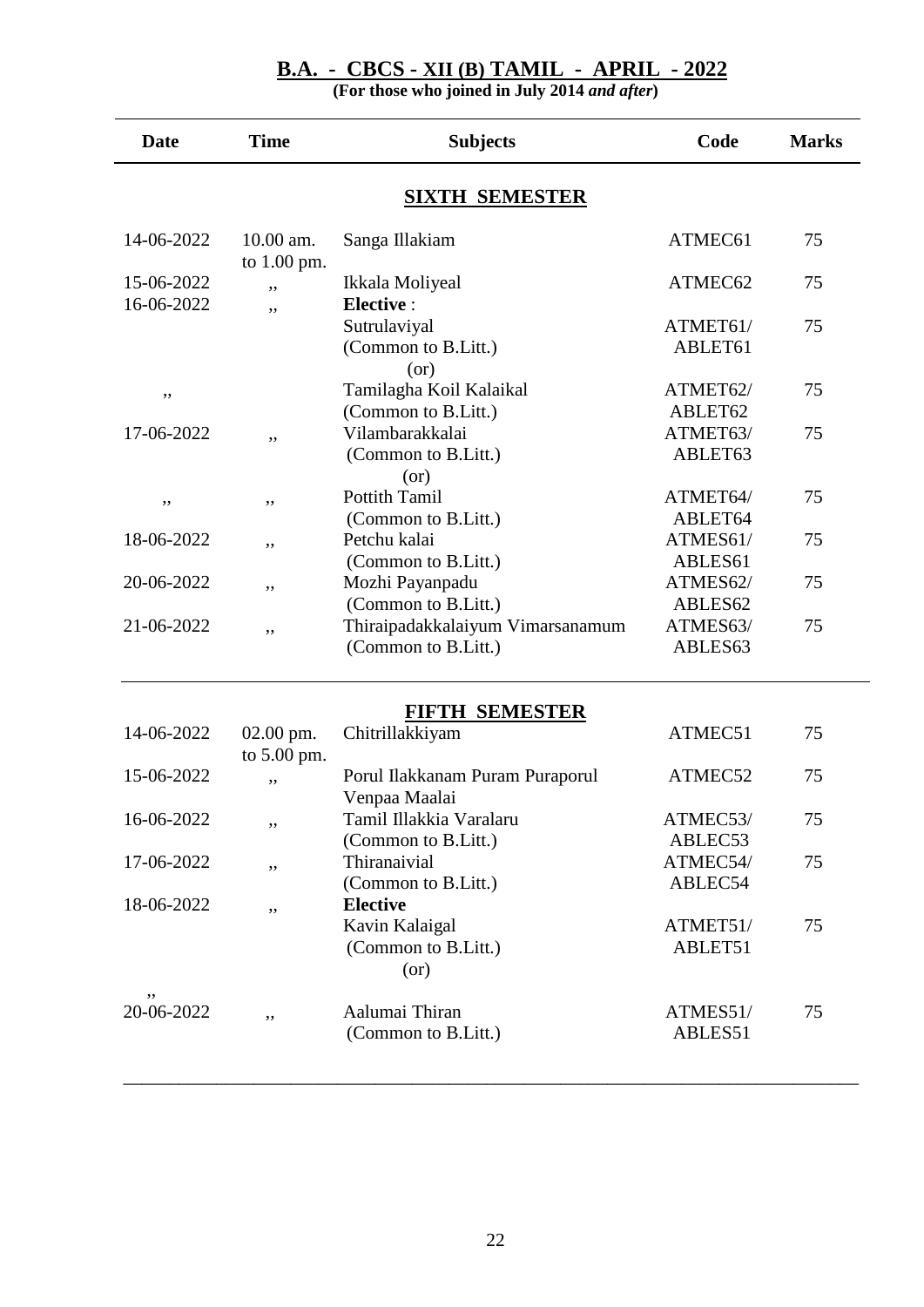|  |  | $B.A. - CBCS - XII(B) TAMIL - APRIL - 2022$ |  |  |  |  |
|--|--|---------------------------------------------|--|--|--|--|
|--|--|---------------------------------------------|--|--|--|--|

| <b>Date</b>           | <b>Time</b>                | <b>Subjects</b>                           | Code                | <b>Marks</b> |  |  |
|-----------------------|----------------------------|-------------------------------------------|---------------------|--------------|--|--|
|                       |                            | <b>FOURTH SEMESTER</b>                    |                     |              |  |  |
| 22-06-2022            | 10.00 am.<br>to 1.00 pm.   | Kappiya Illakkiyam                        | ATMEC41             | 75           |  |  |
| 23-06-2022            | ,,                         | Porul Ilakkanam Agam Nampiayagap<br>Porul | ATMEC42             | 75           |  |  |
| 24-06-2022            | ,,                         | Nattupuravial                             | ATMEA41/            | 75           |  |  |
|                       |                            | <b>THIRD SEMESTER</b>                     |                     |              |  |  |
| 22-06-2022            | 02.00 pm.<br>to 5.00 pm.   | Bakthi Illakkiyam                         | ATMEC31             | 75           |  |  |
| 23-06-2022            | ,,                         | Ilakkanam - Yappu Ani                     | ATMEC32             | 75           |  |  |
| 27-06-2022            | ,,                         | Mozhi Peyarpiyal                          | ATMES31/<br>ABLES31 | 75           |  |  |
|                       |                            | <b>SECOND SEMESTER</b>                    |                     |              |  |  |
| 28-06-2022            | 10.00 am.<br>to $1.00$ pm. | Ara Ilakkiammum                           | ATMEC21             | 75           |  |  |
| 29-06-2022            | ,,                         | Ilakkanam - Nannul (Chol)                 | ATMEC22/<br>ABLEC22 | 75           |  |  |
| <b>FIRST SEMESTER</b> |                            |                                           |                     |              |  |  |
| 28-06-2022            | $02.00$ pm.                | Ikkala Illakkiyam                         | ATMEC11             | 75           |  |  |
| 29-06-2022            | to 5.00 pm.<br>,,          | Ilakkanam - Nannul Ezhuthu                | ATMEC12/<br>ABLEC12 | 75           |  |  |
|                       |                            |                                           |                     |              |  |  |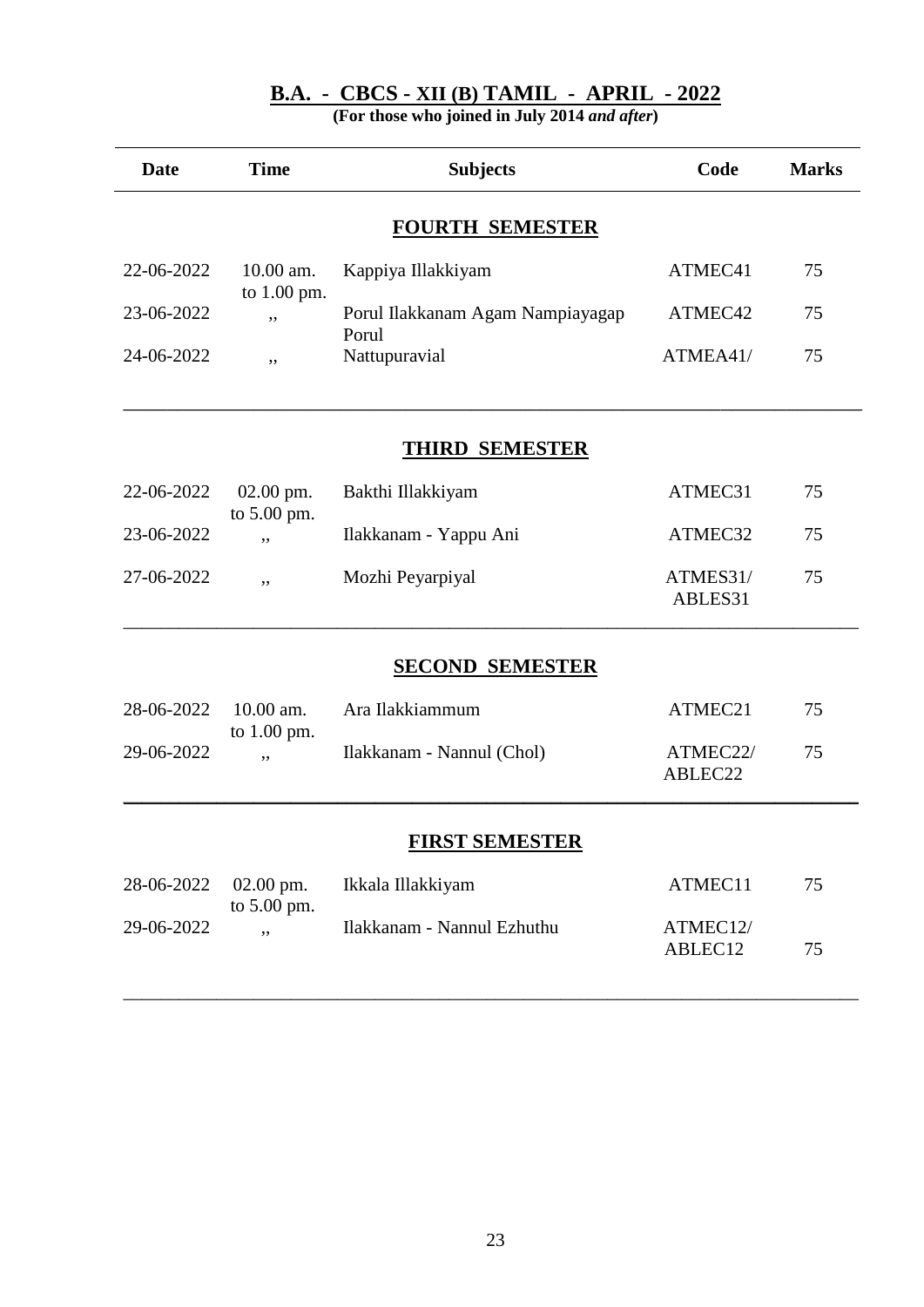#### **B.A. - CBCS - XII (B) TAMIL - APRIL - 2022**

**(For those who joined in July 2018** *and after***)**

| <b>Date</b>           | <b>Time</b>               | <b>Subjects</b>                                                       | Code                | <b>Marks</b> |  |  |  |
|-----------------------|---------------------------|-----------------------------------------------------------------------|---------------------|--------------|--|--|--|
| <b>SIXTH SEMESTER</b> |                           |                                                                       |                     |              |  |  |  |
| 14-06-2022            | 10.00 am                  | Sanga Illakiam                                                        | ATMJC61             | 75           |  |  |  |
| 15-06-2022            | to 1.00 pm.<br>$\epsilon$ | Purapporul Venbamalai                                                 | ATMJC62             | 75           |  |  |  |
| 16-06-2022            | $\epsilon$ ,              | Petchu Kalai<br>(Common to B.Litt.)                                   | ATMJS61/<br>ABLJS61 | 75           |  |  |  |
| 17-06-2022            | $\epsilon$                | Mozhi Payanpaadu<br>(Common to B.Litt.)                               | ATMJS62/<br>ABLJS62 | 75           |  |  |  |
| 18-06-2022            | $\epsilon$                | Thiraipadakkalaiyum Vimarsanamum<br>(Common to B.Litt.)               | ATMJS63/<br>ABLJS63 | 75           |  |  |  |
| 20-06-2022            | $\epsilon$                | <b>Elective:</b><br>Sutrulaviyal<br>(Common to B.Litt.)<br>(or)       | ATMJT61/<br>ABLJT61 | 75           |  |  |  |
| ,,                    | $\epsilon$                | Tamizhaga Koil Kalaigal                                               | ATMJT62/            | 75           |  |  |  |
| 21-06-2022            | $\epsilon$                | Ithazhiyal<br>(Common to B.Litt.)                                     | ATMJT63/<br>ABLJT63 | 75           |  |  |  |
| $\zeta$ )             |                           | (or)<br><b>Bottih Tamil</b>                                           | ATMJT64/            | 75           |  |  |  |
|                       |                           | <b>FIFTH SEMESTER</b>                                                 |                     |              |  |  |  |
| 14-06-2022            | 02.00 pm.<br>to 5.00 pm.  | Chitrillakkiyam                                                       | ATMJC51             | 75           |  |  |  |
| 15-06-2022            | "                         | Porul Illakkanam _ Agam Nampiyagapporul                               | ATMJC52             | 75           |  |  |  |
| 16-06-2022            | ,,                        | Tamil Mozhi Varalarum illakkana Varalarum<br>(Common to B.Litt.)      | ATMJC53<br>ABLJC53  | 75           |  |  |  |
| 17-06-2022            | ,,                        | Illakkiyathiranaiviyal<br>(Common to B.Litt.)                         | ATMJC54/<br>ABLJC54 | 75           |  |  |  |
| 18-06-2022            | ,,                        | <b>Elective</b><br>Kavin Kalaigal (or)<br>(Common to B.Litt.)<br>(or) | ATMJT51/<br>ABLJT51 | 75           |  |  |  |
| ,,                    | ,,                        | Kalvettiyal                                                           | ATMJT52             | 75           |  |  |  |
| 20-06-2022            | ,,                        | AAlumai Thiran<br>(Common to B.Litt.)                                 | ATMJS51/<br>ABLJS51 | 75           |  |  |  |

\_\_\_\_\_\_\_\_\_\_\_\_\_\_\_\_\_\_\_\_\_\_\_\_\_\_\_\_\_\_\_\_\_\_\_\_\_\_\_\_\_\_\_\_\_\_\_\_\_\_\_\_\_\_\_\_\_\_\_\_\_\_\_\_\_\_\_\_\_\_\_\_\_\_\_\_\_\_\_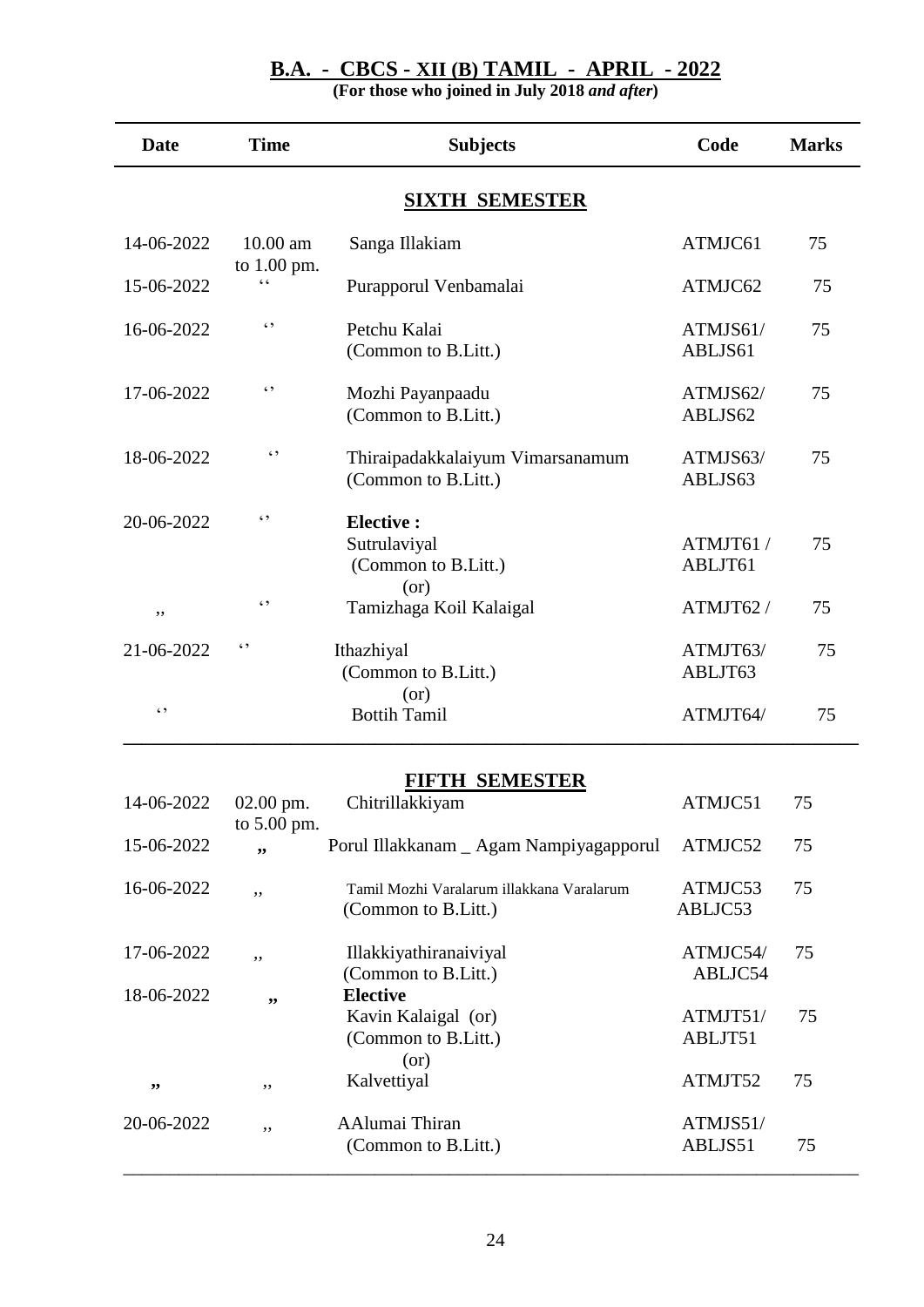#### **B.A. - CBCS - XII (B) TAMIL - APRIL - 2022**

| <b>Date</b>            | <b>Time</b>                | <b>Subjects</b>                                   | Code                | <b>Marks</b> |  |  |
|------------------------|----------------------------|---------------------------------------------------|---------------------|--------------|--|--|
| <b>FOURTH SEMESTER</b> |                            |                                                   |                     |              |  |  |
| 22-06-2022             | 10.00 am.                  | Nattupuraviyal                                    | ATMJA41             | 75           |  |  |
| 23-06-2022             | to 1.00 pm.<br>,,          | Kappiya Ilakkiyam                                 | ATMJC41/<br>ABLJC41 | 75           |  |  |
| 24-06-2022             | ,,                         | Ilakkanam - Ani                                   | ATMJC42             | 75           |  |  |
| 27-06-2022             | ,,                         | Ariviyal Tamil                                    | ATMJS41/<br>ABLJS41 | 75           |  |  |
|                        |                            | <b>THIRD SEMESTER</b>                             |                     |              |  |  |
| 22-06-2022             | 2.00 am.<br>to 5.00 pm.    | Makkal Thagaval Thodarbiyal<br>Arimugam           | ATMJA31/<br>ABLJA31 | 75           |  |  |
| 23-06-2022             | ,,                         | Bakthi Ilakkiyam                                  | ATMJC31/            | 75           |  |  |
| 24-06-2022             | ,,                         | Ilakkanam - Yappu                                 | ATMJC32             | 75           |  |  |
| 27-06-2022             | ,,                         | Mozhi Peyarpiyal                                  | ATMJS31/<br>ABLJS31 | 75           |  |  |
|                        |                            | <b>SECOND SEMESTER</b>                            |                     |              |  |  |
| 28-06-2022             | 10.00 am.<br>to $1.00$ pm. | Ara Illakkiyam                                    | ATMJC21             | 75           |  |  |
| 29-06-2022             | ,,                         | Ilakkanam - Nannul (Chol)                         | ATMJC22/<br>ABLJC22 | 75           |  |  |
| 30-06-2022             | ,,                         | Tamizhaga Varalarum Panpadum-II                   | ATMJA21/<br>ABLJA21 | 75           |  |  |
|                        |                            | <b>FIRST SEMESTER</b>                             |                     |              |  |  |
| 28-06-2022             | $02.00$ pm.<br>to 5.00 pm. | Ikkala Ilakkiyam(Kavithayum<br>Kathai Ilakiyamum) | ATMJC11             | 75           |  |  |
| 29-06-2022             | ,,                         | Ilakkanam - Nannul (Ezhuthu)                      | ATMJC12/<br>ABLJC12 | 75           |  |  |
| 30-06-2022             | ,,                         | Tamizhaga Varalarum Panpadum-I                    | ATMJA11/<br>ABLJA11 | 75           |  |  |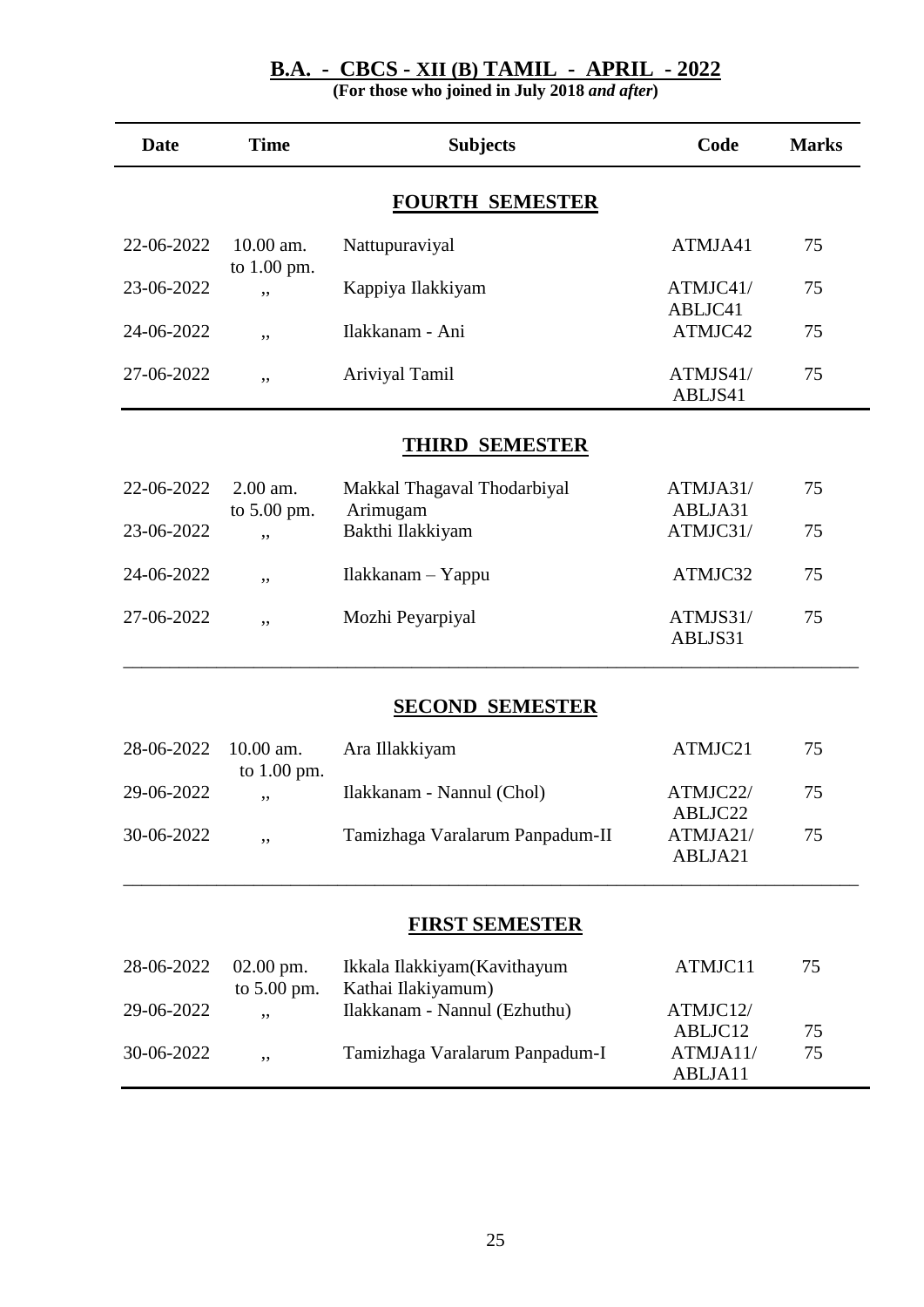**(For those who joined in July 2014** *and after***)**

| <b>Date</b> | <b>Time</b>          | <b>Subjects</b>                  | Code     | <b>Marks</b> |
|-------------|----------------------|----------------------------------|----------|--------------|
|             |                      | <b>SIXTH SEMESTER</b>            |          |              |
| 16-06-2022  | $10.00$ am           | <b>Elective:</b>                 |          |              |
|             | to $1.00 \text{ pm}$ | Sutrulaviyal                     | ABLET61/ | 75           |
|             |                      | (or)                             | ATMET61  |              |
|             |                      | Tamilagha Koil Kalaikal          | ABLET62/ | 75           |
|             |                      |                                  | ATMET62  |              |
| 17-06-2022  | , ,                  | Vilambarakkalai                  | ABLET63/ | 75           |
|             |                      |                                  | ATMET63  |              |
|             |                      | (or)                             |          |              |
| ,,          | ,,                   | <b>Pottith Tamil</b>             | ABLET64/ | 75           |
|             |                      |                                  | ATMET64  |              |
| 18-06-2022  | ,,                   | Petchu kalai                     | ABLES61/ | 75           |
|             |                      |                                  | ATMES61  |              |
| 20-06-2022  | ,,                   | Mozhi Payanpadu                  | ABLES62/ | 75           |
|             |                      |                                  | ATMES62  |              |
| 21-06-2022  | ,,                   | Thiraipadakkalaiyum Vimarsanamum | ABLES63/ | 75           |
|             |                      |                                  | ATMES63  |              |
|             |                      |                                  |          |              |

# **FIFTH SEMESTER**

| 14-06-2022 | $02.00$ pm.   | Sanga Ilakkiyam - Agam  | ABLEC51               | 75 |
|------------|---------------|-------------------------|-----------------------|----|
|            | to $5.00$ pm. |                         |                       |    |
| 16-06-2022 | ,,            | Tamil Illakkia Varalaru | ABLEC <sub>53</sub> / | 75 |
|            |               | (Common to B.A. Tamil)  | ATMEC53               |    |
| 17-06-2022 | ,,            | Illakkiath Thiranaivial | ABLEC54/              | 75 |
|            |               | (Common to B.A. Tamil)  | ATMEC54               |    |
| 18-06-2022 | ,,            | <b>Elective</b>         |                       |    |
|            |               | Kavin Kalaigal          | ABLET51/              | 75 |
|            |               | (Common to B.A. Tamil)  | ATMET51               |    |
|            |               | (or)                    |                       |    |
| , ,        | , ,           |                         |                       |    |
| 20-06-2022 | ,,            | Aalumai Thiran          | ABLES51/              | 75 |
|            |               | (Common to B.A. Tamil)  | ATMES51               |    |
|            |               |                         |                       |    |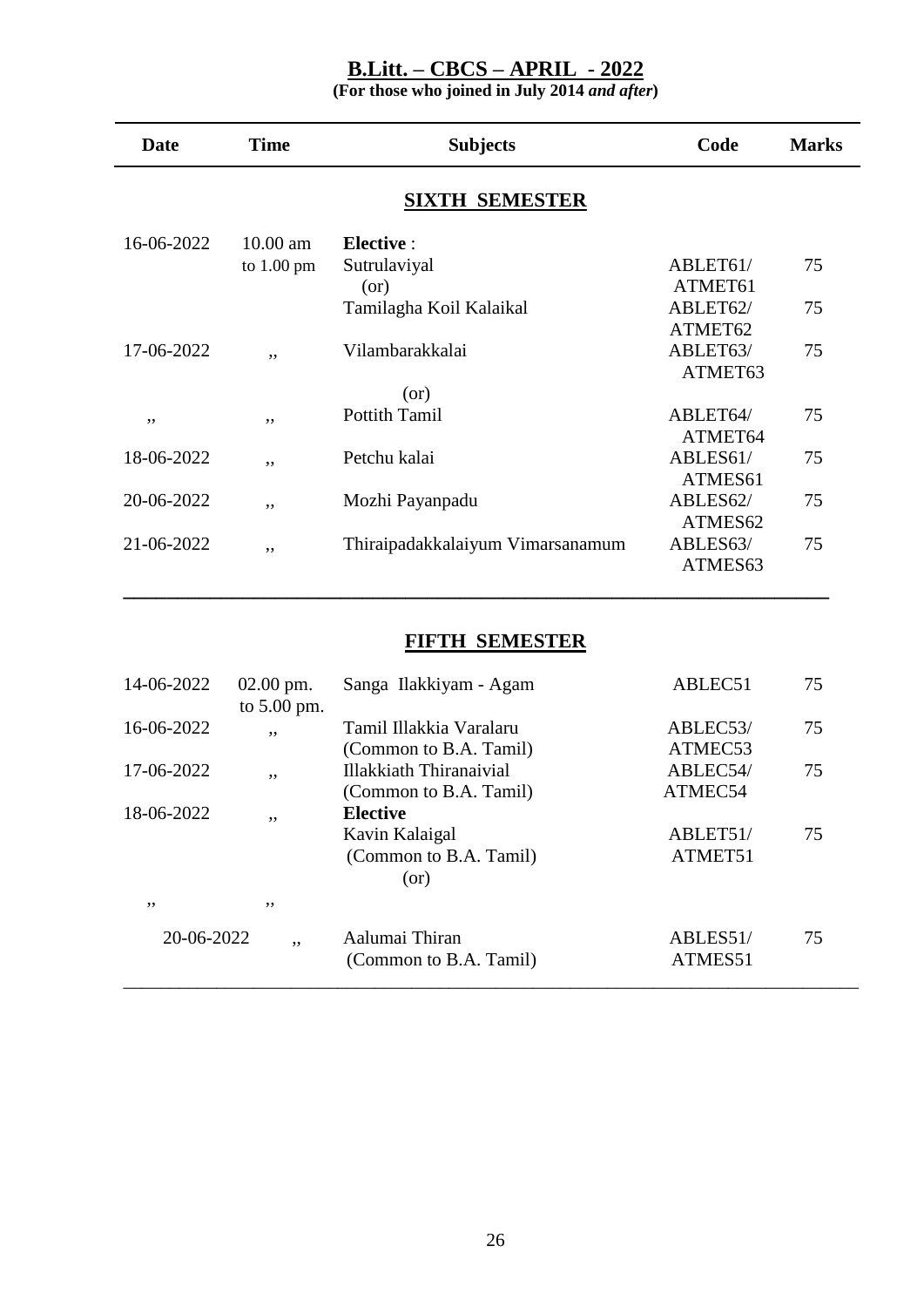| <b>Date</b>            | <b>Time</b>                       | <b>Subjects</b>                          | Code                | <b>Marks</b> |  |  |  |
|------------------------|-----------------------------------|------------------------------------------|---------------------|--------------|--|--|--|
| <b>FOURTH SEMESTER</b> |                                   |                                          |                     |              |  |  |  |
| 24-06-2022             | 10.00 am<br>To 01.00 pm           | Nattupuravial                            | ABLEA41/            | 75           |  |  |  |
| 27-06-2022             | ,,                                | Ariviyal Tamil<br>(Common to B.A. Tamil) | ABLES41/<br>ATMES41 | 75           |  |  |  |
| <b>THIRD SEMESTER</b>  |                                   |                                          |                     |              |  |  |  |
| 27-06-2022             | $02.00 \text{ pm}$<br>to 05.00 pm | Mozhi Peyarpiyal                         | ABLES31/<br>ATMES31 | 75           |  |  |  |
|                        |                                   | <b>SECOND SEMESTER</b>                   |                     |              |  |  |  |
| 29-06-2022             | $10.00$ am<br>to 01.00 pm         | Illakkanam II - Nannul - Chol            | ABLEC22/<br>ATMEC22 | 75           |  |  |  |
| <b>FIRST SEMESTER</b>  |                                   |                                          |                     |              |  |  |  |
| 29-06-2022             | $02.00$ pm<br>to 05.00 pm         | Ilakkanam - I - Nannul - Ezhuthu         | ABLEC12/<br>ATMEC12 | 75           |  |  |  |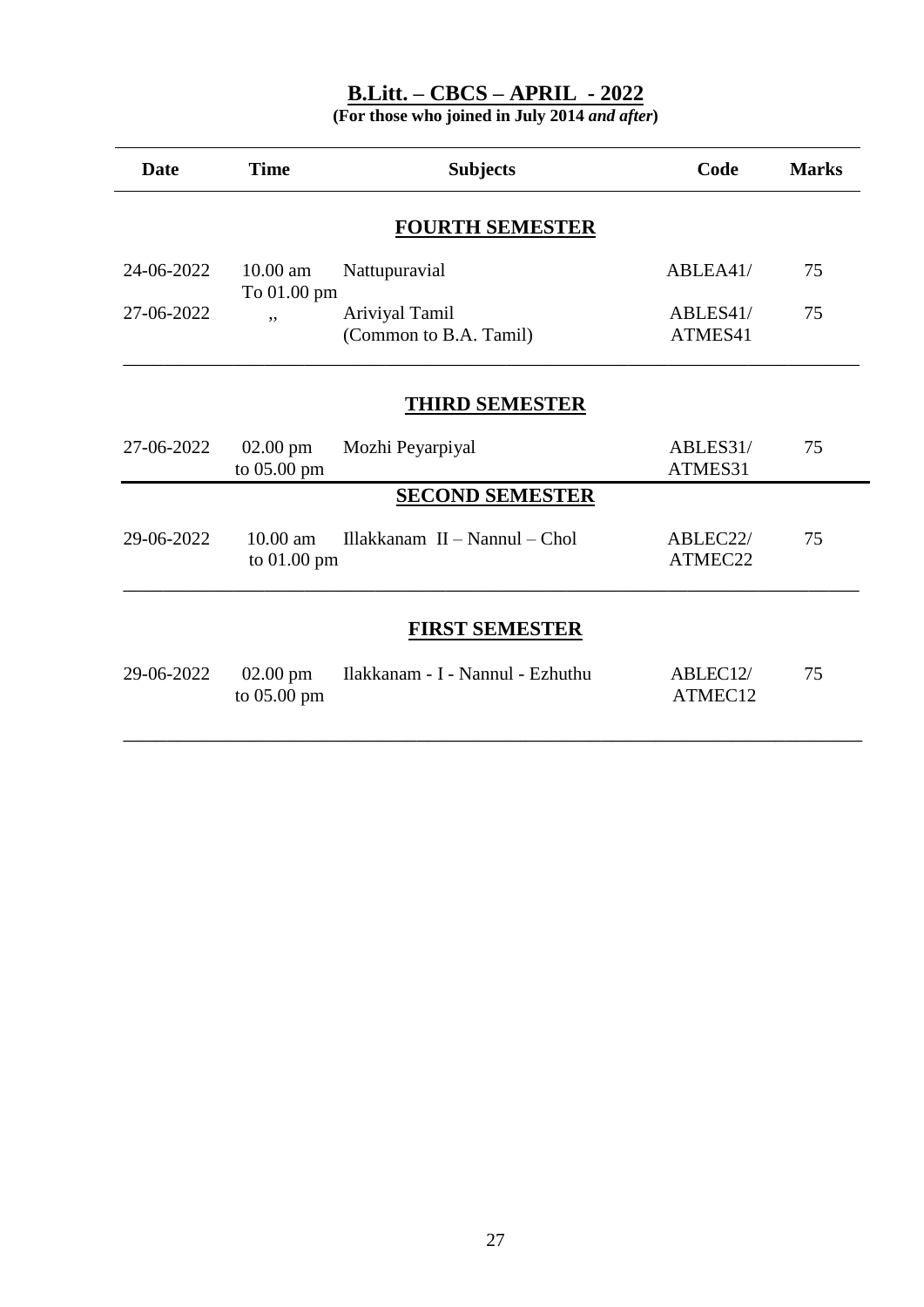| <b>Date</b> | <b>Time</b>                | <b>Subjects</b>                                                       | Code                | <b>Marks</b> |
|-------------|----------------------------|-----------------------------------------------------------------------|---------------------|--------------|
|             |                            | <b>SIXTH SEMESTER</b>                                                 |                     |              |
| 14-06-2022  | 10.00 am                   | Sanga Illakiam                                                        | ABLJC61             | 75           |
| 15-06-2022  | to 1.00 pm.<br>$\epsilon$  | Ilakkanam – Tholkappiyam (Chol)                                       | ABLJC62             | 75           |
| 16-06-2022  | $\epsilon$                 | Petchukkalai<br>(Common to B.Litt.)                                   | ABLJS61/<br>ATMJS61 | 75           |
| 17-06-2022  | $\epsilon$                 | Mozhi Payanpaadu<br>(Common to B.Litt.)                               | ABLJS62/<br>ATMJS62 | 75           |
| 18-06-2022  | $\epsilon$                 | Thiraipadakkalaiyum Vimarsanamum<br>(Common to B.Litt.)               | ATMJS63/<br>ABLJS63 | 75           |
| 20-06-2022  | $\epsilon$                 | <b>Elective:</b><br>Sutrulaviyal<br>(Common to B.Litt.)<br>(or)       | ABLJT61/<br>ATMJT61 | 75           |
| ,,          | $\epsilon$                 | Tamizhaga Koil Kalaigal                                               | ABLJT62/            | 75           |
| 21-06-2022  | $\epsilon$                 | Ithazhiyal<br>(Common to B.Litt.)                                     | ABLJT63/<br>ATMJT63 | 75           |
| $\epsilon$  |                            | (or)<br><b>Bottith Tamil</b>                                          | ABLJT64/            | 75           |
|             |                            | (Common to B.Litt.)                                                   |                     |              |
|             |                            | <b>FIFTH SEMESTER</b>                                                 |                     |              |
| 14-06-2022  | 02.00 pm.<br>to $5.00$ pm. | Sanga illakkiam - Agam                                                | ABLJC51             | 75           |
| 15-06-2022  | ,,                         | Ilakkanam - Tholkappiyam Ezuthu                                       | ABLJC52             | 75           |
| 16-06-2022  | ,,                         | Tamil Illakkia Varalaru/                                              | ABLJC53             | 75           |
| 17-06-2022  | ,,                         | Illakkiyathiranaiviyal<br>(Common to B.Litt.)                         | ABLJC54/<br>ATMJC54 | 75           |
| 18-06-2022  | ,,                         | <b>Elective</b><br>Kavin Kalaigal (or)<br>(Common to B.Litt.)<br>(or) | ABLJT51/<br>ATMJT51 | 75           |
| ,,          | ,,                         | Indiya Mozhi Ilakkiam                                                 | ABLJT52             | 75           |
| 20-06-2022  | ,,                         | AAlumai Thiran<br>(Common to B.Litt.)                                 | ABLJS51/<br>ATMJS51 | 75           |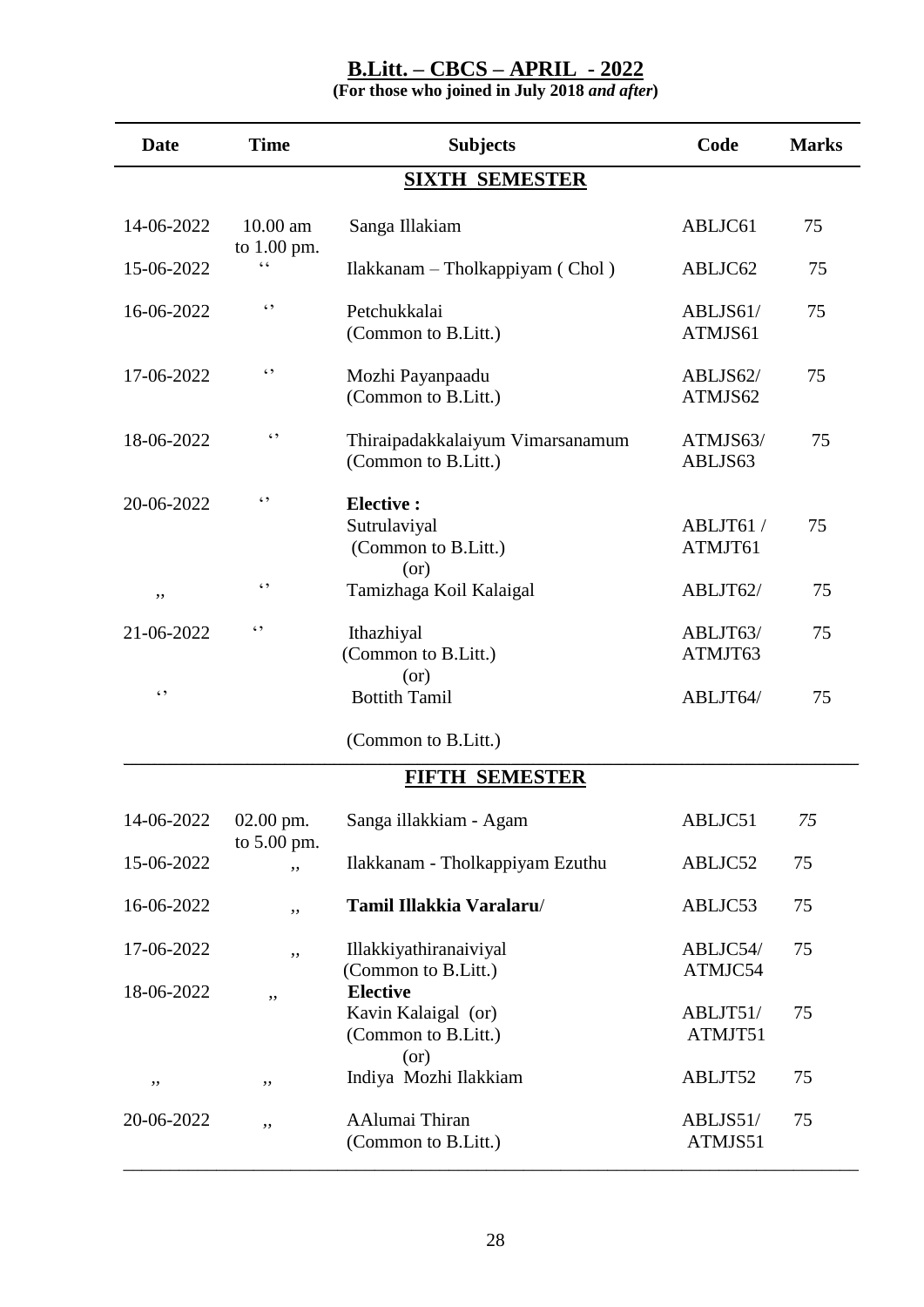| <b>Date</b>              | <b>Time</b>                               | <b>Subjects</b>                                                      | Code                           | <b>Marks</b> |  |  |
|--------------------------|-------------------------------------------|----------------------------------------------------------------------|--------------------------------|--------------|--|--|
| <b>FOURTH SEMESTER</b>   |                                           |                                                                      |                                |              |  |  |
| 23-06-2022               | 10.00 am<br>to $1.00 \text{ pm}$          | Kappiya Ilakkiyam                                                    | ABLJC41/<br>ATMJC41            | 75           |  |  |
| 22-06-2022               | ,,                                        | Porul Ilakkanam Agamum Puramum                                       | ABLJC42                        | 75           |  |  |
| 24-06-2022               |                                           | Nattupuraviyal                                                       | ABLJA41/                       | 75           |  |  |
| 27-06-2022               | ,,                                        | Ariviyal Tamil                                                       | ABLJS41/<br>ATMJS41            | 75           |  |  |
|                          |                                           | <b>THIRD SEMESTER</b>                                                |                                |              |  |  |
| 23-06-2022               | $2.00 \text{ pm}$<br>to $5.00 \text{ pm}$ | Chitrillakkiyam                                                      | ABLJC31                        | 75           |  |  |
| 24-06-2022<br>22-06-2022 | ,,                                        | Ilakkanam – Yappum Aniyum<br>Makkal Thagaval Thodarbiyal Arimugam    | ABLJC32<br>ABLJA31/            | 75<br>75     |  |  |
| 27-06-2022               | ,,                                        | Mozhi Peyarppiyal                                                    | ATMJA31<br>ABLJS31/<br>ATMJS31 | 75           |  |  |
|                          |                                           | <b>SECOND SEMESTER</b>                                               |                                |              |  |  |
| 28-06-2022               | 10.00 am.<br>to 1.00 pm.                  | Samaya Ilakkiyam                                                     | ABLJC21                        | 75           |  |  |
| 29-06-2022               | ,,                                        | Illakkanam - Nannul - Chol                                           | ABLJC22/<br>ATMJC22            | 75           |  |  |
| 30-06-2022               | ,,                                        | Tamizhaga Varalarum Panpadum-II                                      | ABLJA21/<br>ATMJA21            | 75           |  |  |
|                          |                                           | <b>FIRST SEMESTER</b>                                                |                                |              |  |  |
| 28-06-2022               | 02.00 pm.<br>to 5.00 pm.                  | Kalai Ilakiyamum - Ikkalailakiyam<br>(Kavithayum (Kathai Ilakiyamum) | ABLJC11                        | 75           |  |  |
| 29-06-2022               | ,,                                        | Illakkanam Nannul (Ezhuthu)                                          | ABLJC12/<br>ATMJC12            | 75           |  |  |
| 30-06-2022               | ,,                                        | Tamizhaga Varalarum Panpadum-I                                       | ABLJA11/<br>ATMJA11            | 75           |  |  |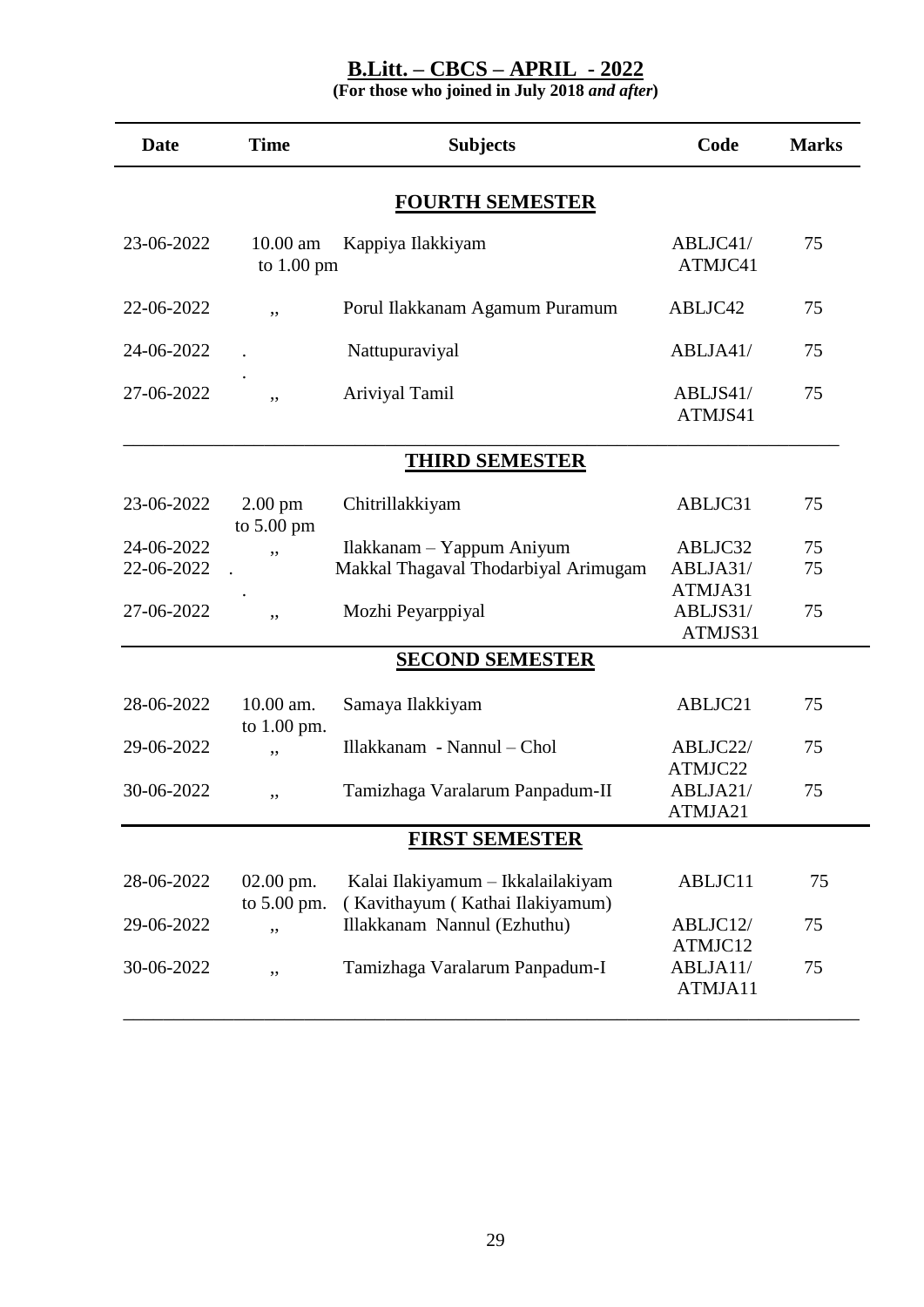**(For those who joined in July 2018** *and after***)**

| <b>Date</b>    | Time                                  | <b>Subjects</b>                                                             | Code    | <b>Marks</b> |  |  |  |
|----------------|---------------------------------------|-----------------------------------------------------------------------------|---------|--------------|--|--|--|
| SILAYATHIKARAM |                                       |                                                                             |         |              |  |  |  |
| 08-07-2022     | $02.00 \text{ pm}$ .<br>to $5.00$ pm. | First Semester - Pukar Kaandam                                              | USPJL11 | 75           |  |  |  |
| , ,            | $10.00$ am.<br>to $1.00$ pm.          | Second Semester - Silapathikaram<br>Madurai Kandam (For B.Litt. candidates) | USPJL21 | 75           |  |  |  |
| 09-07-2022     | $02.00 \text{ pm}$ .<br>to $5.00$ pm. | Third Semester - Silapathikaram<br>Vanji Kaandam                            | USPJL31 | 75           |  |  |  |
| , ,            | $10.00$ am.<br>to $1.00 \text{ pm}$   | Aakkavial                                                                   | USPJL41 | 75           |  |  |  |

### **B.Litt. – CBCS – APRIL - 2022**

| Date       | Time                                  | <b>Subjects</b>                                                     | Code    | <b>Marks</b> |  |  |  |  |
|------------|---------------------------------------|---------------------------------------------------------------------|---------|--------------|--|--|--|--|
|            | <b>SPECIAL SUBJECT</b>                |                                                                     |         |              |  |  |  |  |
| 11-07-2022 | $02.00 \text{ pm}$ .<br>to $5.00$ pm. | First Semester - Kalvetial                                          | UKLJL11 | 75           |  |  |  |  |
| ,,         | $10.00$ am.<br>to $1.00$ pm.          | Second Semester - Thirukural<br>Porutpaal (For B. Litt. candidates) | UKLJL21 | 75           |  |  |  |  |
| 12-07-2022 | $02.00 \text{ pm}$ .<br>to $5.00$ pm. | Third Semester – Thirukural Porutpaal                               | UKLJL31 | 75           |  |  |  |  |
| ,,         | $10.00$ am.<br>to $1.00$ pm.          | Fourth Semester – Thirukural Inbathupal                             | UKLJL41 | 75           |  |  |  |  |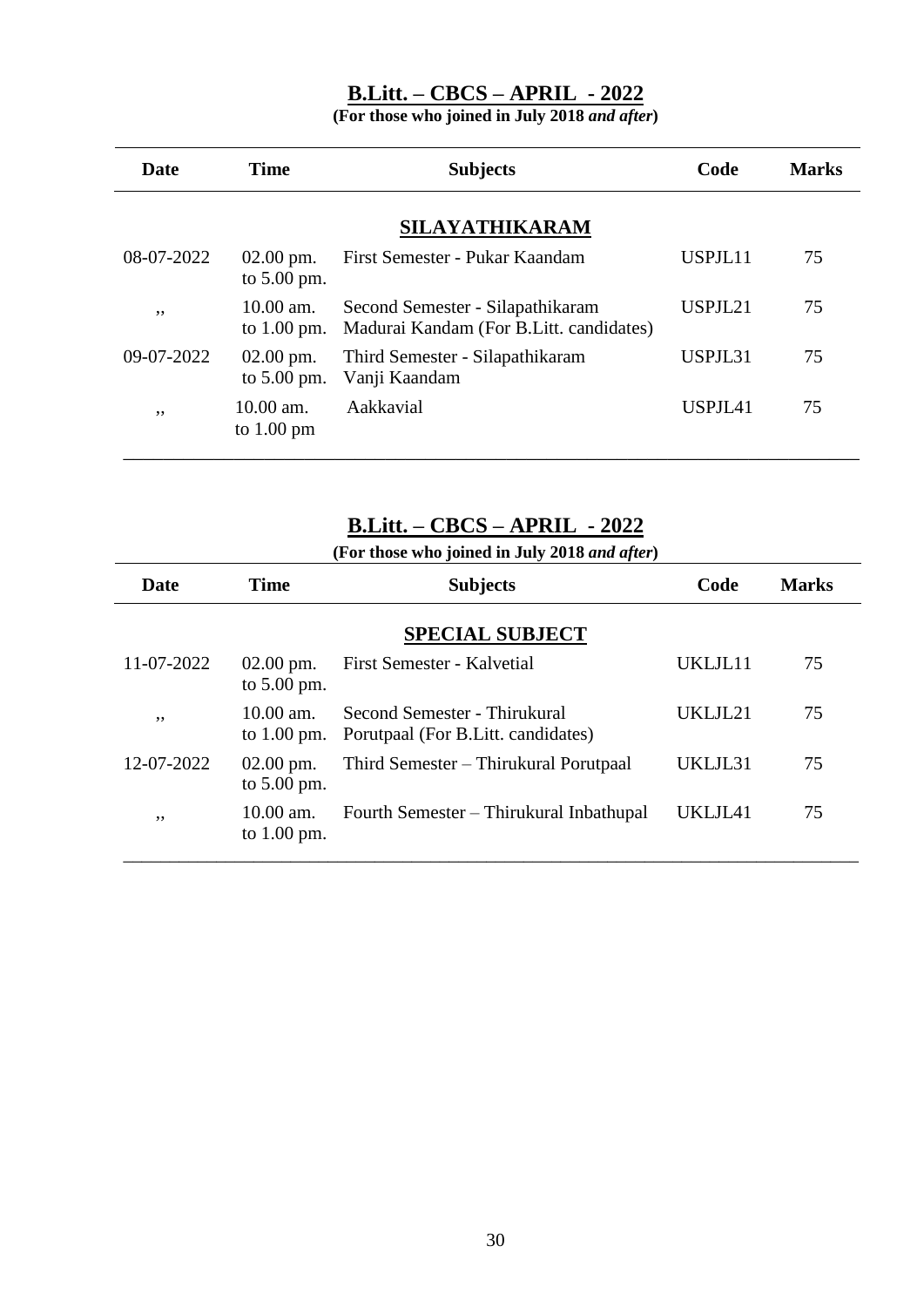### **B.B.A. (AVIATION MANAGEMENT) CBCS EXAMINATION - APRIL - 2022**

| <b>Date</b>           | <b>Time</b>                       | <b>Subjects</b>                           | Code                | <b>Marks</b> |  |  |  |
|-----------------------|-----------------------------------|-------------------------------------------|---------------------|--------------|--|--|--|
| <b>SIXTH SEMESTER</b> |                                   |                                           |                     |              |  |  |  |
| 14-06-2022            | 10.00 am.<br>to $1.00 \text{ pm}$ | <b>Retail Management</b>                  | ABVJC61/<br>ABAJC61 | 75           |  |  |  |
| 15-06-2022            | ,,                                | Services Marketing for Aviation Industry  | ABVJC62             | 75           |  |  |  |
| 16-06-2022            | ,,                                | Aircraft Maintenance Management           | ABVJC63             | 75           |  |  |  |
| 17-06-2022            | ,,                                | <b>Strategic Management for Aviation</b>  | ABVJC64             | 75           |  |  |  |
| 18-06-2022            | ,,                                | <b>Employability Skills</b>               | ABVJS61/            | 75           |  |  |  |
|                       |                                   |                                           | ABAJS61             |              |  |  |  |
| <b>FIFTH SEMESTER</b> |                                   |                                           |                     |              |  |  |  |
| 14-06-2022            | $02.00$ pm.<br>to 5.00 pm.        | <b>Operations Management for Aviation</b> | ABVJC51             | 75           |  |  |  |
| 15-06-2022            | ,,                                | Air Traffic Control                       | ABVJC52             | 75           |  |  |  |
| 16-06-2022            | ,,                                | Air Transport Safety and Security         | ABVJC53             | 75           |  |  |  |
| 17-06-2022            | ,,                                | Airlines Insurance                        | ABVJC54             | 75           |  |  |  |
| 20-06-2022            | ,,                                | Leadership and Communication Skills       | ABVJS51/            | 75           |  |  |  |
|                       |                                   |                                           | ABAJS51             |              |  |  |  |
|                       |                                   | <b>FOURTH SEMESTER</b>                    |                     |              |  |  |  |
| 22-06-2022            | 10.00 am<br>to $1.00$ pm          | Logistics for Aviation Industry           | ABVJC41             | 75           |  |  |  |
| 23-06-2022            | ,,                                | <b>Marketing Management</b>               | ABVJC42/            | 75           |  |  |  |
|                       |                                   |                                           | ABAJC42             |              |  |  |  |
| 24-06-2022            | ,,                                | <b>Information Management</b>             | ABVJC43             | 75           |  |  |  |
| 27-06-2022            | ,,                                | Human Resources Management                | ABVJC44/            | 75           |  |  |  |
|                       |                                   |                                           | ABAJC44             |              |  |  |  |
| 28-06-2022            | ,,                                | <b>Statistics for Aviation</b>            | ABVJA41             | 75           |  |  |  |
| 29-06-2022            | ,,                                | <b>Interview Skills</b>                   | ABVJS41/            | 75           |  |  |  |
|                       |                                   |                                           | ABAJS41             |              |  |  |  |
| 30-06-2022            | ,,                                | <b>Presentation Skills</b>                | ABVJS42             | 75           |  |  |  |
|                       |                                   |                                           |                     |              |  |  |  |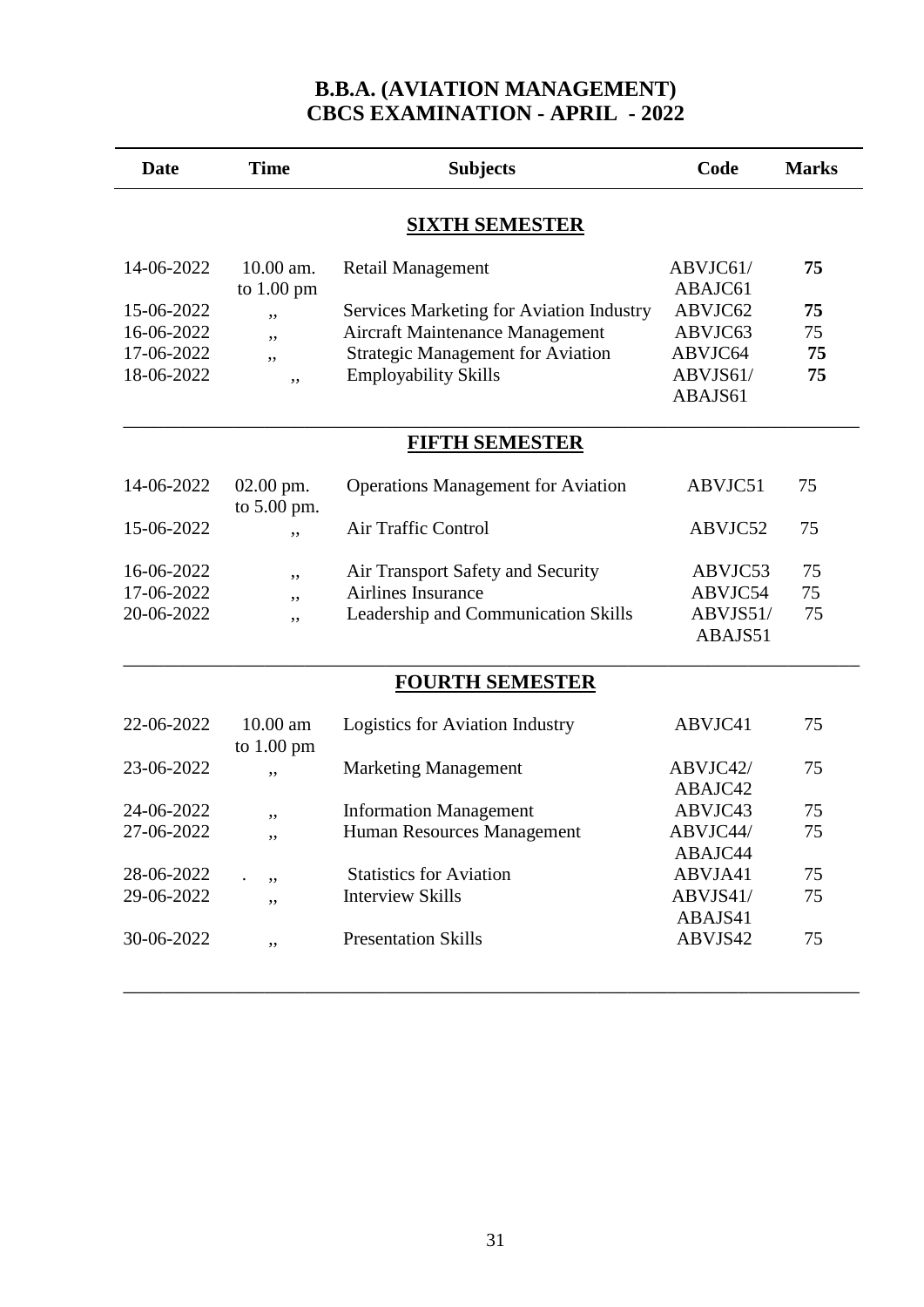### **B.B.A. (AVIATION MANAGEMENT) CBCS EXAMINATION - APRIL - 2022**

|            |                            | <b>Subjects</b>                             | Code     | <b>Marks</b> |
|------------|----------------------------|---------------------------------------------|----------|--------------|
|            |                            | <b>THIRD SEMESTER</b>                       |          |              |
| 22-06-2022 | $02.00$ pm<br>05.00 pm     | <b>Legal Aspects of Aviation Industries</b> | ABVJC31  | 75           |
| 23-06-2022 | ,,                         | <b>Financial Management</b>                 | ABVJC32  | 75           |
| 24-06-2022 | ,,                         | <b>Computer Application for Aviation</b>    | ABVJC33  | 75           |
| 27-06-2022 | ,,                         | Organizational Behaviour                    | ABVJC34/ | 75           |
|            |                            |                                             | ABAJC34  |              |
| 28-06-2022 |                            | <b>Mathematics for Aviation</b>             | ABVJA31  | 75           |
| 29-06-2022 | ,,                         | Salesmanship and Buyer Behaviour            | ABVJS31  | 75           |
| 30-06-2022 | ,,                         | <b>Personality Development</b>              | ABVJS32/ | 75           |
|            |                            |                                             | ABAJS32  |              |
|            |                            | <b>SECOND SEMESTER</b>                      |          |              |
| 01-07-2022 | $10.00$ am.<br>to 1.00 pm. | <b>Environment of Business</b>              | ABVJC21  | 75           |
| 02-07-2022 | ,,                         | <b>Management Accounting</b>                | ABVJC22  | 75           |
| 04-07-2022 | ,,                         | Money and Banking                           | ABVJA21/ | 75           |
|            |                            |                                             | ABAJA21  |              |
|            |                            | <b>FIRST SEMESTER</b>                       |          |              |
| 01-07-2022 | $02.00$ pm.<br>to 5.00 pm. | <b>Management Process</b>                   | ABVJC11  | 75           |
| 02-07-2022 | ,,                         | <b>Fundamentals of Accounting</b>           | ABVJC12/ | 75           |
|            |                            |                                             | ABAJC12  |              |
| 04-07-2022 | ,,                         | <b>Economics for Executives</b>             | ABVJA11  | 75           |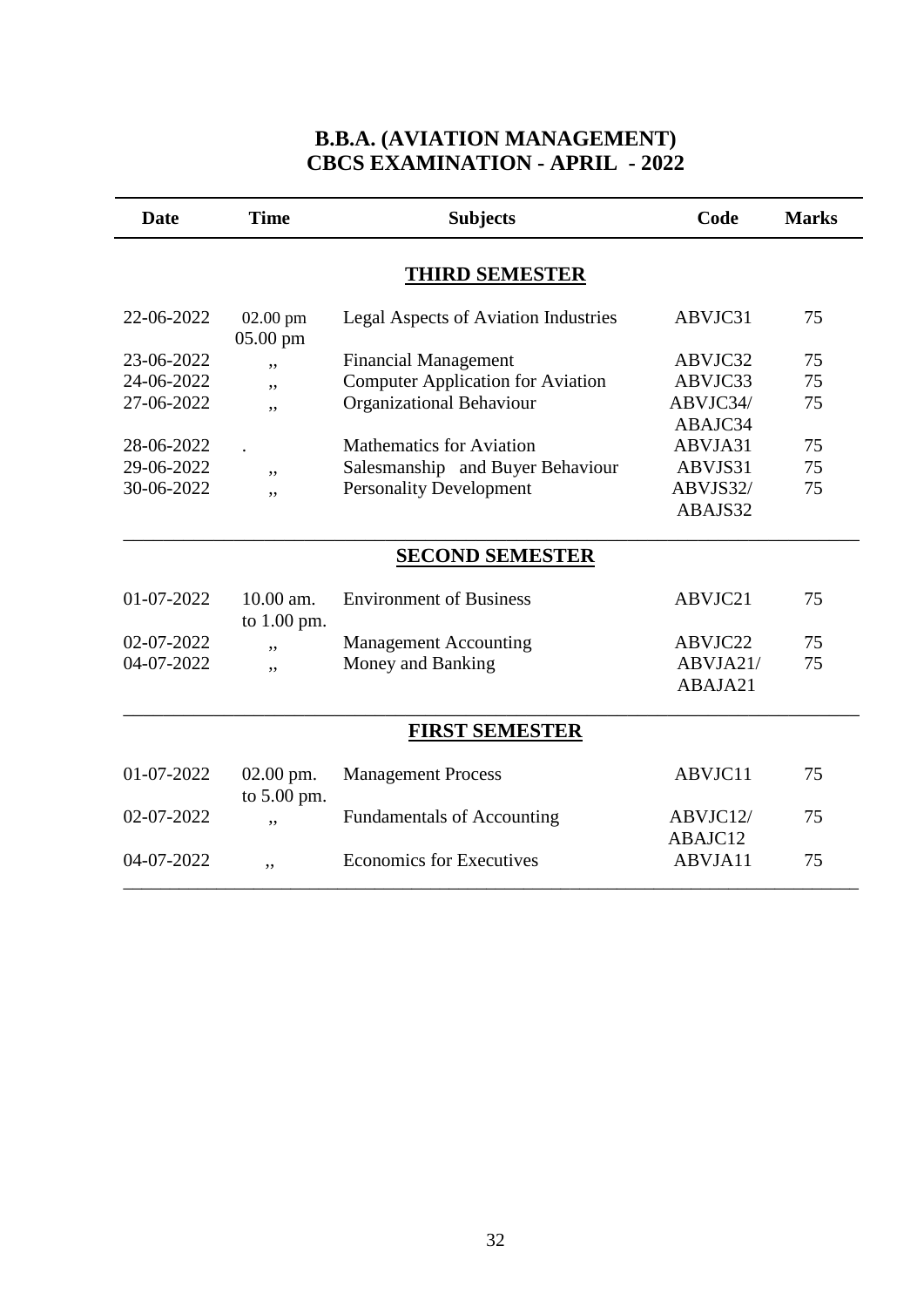## **B.A. ARABIC CBCS EXAMINATION - APRIL - 2022**

**(For those who joined in July 2018 and after)**

| <b>Date</b>            | <b>Time</b>         | <b>Subjects</b>                | Code    | <b>Marks</b> |  |  |  |
|------------------------|---------------------|--------------------------------|---------|--------------|--|--|--|
|                        |                     | <b>SIXTH SEMESTER</b>          |         |              |  |  |  |
| 14-06-2022             | $10.00$ am.         | Rhetoric                       | AARJC61 | 75           |  |  |  |
| 15-06-2022             | to 1.00 pm.<br>,,   | <b>Classical Prose II</b>      | AARJC62 | 75           |  |  |  |
| 16-06-2022             | ,,                  | <b>Modern Prose</b>            | AARJC63 | 75           |  |  |  |
| 17-06-2022             | ,,                  | <b>Modern Poetry</b>           | AARJC64 | 75           |  |  |  |
| 18-06-2022             | ,,                  | Modern Arabic Literature       | AARJC65 | 75           |  |  |  |
| 20-06-2022             | ,,                  | Computer Application In Arabic | AARJT61 | 75           |  |  |  |
| <b>FOURTH SEMESTER</b> |                     |                                |         |              |  |  |  |
| 22-06-2022             | $10.00$ am.         | $Grammer - IV$                 | AARJC41 | 75           |  |  |  |
| 23-06-2022             | to $1.00$ pm.<br>,, | Prose 111                      | AARJC42 | 75           |  |  |  |

#### **SECOND SEMESTER**

24-06-2022 ,, Communication Skills In Arabic 1 AARJS41 75

27-06-2022 ,, Communication Skills In Arabic11 AARJS42 75

28-06-2022 ,, History of the Arabic 11 AARJA41 75

29-06-2022 ,, Letter Writing IN ARABIC AARJT41 75s \_\_\_\_\_\_\_\_\_\_\_\_\_\_\_\_\_\_\_\_\_\_\_\_\_\_\_\_\_\_\_\_\_\_\_\_\_\_\_\_\_\_\_\_\_\_\_\_\_\_\_\_\_\_\_\_\_\_\_\_\_\_\_

| 01-07-2022 | to $1.00$ pm. | $10.00$ am. Grammer - II     | AARJC21 | 75 |
|------------|---------------|------------------------------|---------|----|
| 02-07-2022 |               | Prose - II                   | AARJC22 | 75 |
| 04-07-2022 | $, \cdot$     | History of the Prophets - II | AARJA21 | 75 |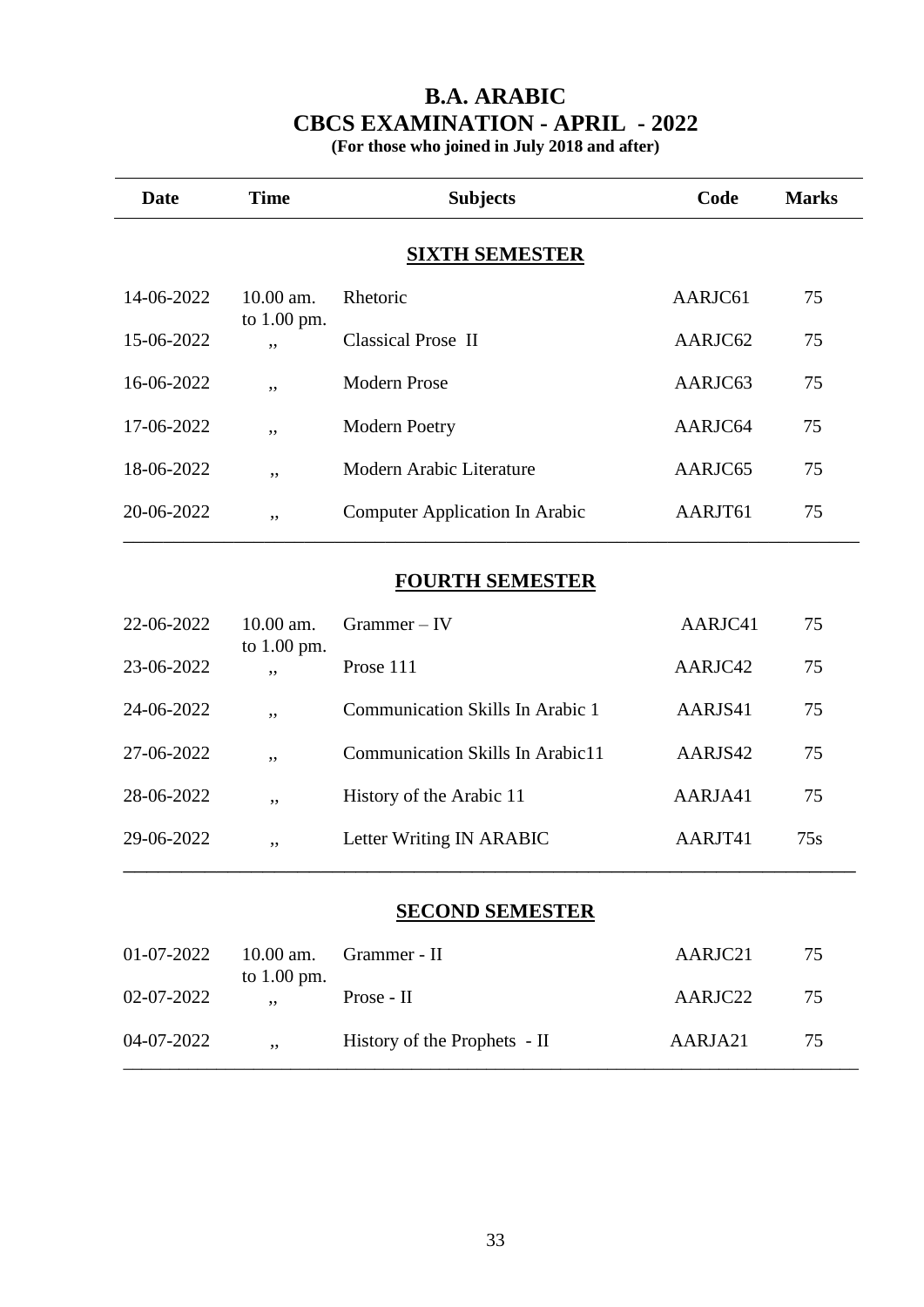# **B.A. HINDI LITERATURE**

| <b>Date</b>            | <b>Time</b>              | <b>Subjects</b>            | Code    | <b>Marks</b> |  |  |
|------------------------|--------------------------|----------------------------|---------|--------------|--|--|
| <b>FOURTH SEMESTER</b> |                          |                            |         |              |  |  |
| 22-06-2022             | 10.00 am.                | Drama                      | AHLKC41 | 75           |  |  |
| 23-06-2022             | to 1.00 pm.<br>,,        | <b>Ancient Poetry</b>      | AHLKC42 | 75           |  |  |
| 24-06-2022             | ,,                       | Communicative Hindi        | AHLKA41 | 75           |  |  |
| 27-06-2022             | ,,                       | <b>Translation Part II</b> | AHLKS41 | 75           |  |  |
|                        |                          | <b>THIRD SEMESTER</b>      |         |              |  |  |
| 22-06-2022             | 2.00 pm.<br>to 5.00 pm.  | One Act Play               | AHLKC31 | 75           |  |  |
| 23-06-2022             | ,,                       | <b>Essay Writing</b>       | AHLKC32 | 75           |  |  |
| 24-06-2022             | ,,                       | Computer Hindi             | AHLKA31 | 75           |  |  |
| 27-06-2022             | ,,                       | <b>Translation Part I</b>  | AHLKS31 | 75           |  |  |
|                        |                          | <b>SECOND SEMESTER</b>     |         |              |  |  |
| 01-07-2022             | 10.00 am.<br>to 1.00 pm. | <b>Short Stories</b>       | AHLKC21 | 75           |  |  |
| 02-07-2022             | ,,                       | Modera Poetry              | AHLKC22 | 75           |  |  |
| 04-07-2022             | ,,                       | Letter Writing             | AHLKA21 | 75           |  |  |
| <b>FIRST SEMESTER</b>  |                          |                            |         |              |  |  |
| 01-07-2022             | 2.00 pm.<br>to 5.00 pm.  | Grammar                    | AHLKC11 | 75           |  |  |
| 02-07-2022             | ,,                       | Prose                      | AHLKC12 | 75           |  |  |
| 04-07-2022             | ,,                       | <b>Basic Hindi</b>         | AHLKA11 | 75           |  |  |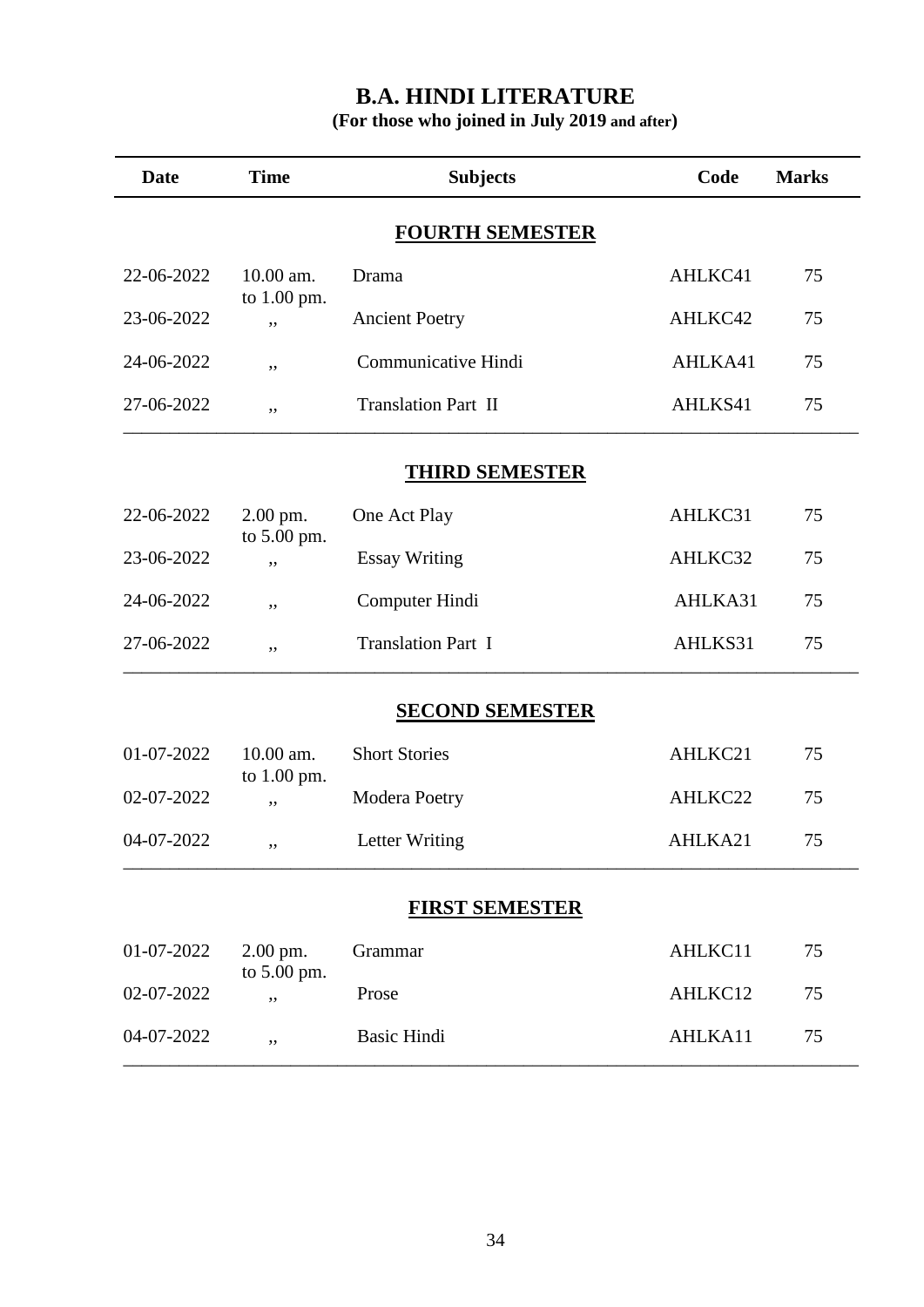### **B.B.A. - CBCS - APRIL - 2022**

**(For those who joined in July 2008 onwards)**

| <b>Date</b> | <b>Time</b>                | <b>Subjects</b>                       | Code    | <b>Marks</b> |
|-------------|----------------------------|---------------------------------------|---------|--------------|
|             |                            | <b>SIXTH SEMESTER</b>                 |         |              |
| 14-06-2022  | $10.00$ am.                | Retail Management                     | ABA8C61 | 75           |
|             | to 1.00 pm.                |                                       |         |              |
| 15-06-2022  | ,,                         | <b>Management Accounting</b>          | ABA8C62 | 75           |
| 16-06-2022  | ,,                         | <b>Services Marketing</b>             | ABA8A61 | 75           |
| 17-06-2022  | ,,                         | <b>Understanding Body Languages</b>   | ABA8S61 | 75           |
| 18-06-2022  | ,,                         | How To Face Interview Confidently     | ABA8S62 | 75           |
| 20-06-2022  | ,,                         | <b>Group Discussion Skill</b>         | ABA8S63 | 75           |
|             |                            | FIFTH SEMESTER                        |         |              |
| 14-06-2022  | $02.00$ pm.                | Production and Operations             | ABA8C51 | 75           |
|             | to $5.00 \text{ pm}$       | Management                            |         |              |
| 15-06-2022  | ,,                         | Human Resource Management             | ABA8C52 | 75           |
|             |                            |                                       |         |              |
|             |                            | <b>FOURTH SEMESTER</b>                |         |              |
| 22-06-2022  | 10.00 am.<br>to 1.00 pm.   | <b>Business Law - II</b>              | ABA8C41 | 75           |
| 24-06-2022  |                            | <b>Marketing Management</b>           | ABA8C43 | 75           |
| 27-06-2022  | ,,<br>,,                   | Organizational Behavior               | ABA8C44 | 75           |
| 28-06-2022  | ,,                         | <b>Business Mathematics</b>           | ABA8A41 | 75           |
|             |                            |                                       |         |              |
|             |                            | <b>THIRD SEMESTER</b>                 |         |              |
| 22-06-2022  | 02.00 pm.                  | Business Law - I                      | ABA8C31 | 75           |
| 24-06-2022  | to 5.00 pm.<br>,,          | Computer Applications in Business - I | ABA8C33 | 75           |
|             |                            |                                       |         |              |
|             |                            | <b>SECOND SEMESTER</b>                |         |              |
| 01-07-2022  | 10.00 am.                  | <b>Business Environment</b>           | ABA8C21 | 75           |
| 02-07-2022  | to 1.00 pm.                | <b>Cost Accounting</b>                | ABA8C22 | 75           |
| 04-07-2022  | ,,                         | <b>Money Banking</b>                  | ABA8A21 | 75           |
|             | ,,                         |                                       |         |              |
|             |                            | <b>FIRST SEMESTER</b>                 |         |              |
| 01-07-2022  | $02.00$ pm.<br>to 5.00 pm. | Principles of Management              | ABA8C11 | 75           |
| 02-07-2022  | ,,                         | <b>Financial Accounting</b>           | ABA8C12 | 75           |
| 04-07-2022  | ,,                         | <b>Business Economics</b>             | ABA8A11 | 75           |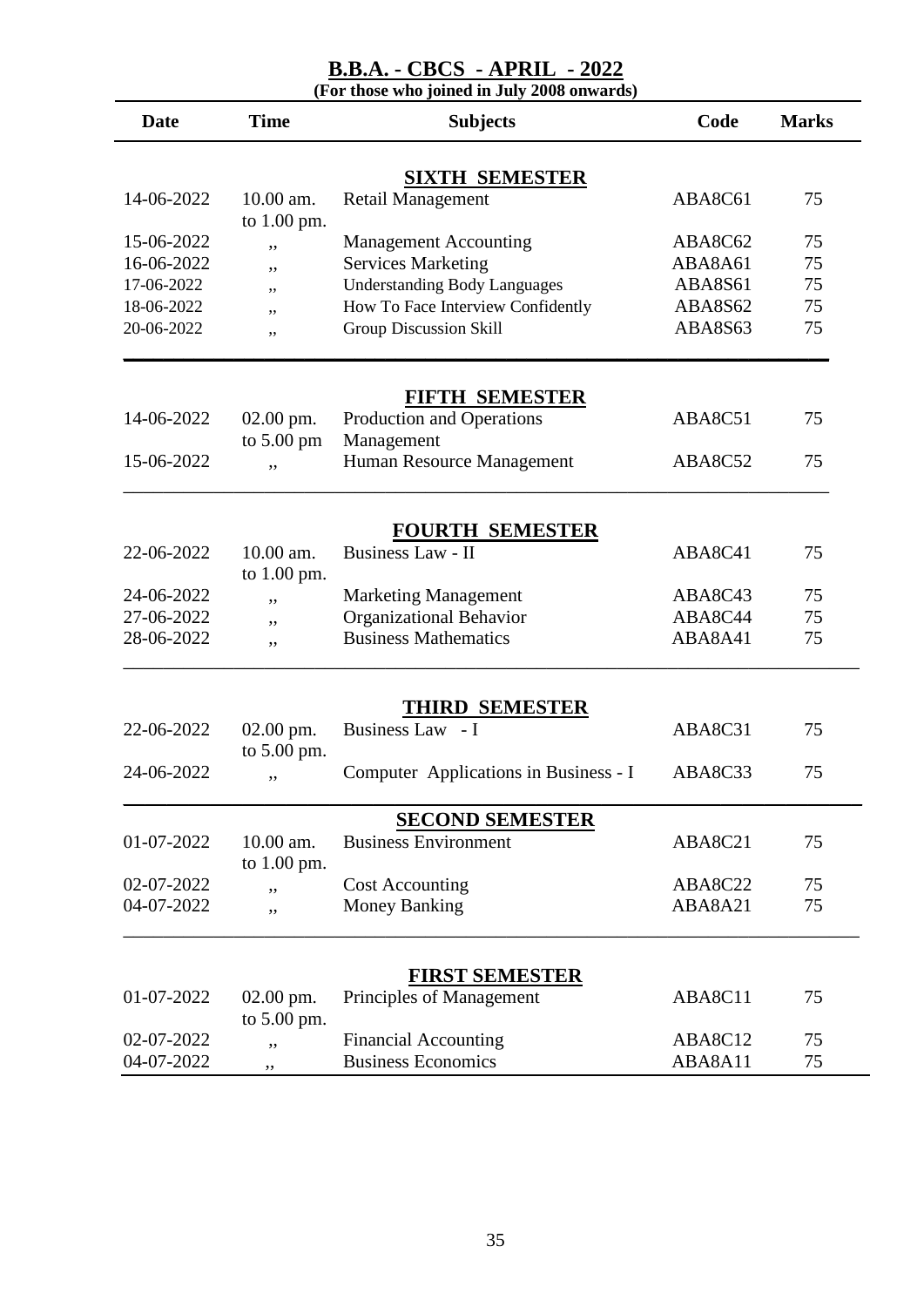| <b>Date</b>           | <b>Time</b>          | <b>Subjects</b>                            | Code    | <b>Marks</b> |  |
|-----------------------|----------------------|--------------------------------------------|---------|--------------|--|
| <b>SIXTH SEMESTER</b> |                      |                                            |         |              |  |
| 14-06-2022            | $10.00$ am           | <b>Retail Management</b>                   | ABAGC61 | 75           |  |
|                       | to 1.00 pm.          |                                            |         |              |  |
| 15-06-2022            | ,,                   | <b>Strategic Management</b>                | ABAGC62 | 75           |  |
| 16-06-2022            | ,,                   | <b>Services Marketing</b>                  | ABAGC63 | 75           |  |
| 17-06-2022            | ,,                   | <b>Total Quality Management</b>            | ABAGC64 | 75           |  |
| 18-06-2022            | ,,                   | <b>Employability Skills</b>                | ABAGS61 | 75           |  |
|                       |                      | <b>FIFTH SEMESTER</b>                      |         |              |  |
| 20-06-2022            | $02.00$ pm.          | <b>Research Methodology</b>                | ABAGA51 | 75           |  |
|                       | to $5.00 \text{ pm}$ |                                            |         |              |  |
| 23-06-2022            | ,,                   | <b>Financial Management</b>                | ABAGC54 | 75           |  |
|                       |                      | <b>FOURTH SEMESTER</b>                     |         |              |  |
| 22-06-2022            | 10.00 am             | <b>Business Law - II</b>                   | ABAGC41 | 75           |  |
|                       | to 1.00 pm.          |                                            |         |              |  |
| 23-06-2022            | ,,                   | <b>Marketing Management</b>                | ABAGC42 | 75           |  |
| 24-06-2022            | ,,                   | <b>Computer Application in Business II</b> | ABAGC43 | 75           |  |
| 27-06-2022            | ,,                   | <b>Organizational Behavior</b>             | ABAGC44 | 75           |  |
| 28-06-2022            | ,,                   | <b>Business Mathematics</b>                | ABAGA41 | 75           |  |
| 29-06-2022            | ,,                   | Body Language and Interview Skills         | ABAGS41 | 75           |  |
| 30-06-2022            | ,,                   | Salesmanship                               | ABAGS42 | 75           |  |
|                       |                      |                                            |         |              |  |
|                       |                      | THIRD SEMESTER                             |         |              |  |
| 22-06-2022            | $02.00$ pm.          | Business Law - I                           | ABAGC31 | 75           |  |
| to $5.00$ pm.         |                      |                                            |         |              |  |
| 23-06-2022            | ,,                   | <b>Banking Law and Practice</b>            | ABAGC32 | 75           |  |
| 24-06-2022            | ,,                   | <b>Computer Application in Business-I</b>  | ABAGC33 | 75           |  |
| 27-06-2022            | ,,                   | Entrepreneurship                           | ABAGC34 | 75           |  |
| 28-06-2022            | ,,                   | <b>Business Statistics</b>                 | ABAGA31 | 75           |  |
| 29-06-2022            | ,,                   | <b>Presentation Skills</b>                 | ABAGS31 | 75           |  |
| 30-06-2022            | ,,                   | <b>Personality Development</b>             | ABAGS32 | 75           |  |
|                       |                      |                                            |         |              |  |
|                       | 10.00 am.            | <b>SECOND SEMESTER</b>                     |         |              |  |
| 01-07-2022            | to $1.00$ pm.        | <b>Business Environment</b>                | ABAGC21 | 75           |  |
| 02-07-2022            | ,,                   | <b>Cost and Management Accounting</b>      | ABAGC22 | 75           |  |
| 04-07-2022            | ,,                   | Money and Banking                          | ABAGA21 | 75           |  |
|                       |                      |                                            |         |              |  |

# **B.B.A. - CBCS - APRIL - 2022**

**(For those who joined in July 2016 onwards**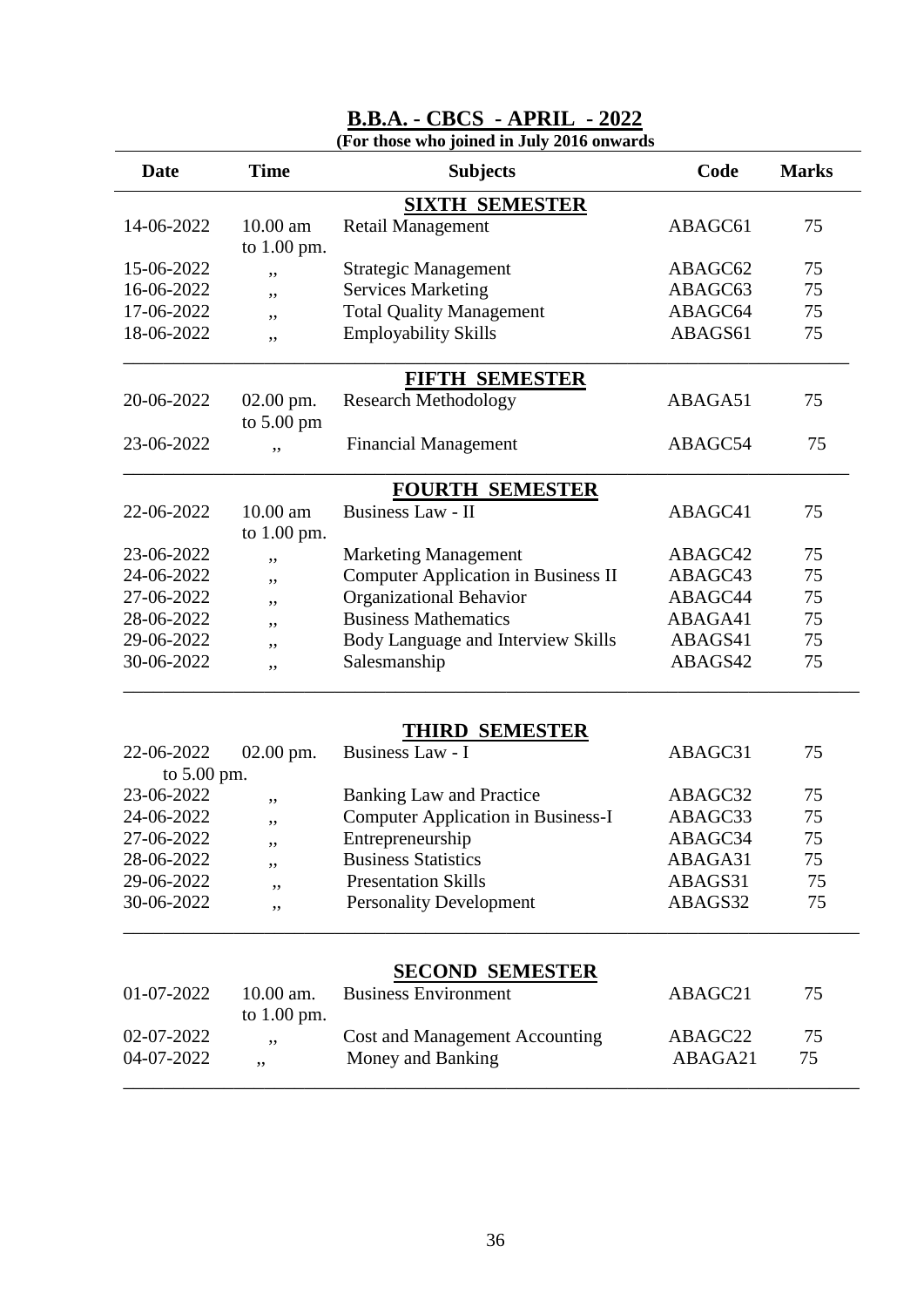#### **B.B.A. - CBCS - APRIL - 2022 (For those who joined in July 2018 onwards)**

**Date Time Subjects Code Marks SIXTH SEMESTER** 14-06-2022 10.00 am Retail Management ABAJC61/75 to 1.00 pm. ABVJC61 15-06-2022 , Services Marketing ABAJC62 75 16-07-2022 ,, Total Quality Management ABAJC63 75 17-06-2022 ,, Strategic Management ABAJC64 75 18-06-2022 , Employability Skills ABAJS61/ 75 ABVJS61

#### **FIFTH SEMESTER**

\_\_\_\_\_\_\_\_\_\_\_\_\_\_\_\_\_\_\_\_\_\_\_\_\_\_\_\_\_\_\_\_\_\_\_\_\_\_\_\_\_\_\_\_\_\_\_\_\_\_\_\_\_\_\_\_\_\_\_\_\_\_\_\_\_\_\_\_\_\_\_\_\_

| 02.00 pm.          | <b>Operation Management</b>         | ABAJC51                                                    | 75                                        |
|--------------------|-------------------------------------|------------------------------------------------------------|-------------------------------------------|
| to $5.00$ pm.      |                                     |                                                            |                                           |
| , ,                | <b>Advertising Management</b>       | ABAJC52                                                    | 75                                        |
| ,,                 | <b>Financial Management</b>         | ABAJC53                                                    | 75                                        |
| ,,                 | Eerpreeneuurship Delelopment        | ABAJC54                                                    | 75                                        |
| ,,                 | <b>Research Methodology</b>         | ABAJA51/                                                   | 75                                        |
| ,,                 | Leadership and Communicative Skills | <b>ABVJS51</b>                                             | 75                                        |
|                    | <b>FOURTH SEMESTER</b>              |                                                            |                                           |
| $10.00 \text{ Am}$ | <b>Industrial Law</b>               | ABAJC41                                                    | 75                                        |
| ,,                 | <b>Marketing Management</b>         | ABAJC42/                                                   | 75                                        |
|                    |                                     |                                                            |                                           |
| ,,                 |                                     |                                                            | 75                                        |
| ,,                 |                                     |                                                            | 75                                        |
|                    |                                     |                                                            |                                           |
|                    | <b>Business Statistics</b>          | ABAJA41                                                    | 75                                        |
| ,,                 | <b>Interview Skills</b>             | ABAJS41/                                                   | 75                                        |
|                    |                                     | ABVJS41                                                    |                                           |
| ,,                 | Salesmanship                        | ABAJS42                                                    | 75                                        |
|                    | to $1.00 \text{ pm}$                | <b>Management Accounting</b><br>Human Resources Management | ABVJC42<br>ABAJC43<br>ABAJC44/<br>ABVJC44 |